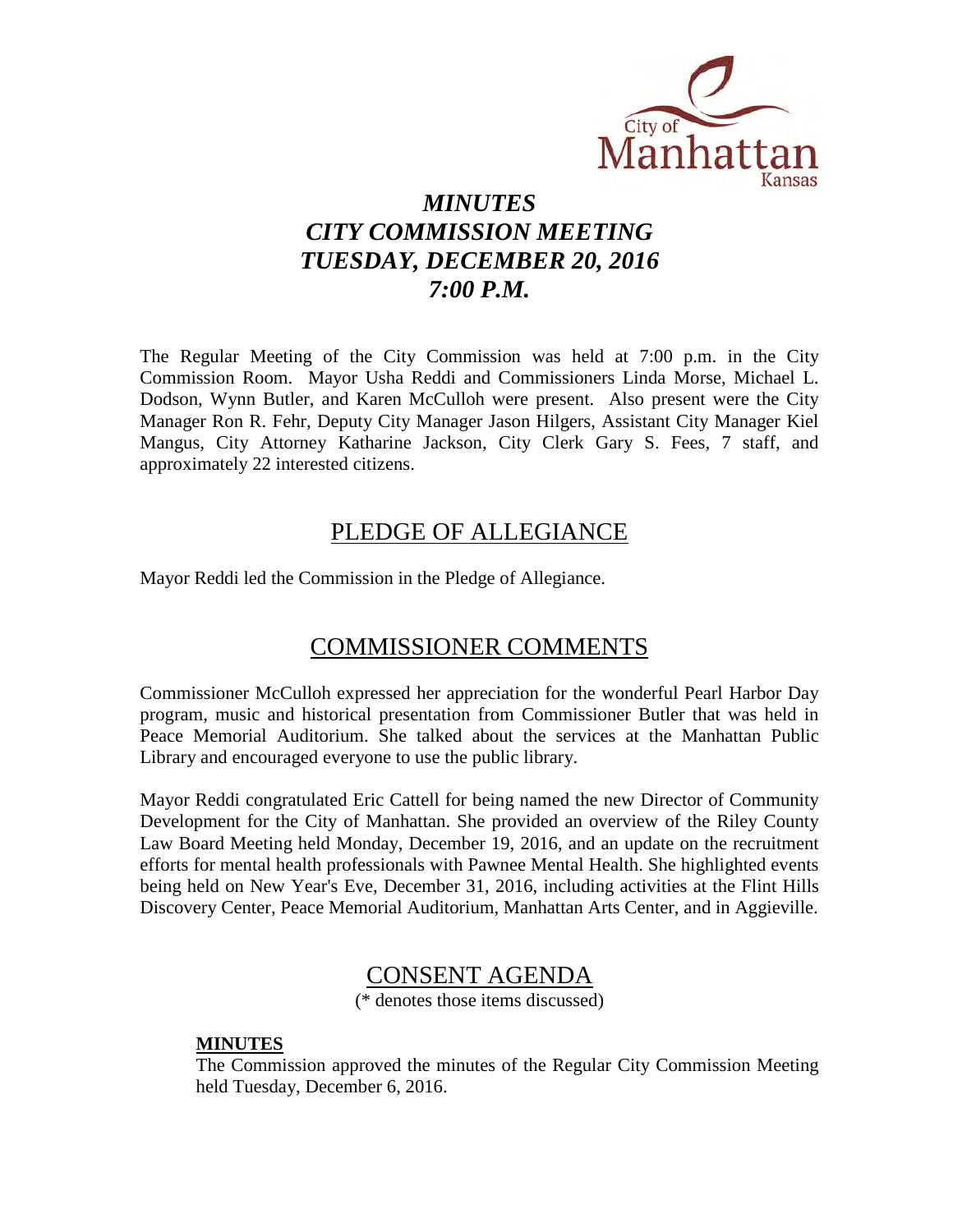### **CLAIMS REGISTER NO. 2836**

The Commission approved Claims Register No. 2836 authorizing and approving the payment of claims from November 30, 2016, to December 13, 2016, in the amount of \$4,657,068.41.

### **LICENSES**

The Commission approved a **Fireworks Display License** for Stellar Fireworks, 4440 Southeast Boulevard, Wichita, Kansas, for December 31, 2016/January 1, 2017, at midnight for the New Year's Eve celebration in Aggieville; a **Merchant Guard Agency License** for calendar year 2017 for PBP Management Group, Inc., 2102 East 21<sup>st</sup> Street Suite C, Wichita, Kansas; Prudential Security, 20600 Eureka Road #900, Taylor, Michigan; and VendTech Enterprise, LLC, 250 North Rock Road Suite 360, Wichita, Kansas; a **Tree Maintenance License** for calendar year 2017 for Asplundh Tree Expert Company, 708 Blair Mill Road, Willow Grove, Pennsylvania; Brinker Tree Care, Inc., 2907 Jacque Circle; Capital City Tree Care, Inc., 7920 Northwest 35<sup>th</sup> Street, Silver Lake, Kansas; Don's Stump Removal and Tree Service, 3761 South 33rd Street; Sheffield Tree and Landscape, 917 Connecticut Avenue; TreeMan-MHK, 2104 Fox Meadows; Two Big Feet Tree Pruning and Removal, 1734 Kings Road; and Wright Tree Service, Inc., 5930 Grand Avenue, West Des Moines, Iowa; and an annual **Cereal Malt Beverages Off-Premises License** for Oppy's Service Inc., 605 South 3<sup>rd</sup> Street.

### **ORDINANCE NO. 7262 – REZONE – GENESIS HEALTH CLUB PUD**

The Commission approved Ordinance No. 7262 rezoning the Genesis Health Club PUD, generally located west of the intersection of Seth Child Road and Allison Avenue, from PUD, Flint Hills Hospitality Commercial Planned Unit Development, to PUD, Commercial Planned Unit Development, based on the findings in the Staff Report *(See Attachment No. 1)* with the 15 conditions of approval recommended by the Manhattan Urban Area Planning Board.

### **ORDINANCE NO. 7263 – REZONE – 120 NORTH SCENIC DRIVE**

The Commission approved Ordinance No. 7263 rezoning 120 North Scenic Drive from R, Single-Family Residential District with AO, Airport Overlay, to R-1, Single-Family Residential District with AO, Airport Overlay, based on the findings in the Staff Report *(See Attachment No. 2)* and the recommendation of the Planning Board.

### **ORDINANCE NO. 7264 – ISSUE TEMPORARY NOTES – POLISKA LANE STORM SEWER IMPROVEMENTS (SM1606)**

The Commission approved Ordinance No. 7264 authorizing construction and issuing temporary notes to pay for the Poliska Lane Storm Sewer Improvements (SM1606).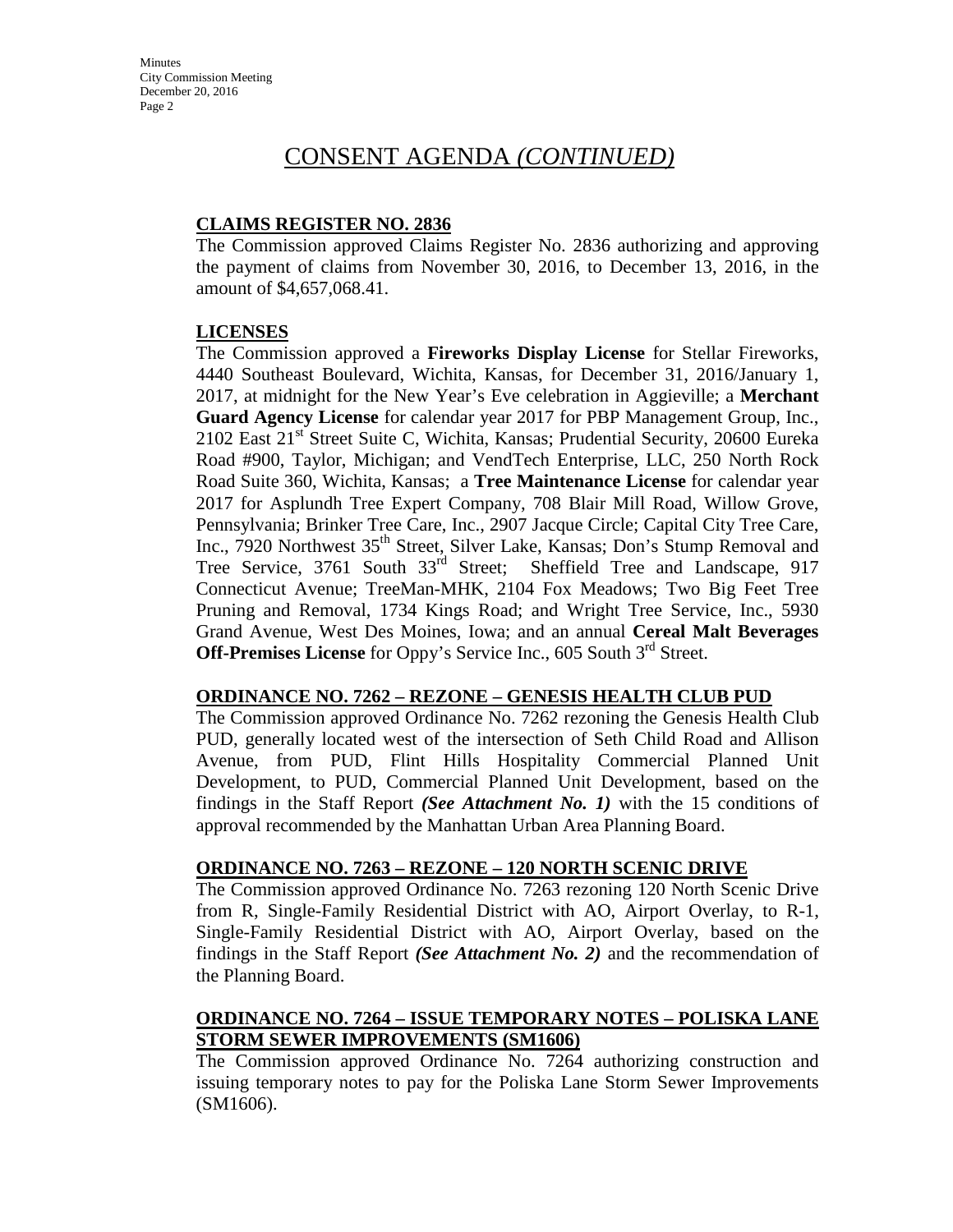### **ORDINANCE NO. 7265 – VACATE STREET – SOUTH 11TH STREET (EL PASO LANE TO FORT RILEY BOULEVARD)**

The Commission approved Ordinance No. 7265 vacating that portion of  $11<sup>th</sup>$  Street from El Paso Lane to Fort Riley Boulevard and that a utility easement within the boundaries of said vacated  $11<sup>th</sup>$  Street is hereby dedicated to the public.

### **ORDINANCE NO. 7266 – LEVY SALES TAX – STREET MAINTENANCE**

The Commission approved Ordinance No. 7266 levying a sales tax, for a term of 10 years (April 1, 2017, to March 31, 2027), totaling .20% for the purpose of maintaining and reconstructing city streets across the community and construction of improvements identified in the Safe Routes to School Program.

### **FIRST READING – NO PARKING ANYTIME AND NO PARKING ANYTIME EXCEPT SUNDAY – DICKENS AVENUE**

The Commission approved first reading of ordinances amending Chapter 31 of the Code of Ordinances to include adding "No Parking Anytime" and "No Parking Anytime Except Sunday" at locations along Dickens Avenue.

### **RESOLUTION NO. 122016-A – CITY BOUNDARY**

The Commission approved Resolution No. 122016-A establishing and defining the boundaries of the city of Manhattan, Kansas, as of December 20, 2016.

### \* **REQUEST FOR QUALIFICATIONS – OLD BIG BLUE RIVER STORMWATER ENHANCEMENTS, PHASE 5, AND MULTI-USE TRAIL (SM1605)**

The Commission authorized City Administration to seek qualifications for professional design services for the Old Big Blue River Stormwater Enhancements, Phase 5, and Multi-Use Trail project (SM1605), and appointed Commissioner Morse to serve on the Selection Committee.

### \* **REQUEST FOR QUALIFICATIONS – HOUSTON STREET/5TH STREET STORM SEWER IMPROVEMENTS (SM1701, CIP #SW052P)**

The Commission authorized City Administration to seek qualifications for professional services for the Houston Street/5<sup>th</sup> Street Storm Sewer Project (SM1701, CIP #SW052P) project, and appointed Commissioner McCulloh to serve on the Selection Committee.

### **REJECT - REQUEST FOR PROPOSALS – AIRPORT FOOD AND BEVERAGE CONCESSIONS**

The Commission authorized City Administration to reject the one Request for Proposals (RFP) for a Food and Beverage Concession Agreement at the Manhattan Regional Airport and re-issue another more clarified RFP at a later date.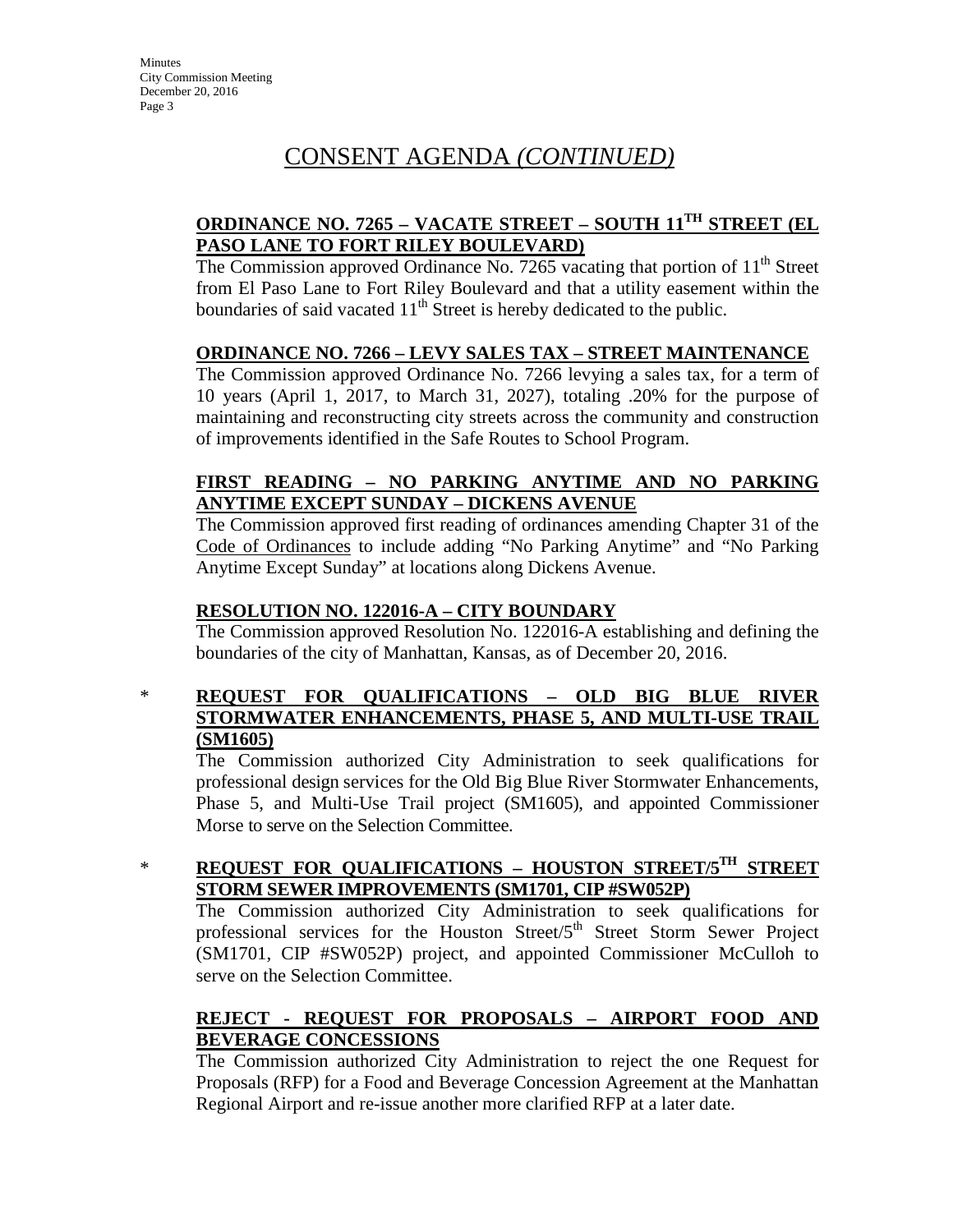### **NEGOTIATE CONTRACT – AIRPORT ARCHITECTURAL AND ENGINEERING CONSULTANT (2017-2021)**

The Commission accepted the Selection Committee's recommendation, and authorized City Administration to negotiate a contract with Olsson Associates, of Lincoln, Nebraska, for a five-year (2017-2021) Airport Architectural and Engineering agreement.

### **AGREEMENT – PROFESSIONAL SERVICES – DOUGLASS COMMUNITY CENTER ARCHITECTURAL AND ELECTRICAL RENOVATIONS (CD1617)**

The Commission authorized the Mayor and City Clerk to execute a contract in an amount not to exceed \$21,100.00 with BG Consultants, Inc., of Manhattan, Kansas, for professional design services for the Douglass Community Center Architectural and Electrical Renovations Project (CD1617).

### **AGREEMENT – PROFESSIONAL SERVICES – COLLEGE HEIGHTS AND QUIVERA STORM SEWER IMPROVEMENTS (SM1616, CIP #SW082P)**

The Commission authorized the Mayor and City Clerk to execute an agreement for professional services in an amount not to exceed \$24,930.00 with Bartlett & West, Inc., of Manhattan, Kansas, for the College Heights and Quivera Storm Sewer Improvements (SM1616, CIP #SW082P).

### \* **CHANGE ORDER NO. 1 – 2016 STREET MAINTENANCE CONCRETE PANEL (ST1607) – TRAFFIC OPERATIONS FACILITY PARKING LOT (CIP #TR039P)**

Commissioner Morse stated that she planned to vote no on the item.

The Commission approved Change Order No. 1 for the 2016 Street Maintenance Concrete Panel Project (ST1607) by adding the Traffic Operations Facility Parking Lot (CIP #TR039P) to the contract with T&M Construction Co., of Junction City, Kansas, resulting in a net increase in the amount of \$85,438.00 (+17.39%) to the contract.

### \* **RESOLUTION NO. 122016-B - ISSUE TEMPORARY NOTES - TRAFFIC OPERATIONS FACILITY PARKING LOT (ST1607, CIP #TR039P)**

Commissioner Morse stated that she planned to vote no on the item.

The Commission approved Resolution No. 122016-B authorizing the project and issuing temporary notes in which to finance the Traffic Operations Facility Parking Lot (ST1607, CIP #TR039P) project.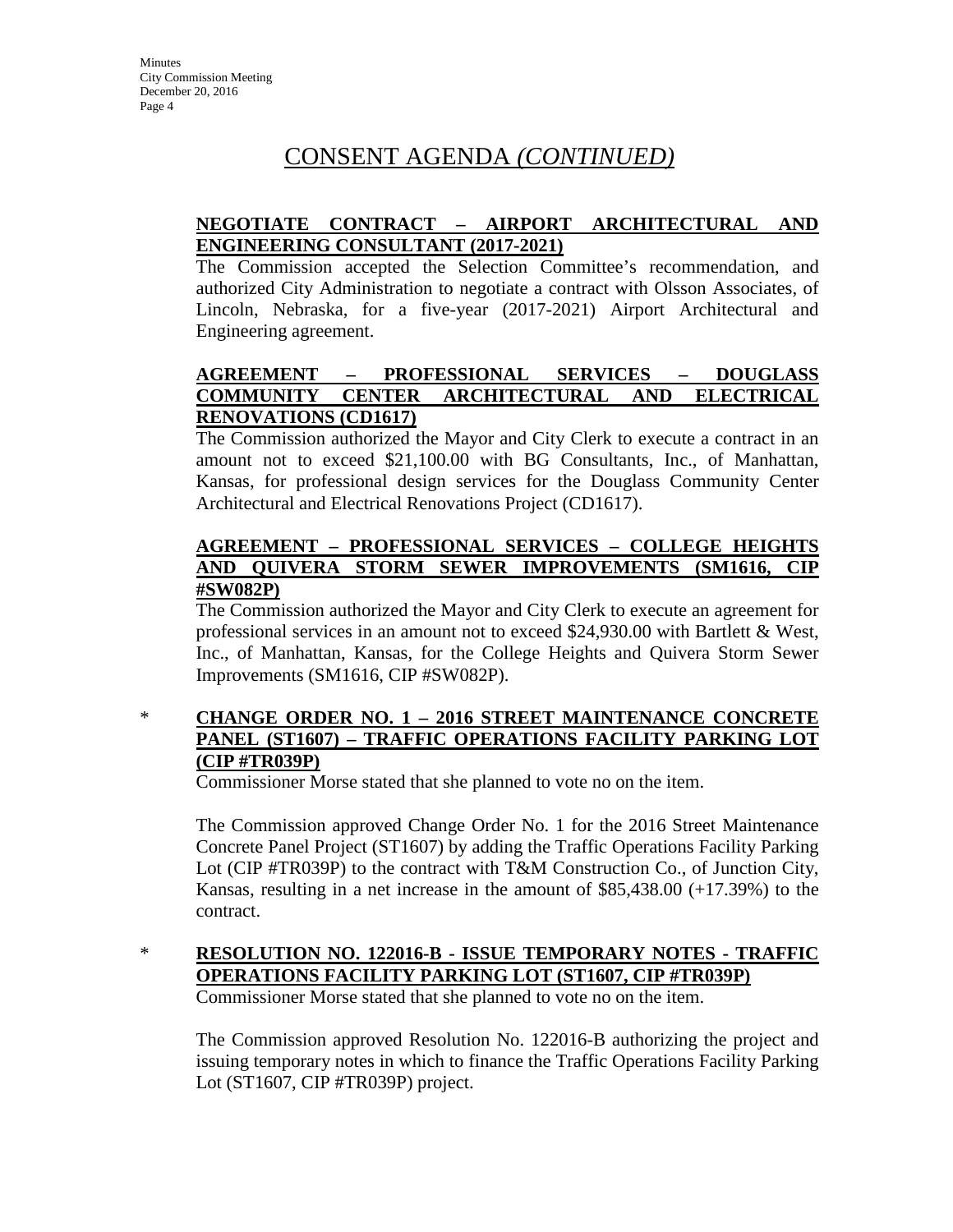### **DEVELOPMENT AGREEMENT – PLAZA DEMARI COMMERCIAL PUD (WA1630)**

The Commission authorized the Mayor and City Clerk to execute an Agreement for Construction of Public Infrastructure by the Developer, MKKM, LLC, of Kansas City, Missouri, for public water improvements for Plaza DeMaria Commercial PUD (WA1630).

### **CONTRACT – MANHATTAN CENTER FOR THE ARTS**

The Commission approved the contract as budgeted in the 2017 City Budget, and authorized the Mayor and City Clerk to execute said contract with the Manhattan Center for the Arts.

### **CONTRACT – WOLF HOUSE MUSEUM**

The Commission approved the contract as budgeted in the 2017 City Budget, and authorized the Mayor and City Clerk to execute said contract with the Riley County Historical Society for the Wolf House Museum*.* 

### **CONTRACT – DOWNTOWN MANHATTAN, INC.**

The Commission approved the contract as budgeted in the 2017 City Budget, and authorized the Mayor and City Clerk to execute said contract with Downtown Manhattan, Inc.

### **CONTRACT – AGGIEVILLE BUSINESS DISTRICT**

The Commission approved the contract as budgeted in the 2017 City Budget, and authorized the Mayor and City Clerk to execute said contract with the Aggieville Business District.

### **CONTRACT – FLINT HILLS AREA TRANSPORTATION**

The Commission approved the contract as budgeted in the 2017 City Budget, and authorized the Mayor and City Clerk to execute said contract with the Flint Hills Area Transportation.

### **CONTRACTS – SOCIAL SERVICESADVISORY BOARD AGENCIES**

The Commission approved contracts as budgeted in the 2017 City Budget, and authorized the Mayor and City Clerk to execute said contracts with the Social Services Advisory Board agencies *(See Attachment No. 3)*.

### **CONTRACT – SPECIAL ALCOHOL FUND AGENCIES**

The Commission approved contracts as budgeted in the 2017 City Budget, and authorized the Mayor and City Clerk to execute said contracts with the Special Alcohol Fund agencies *(See Attachment No. 4)*.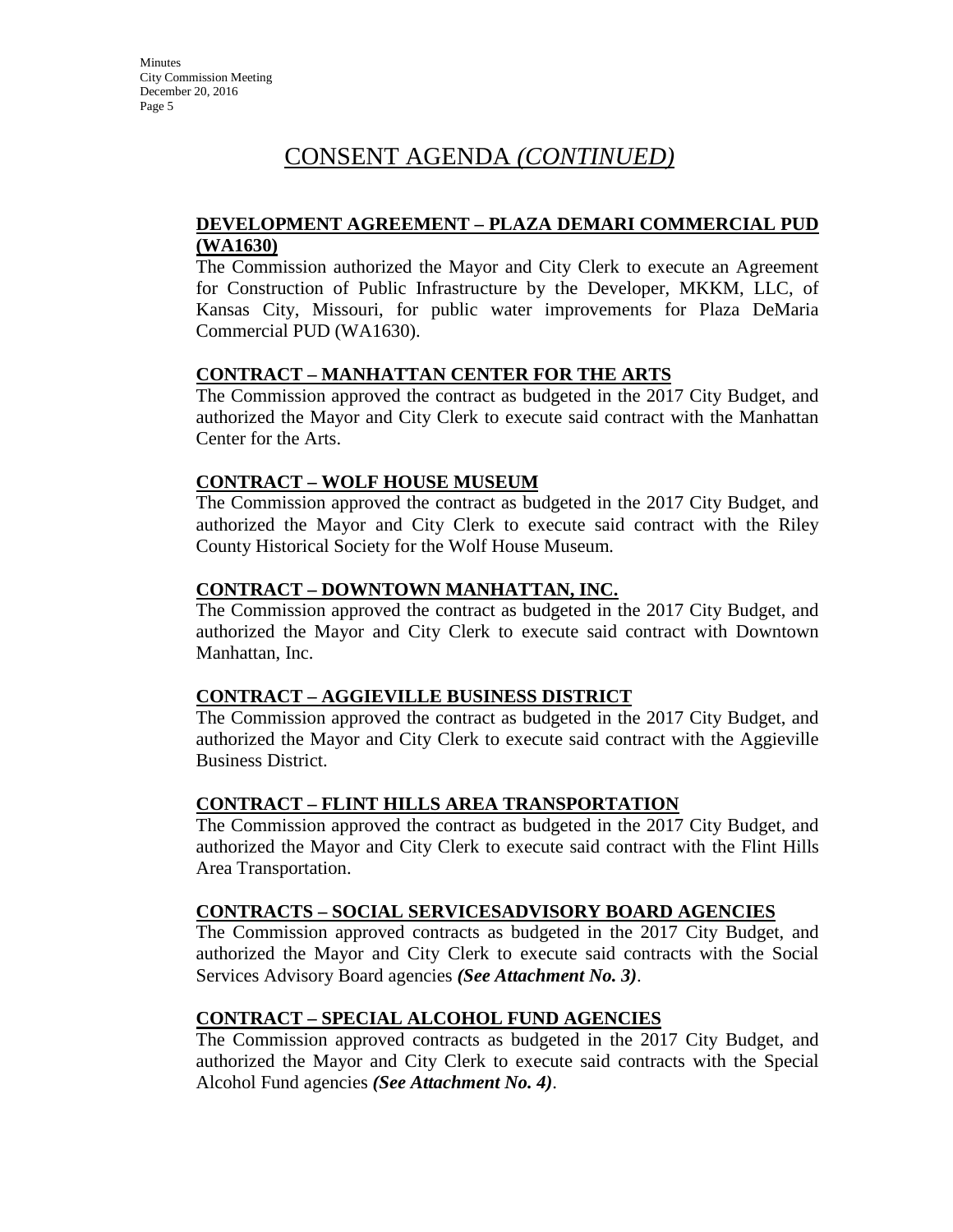**Minutes** City Commission Meeting December 20, 2016 Page 6

# CONSENT AGENDA *(CONTINUED)*

### **CONTRACT – AGGIEVILLE BUSINESS IMPROVEMENT DISTRICT**

The Commission authorized the Mayor and City Clerk to execute the 2017 Aggieville Business Improvement District contract.

### **CONTRACT – DOWNTOWN BUSINESSS IMPROVEMENT DISTRICT**

The Commission authorized the Mayor and City Clerk to execute the 2017 Downtown Business Improvement District contract.

### \* **CONTRACT – PUBLIC DEFENDER**

Commissioner Butler highlighted the item and voiced his appreciation for the savings realized.

Ron Fehr, City Manager, provided additional information on the item. He stated that Mr. Seaton would continue to serve as the public defender, but his status would shift from City employee to independent contractor.

The Commission approved and authorized the Mayor and City Clerk to execute a public defender contract in the amount of \$55,000.00/year with Richard Seaton, Jr., for a term of January 1, 2017, to December 31, 2018, with six additional oneyear terms.

### **AGREEMENT – FHDC EXHIBIT – BE THE DINOSAUR: LIFE IN THE CRETACEOUS**

The Commission authorized the Mayor and City Clerk to execute an agreement in the amount of \$50,000.00 with Eureka Exhibits, from Greer, South Carolina, for the exhibition of *Be the Dinosaur: Life in the Cretaceous* at the Flint Hills Discovery Center for the period of May 12, 2018, through September 3, 2018.

### **REJECT BIDS – FIRE DEPARTMENT – UNIT #119 BRUSH TRUCK (CIP #FR012E)**

The Commission rejected all bids and directed City Administration to resubmit the purchase of Fire Unit #119 brush truck (CIP #FR012E) in a future budget year.

### **BOARD APPOINTMENTS**

The Commission approved the following appointments by Mayor Reddi to various boards and committees of the City:

### *Downtown Business Improvement District Advisory Board*

Appointment of Barry Schmidt, 227 Blue Earth Place Suite 205, to fill the unexpired term of Chris Spaw. Mr. Schmidt's term begins immediately, and will expire December 31, 2017.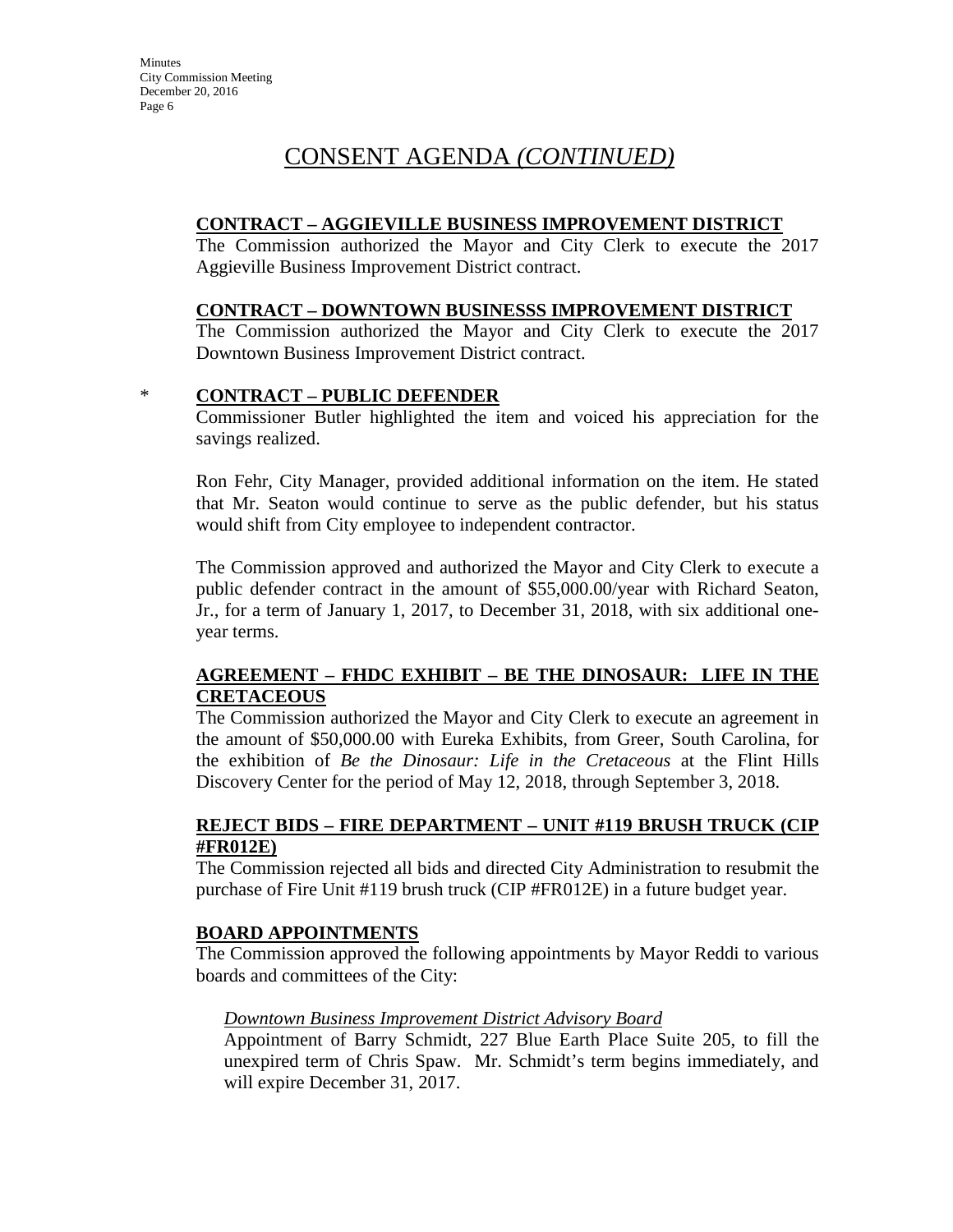### **BOARD APPOINTMENTS** *(CONTINUED)*

*Parks and Recreation Advisory Board*

Appointment of Brian Thomason, 1204 Stoneridge Court, to fill the unexpired term of David Dzewaltowski. Mr. Thomason's term begins immediately and will expire June 30, 2019.

Mayor Reddi announced that Commissioner Morse would serve on the Selection Committee for Item K: Request for Qualifications - Old Big Blue River Stormwater Enhancements, Phase 5, and Multi-Use Trail; and, Commissioner McCulloh would serve on the Selection Committee for Item L: Request for Qualifications - Houston Street/5th Street Storm Sewer Improvements.

After comments from the Commission, Commissioner McCulloh moved to approve the consent agenda. Commissioner Dodson seconded the motion. On a roll call vote, motion carried 5-0, with the exception of Item Q: CHANGE ORDER NO. 1 - 2016 STREET MAINTENANCE CONCRETE PANEL - TRAFFIC OPERATIONS FACILITY PARKING LOT, and RESOLUTION NO. 122016-B - ISSUE TEMPORARY NOTES - TRAFFIC OPERATIONS FACILITY PARKING LOT, which carried 4-1, with Commissioner Morse voting against the item.

# GENERAL AGENDA

### **PEACE MEMORIAL FOYER DESIGN - AUTHORIZATION TO BID (SP1206)**

Bruce McMillan, Bruce McMillan AIA Architects, P.A., presented an overview of the item. He highlighted the elevation drawings prepared for the east and west side of the foyer, discussed the kiosk and interactive display item, and reviewed the preliminary Opinion of Probable Cost items and modifications proposed for the Peace Memorial Lobby project. He then responded to questions from the Commission regarding the names that will be recognized on the plaque, and stated that the Friends of Peace Memorial Auditorium Committee is in concurrence with the project scope and preliminary Estimate of Probable Cost.

Dave Fiser, 1732 Westbank Way, President, Friends of Peace Memorial Auditorium, thanked everyone that has worked hard on this project and wished the City Commission and City staff a Merry Christmas. He stated that it has been a pleasure working with the City and Bruce McMillan on this project. He provided additional information on the project, presented an update on fundraising efforts, and encouraged anyone interested in donating to the project to contact the Greater Manhattan Community Foundation or a member of the Friends of Peace Memorial Auditorium. He asked the Commission to approve the motion to continue with this important project.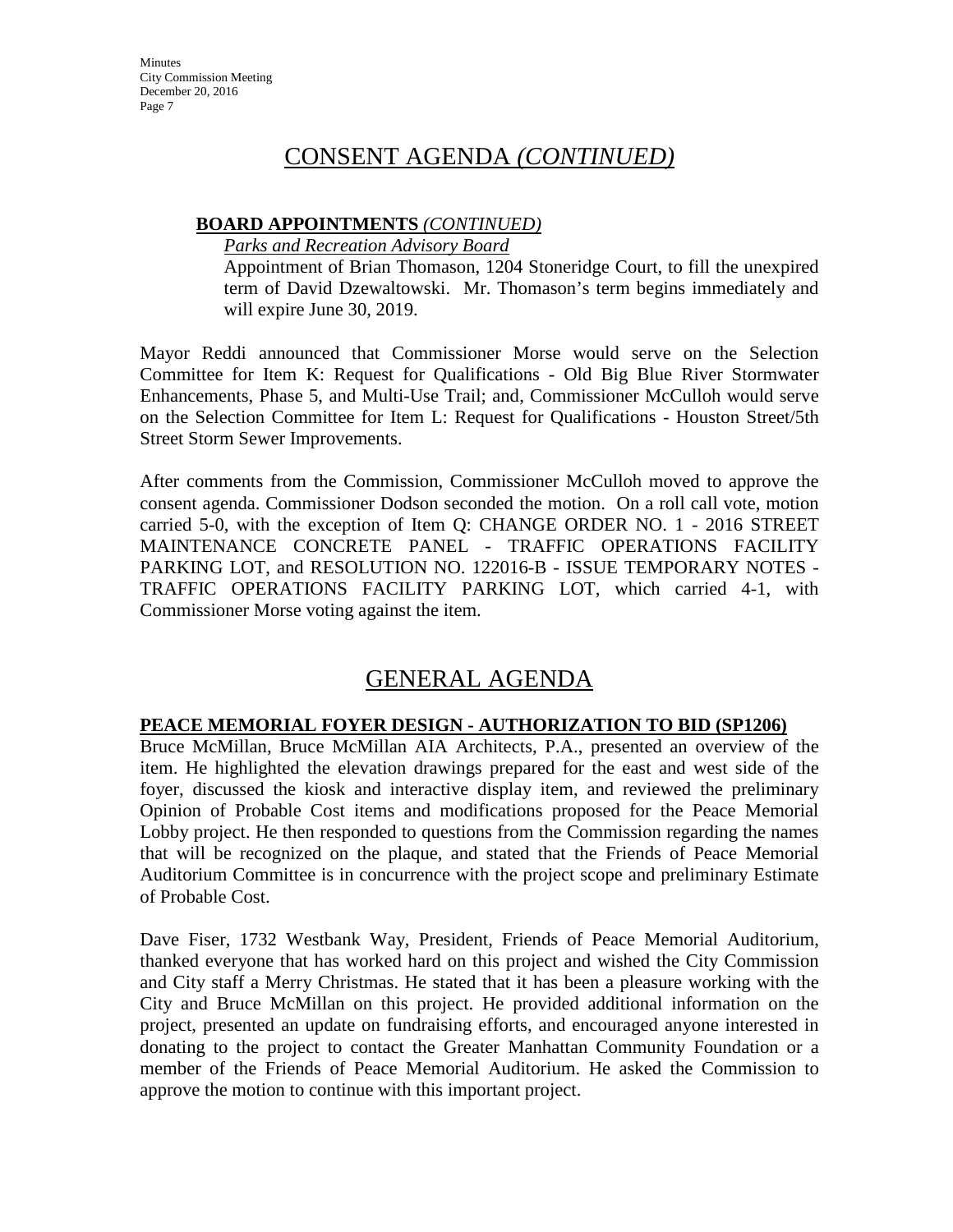# **PEACE MEMORIAL FOYER DESIGN - AUTHORIZATION TO BID (SP1206)**

### *(CONTINUED)*

Bruce McMillan, Bruce McMillan AIA Architects, P.A., responded to additional questions from the Commission regarding future maintenance and highlighted the materials selected for this project. He then provided a project timeline with bids anticipated in early February 2017 and the construction schedule to follow in coordination with Parks and Recreation activities.

Mayor Reddi and the Commission expressed their appreciation to the Friends of Peace Memorial Auditorium members and to all the volunteers that have worked so diligently to keep the history alive with improvements to the foyer and the auditorium.

Dave Fiser, 1732 Westbank Way, President, Friends of Peace Memorial Auditorium, expressed his appreciation to the Commission and especially the Committee members in attendance and those working with the Friends of Peace Memorial Auditorium.

Mayor Reddi opened the public comments.

Hearing no comments, Mayor Reddi closed the public comments.

After discussion and comments from the Commission, Commissioner McCulloh moved to approve the Peace Memorial Auditorium foyer design and authorize City Administration to bid the foyer improvement project (SP1206). Commissioner Morse seconded the motion. On a roll call vote, motion carried 5-0.

### **FIRST READINGS - ANNEX AND REZONE - THE HIGHLANDS AT GRAND MERE**

Chad Bunger, Senior Planner, presented an overview of the item. He highlighted the site map of the subject property, the Comprehensive Land Use Plan map, and informed the Commission that the Manhattan Urban Area Planning Board recommended approval of the annexation and rezoning. He then responded to questions from the Commission regarding the future development and connectivity to Marlatt Road and discussed the Seth Child and K-113 Corridor Study.

Rob Ott, Director of Public Works, provided additional information on the connection to Marlatt Road and discussions with the Riley County Public Works staff.

Mayor Reddi opened the public comments.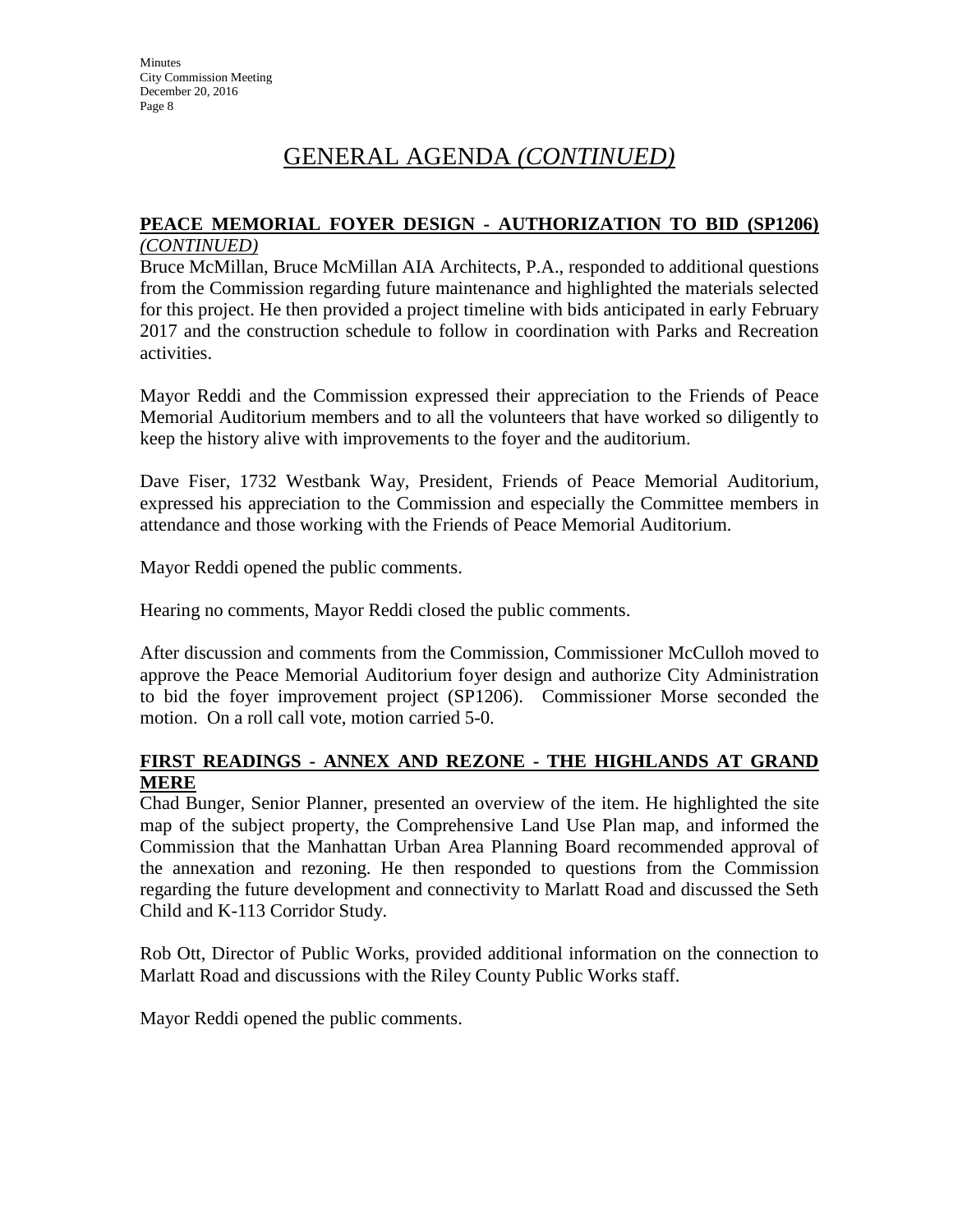### **FIRST READINGS - ANNEX AND REZONE - THE HIGHLANDS AT GRAND MERE** *(CONTINUED)*

Tim Schultz, Applicant, Schultz Real Estate Development, provided additional information on the site and proposed development. He then responded to questions from the Commission.

Hearing no comments, Mayor Reddi closed the public comments.

After discussion and comments from the Commission, Commissioner Dodson moved to approve first reading of an ordinance annexing the Highlands at Grand Mere, a 64.19 acre tract of land generally located north of the dead end of Grand Mere Parkway, based on conformance with the Manhattan Urban Area Comprehensive Plan, the Growth Vision, and the Capital Improvements Program; and approve first reading of an ordinance rezoning the Highlands at Grand Mere from Riley County Residential Planned Unit Development District, to R-1, Single-Family Residential District, and R-2, Two-Family Residential District, based on the findings in the Staff Report *(See Attachment No. 5)* and the recommendation of the Planning Board. Commissioner Morse seconded the motion. On a roll call vote, motion carried 5-0.

### **2016 CHAMBER OF COMMERCE YEAR-END REPORTS - 2017 CONTRACTS - FUNDING REQUEST**

Lyle Butler, President and Chief Executive Officer (CEO), Manhattan Area Chamber of Commerce, introduced the item and informed the Commission that the Chamber staff works closely with City staff. He also provided an overview of the Chamber Board of Directors and the annual audit conducted by the Chamber.

Karen Hibbard, Director, Manhattan Convention & Visitors Bureau (CVB), and Evan Grier, Chair, Convention Visitors Bureau (CVB) Advisory Board, presented their fourth quarter CVB report. They highlighted the Smith Travel Research for occupancy percentages and revenues; presented the number of annual visitors to Manhattan; discussed the current and future bookings for room nights; highlighted several key happenings and offerings in 2017; recapped the Festival of Lights activities and Tree Lighting Ceremony; and presented a Minute in Manhattan video. They responded to questions from the Commission regarding the new IMAX and Manhattan Conference Center as well as the potential opportunities for facility use and expansion considerations.

Ron Fehr, City Manager, responded to questions from the Commission regarding Airbnb's and the challenges to require them to charge and remit a bed tax.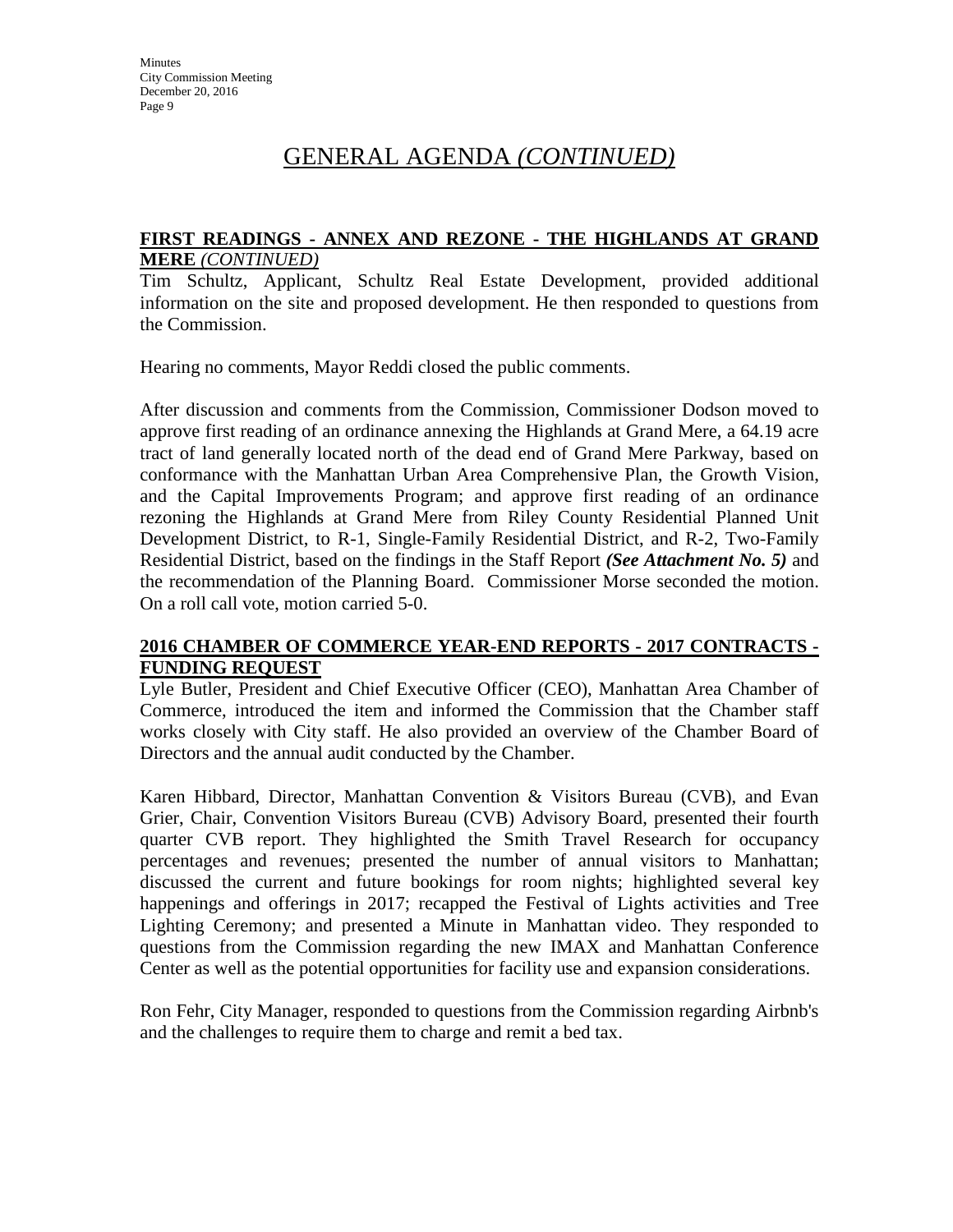### **2016 CHAMBER OF COMMERCE YEAR-END REPORTS - 2017 CONTRACTS - FUNDING REQUEST** *(CONTINUED)*

Karen Hibbard, Director, Manhattan Convention & Visitors Bureau (CVB), stated their Association is keeping an eye on Airbnb's too and impact on the lodging industry.

Bernie Hayen, Director of Finance, responded to questions from the Commission regarding transient guest tax revenues and correlation with the sales tax revenues.

Evan Grier, Chair, CVB Advisory Board, responded to questions from the Commission and stated that the Return on Investment is important and to quantify is sometimes difficult, but as a business owner, he wanted to see the promotion efforts to promote the community continue.

Lyle Butler, President and CEO, Manhattan Area Chamber of Commerce, presented information on the economic development funding sources and informed the Commission that 70 percent of the revenue received in 2016 was provided from private source. He also highlighted the economic development funding trends from the private and public sector and stated that inclusive growth requires integrated approaches.

Janet Nichols, Military Community Liaison, Manhattan Area Chamber of Commerce, provided an update on the activities with Fort Riley. Highlighting the events included Military Appreciation Day, Big Red One 100<sup>th</sup> Anniversary Celebration, Veterans Day parade and celebration in partnership with the Flint Hills Veteran's Coalition, USO No Dough Dinner event, Great American Defense Community recognition, and the Hidden Hero's campaign. She responded to questions from the Commission and provided additional information on Victory Week in 2017 as well as meetings and events that she attends at Fort Riley and Manhattan.

Ron Fehr, City Manager, conveyed his appreciation to Janet Nichols for her leadership and the Military Affairs team.

John Pagen, Vice President and Economic Development Director, presented the core initiatives for Advantage Manhattan "Power Our Potential" Campaign; discussed the global food systems corridor; provided labor force statistics for the top cities in Kansas by population; highlighted Manhattan retail sales; and provided data on annual new building permit values.

Trent Armbrust, Director, Business Development and Strategic Initiatives, provided information on what was learned from the November elections; highlighted the article by Steve Case in the Wall Street Journal, October 21, 2016; discussed the three P's, people, partnerships and purpose; highlighted Manhattan's innovation ecosystems; and provided updated information on tenants at the Kansas Entrepreneurial Center. He then responded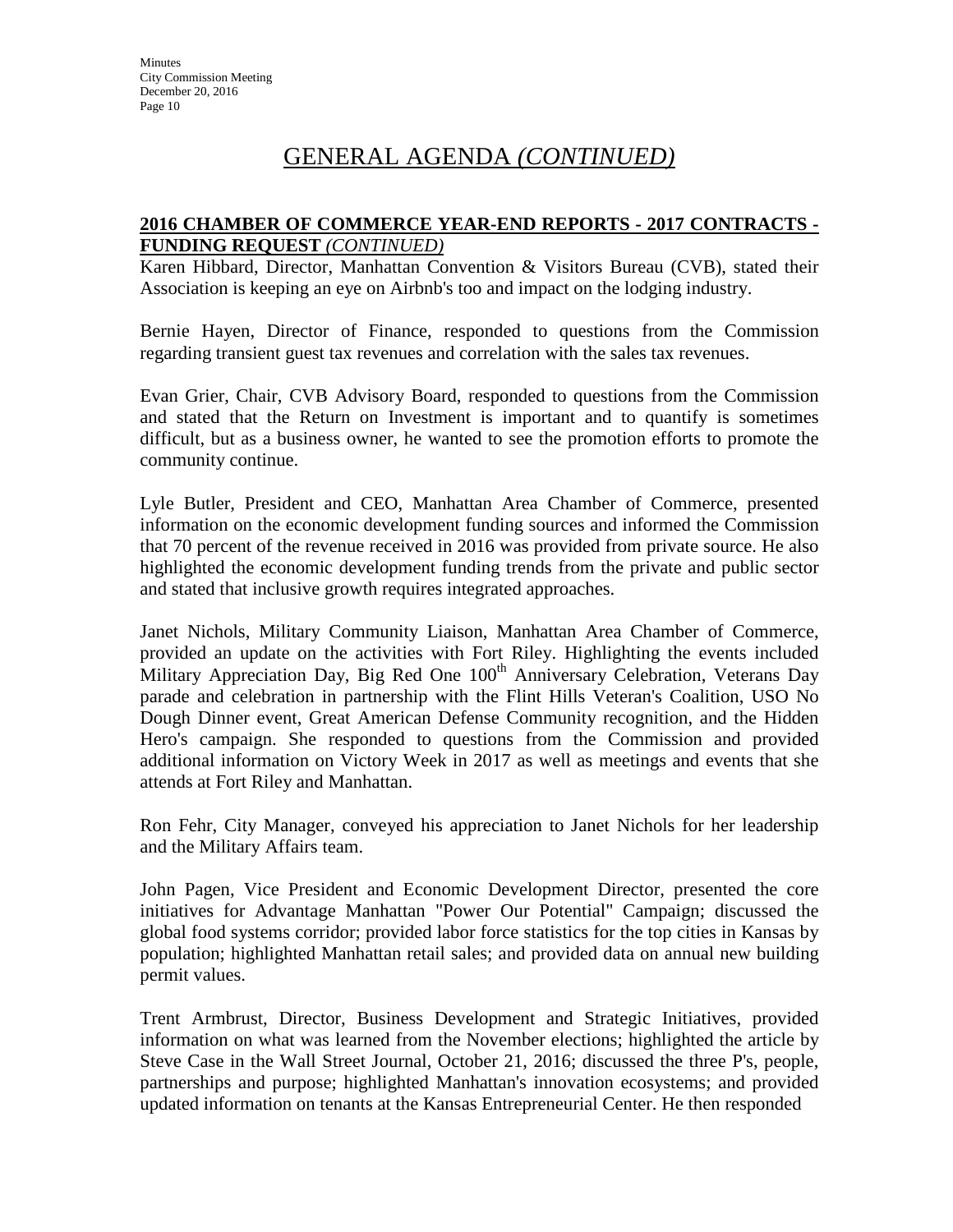### **2016 CHAMBER OF COMMERCE YEAR-END REPORTS - 2017 CONTRACTS - FUNDING REQUEST** *(CONTINUED)*

to questions from the Commission regarding the importance to have a trained workforce, the need to focus on our local strengths, and challenges and opportunities for lab space.

Ron Fehr, City Manager, provided additional information regarding the availability and expense associated to construct adequate lab space.

Trent Armbrust, Director, Business Development and Strategic Initiatives, and Lyle Butler, President and CEO, Manhattan Area Chamber of Commerce, responded to questions from the Commission regarding marketing efforts and removal of covenants associated with the Manhattan Business Park.

Lyle Butler, President and CEO, Manhattan Area Chamber of Commerce, provided an overview of the community vision program being proposed with Market Street Services. He stated the Chamber plans to form a steering committee in the next few weeks with 25 to 30 leaders from the public, private and nonprofit sectors. He informed the Commission that Market Street Services has developed plans for more than 25 years in 164 communities including Austin, Texas, as one of its first success stories. He highlighted the five phases of the plan and requested that the City consider a contribution of \$15,000.00 to this project with Market Street Services.

After comments from the Commission, Lyle Butler, President and CEO, Manhattan Area Chamber of Commerce, and Ron Fehr, City Manager, provided additional information and discussed the benefits of a community vision and economic development analysis program.

Mayor Reddi opened the public comments.

Hearing no comments, Mayor Reddi closed the public comments.

After additional discussion and comments from the Commission, Commissioner Morse moved to authorize the Mayor and City Clerk to execute the Economic Development, Fort Riley Promotion, and Tourism and Convention contracts for 2017 with the Manhattan Area Chamber of Commerce, and approve the funding request in the amount of \$15,000.00 from the Chamber for a community vision and economic development analysis, to be paid from the 2012-2022 Economic Development Fund. Commissioner Dodson seconded the motion. On a roll call vote, motion carried 5-0.

At 9:45 p.m., the Commission took a brief recess.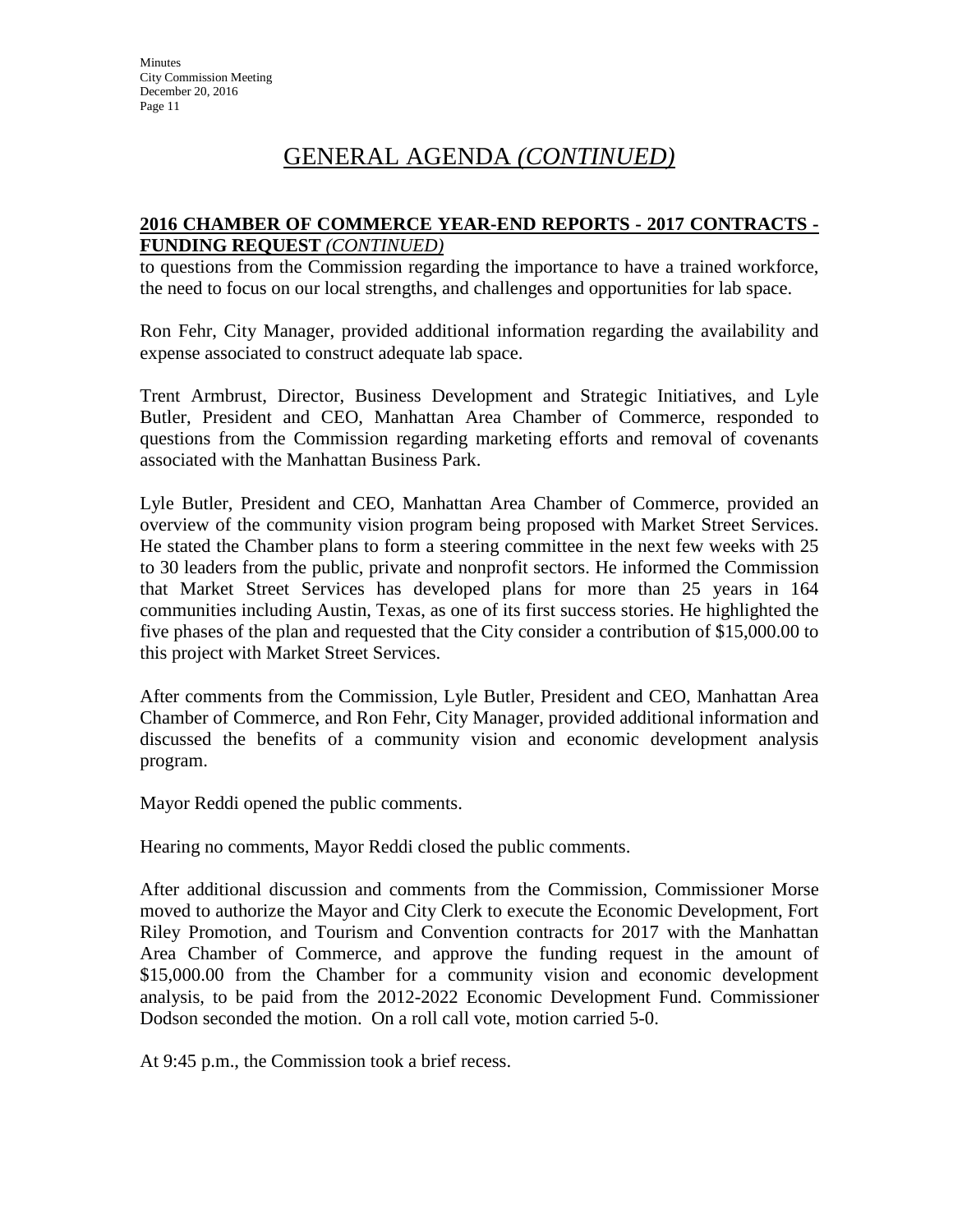Minutes **City Commission Meeting** December 20, 2016 Page 12

### GENERAL AGENDA (CONTINUED)

#### FIRST READING - AMEND MANHATTAN URBAN AREA COMPREHENSIVE PLAN - ADOPT AND INCORPORATE THE PROPOSED BIG BLUE AND KANSAS RIVERS FLOODPLAIN MANAGEMENT PLAN

Chad Bunger, Senior Planner, presented an overview of the item. He highlighted the action items and reiterated the recommendation of approval from the Manhattan Urban Area Planning Board and City staff. He then responded to questions from the Commission and provided additional information regarding the Floodplain Management Plan timeline and action items.

Ron Fehr, City Manager, provided additional information on the item.

Mayor Reddi opened the public comments.

Hearing no comments, Mayor Reddi closed the public comments.

After discussion and comments from the Commission, Commissioner Butler moved to approve first reading of an ordinance amending the Manhattan Urban Area Comprehensive Plan by adopting and incorporating by reference the Big Blue and Kansas Rivers Floodplain Management Plan, dated November 2016, and incorporating the necessary citation in Chapter 4, as proposed. Commissioner McCulloh seconded the motion. On a roll call vote, motion carried 5-0.

#### **ADJOURNMENT**

At 10:10 p.m., the Commission adjourned.

MMC, City Clerk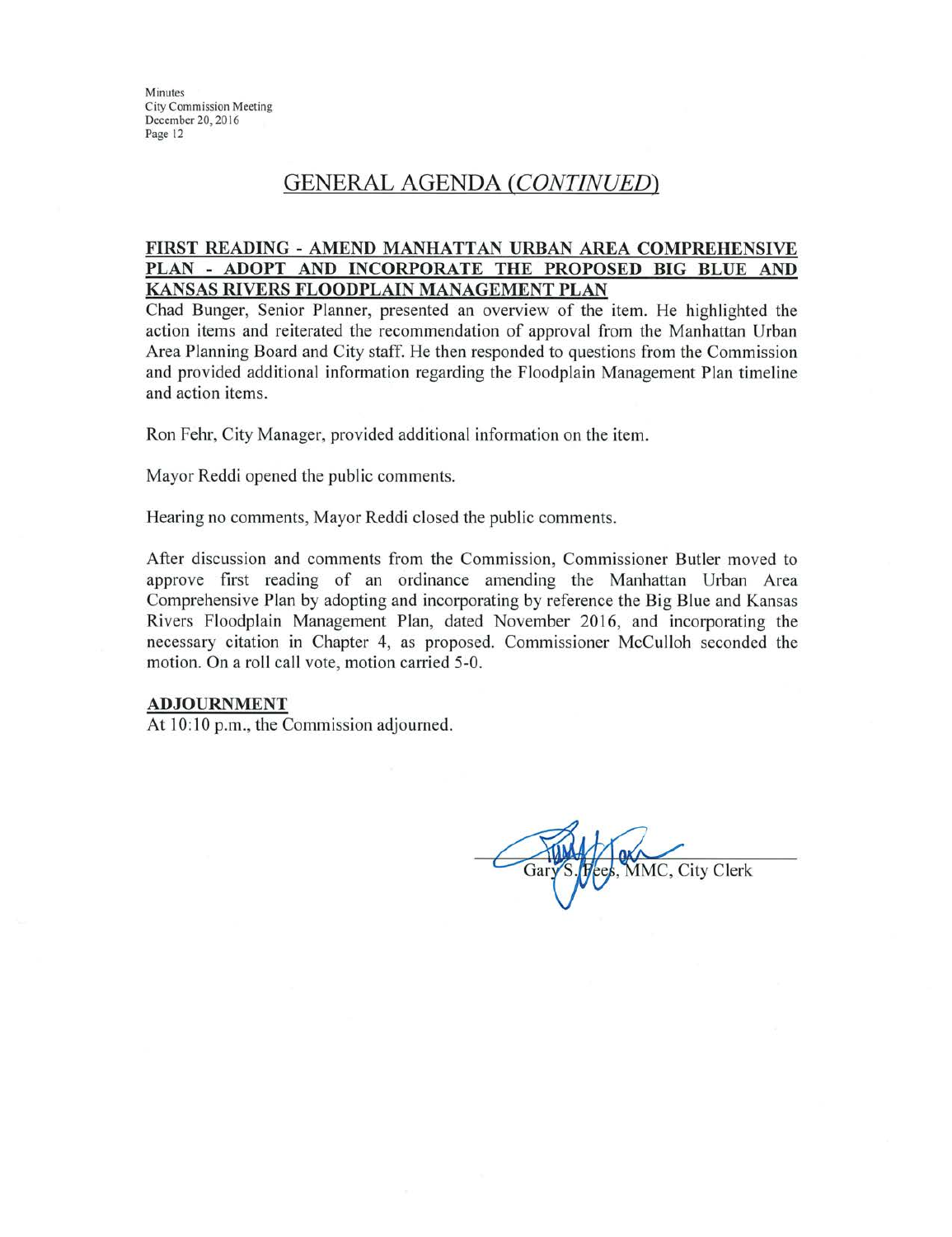### **STAFF REPORT**

### **APPLICATION TO REZONE PROPERTY TO PLANNED UNIT DEVELOPMENT DISTRICT**

### **BACKGROUND**

**FROM:** PUD, Flint Hills Hospitality Commercial Planned Unit Development

**TO:** PUD, Genesis Health Club Commercial Planned Unit Development

**OWNERS:** AFAD, Inc., Russ Briggs

**APPLICANT:** Rodney Steven, Genesis Health Club

**DATE OF NEIGHBORHOOD MEETING:** August 25, 2016

**DATE OF PUBLIC NOTICE PUBLICATION:** October 17, 2016

**DATE OF PUBLIC HEARING: PLANNING BOARD:** November 7, 2016 **CITY COMMISSION:** December 6, 2016

- **LEGAL DESCRIPTION:** Lots 1 and 2, Flint Hills Hospitality Addition and an unplatted tract of land that was vacated K-18/Ft. Riley Boulevard rightof-way
- **LOCATION:** Generally located approximately 350 feet to the west of the intersection of Seth Child Road (K-113) and Allison Avenue, on the north side of Allison Avenue

**AREA:** 223,706 square feet (5.14 acres)

**PROPOSED USES:** Genesis Health Club, a 24-hour fitness and health club

*(Note: The existing City of Manhattan's East Stagg Hill Water Booster Pump Station (BPS) is not included in the rezoning request. The municipal facility is on a separate lot that was platted in 2010 with the previous Flint Hills Hospitality PUD. The municipal facility is a potable water pumping station, which boosts water pressures for both the western part of the City and the water tower west of Miller Ranch subdivision. A chlorinating facility is part of the facility to ensure adequate disinfection is maintained in the municipal water system.*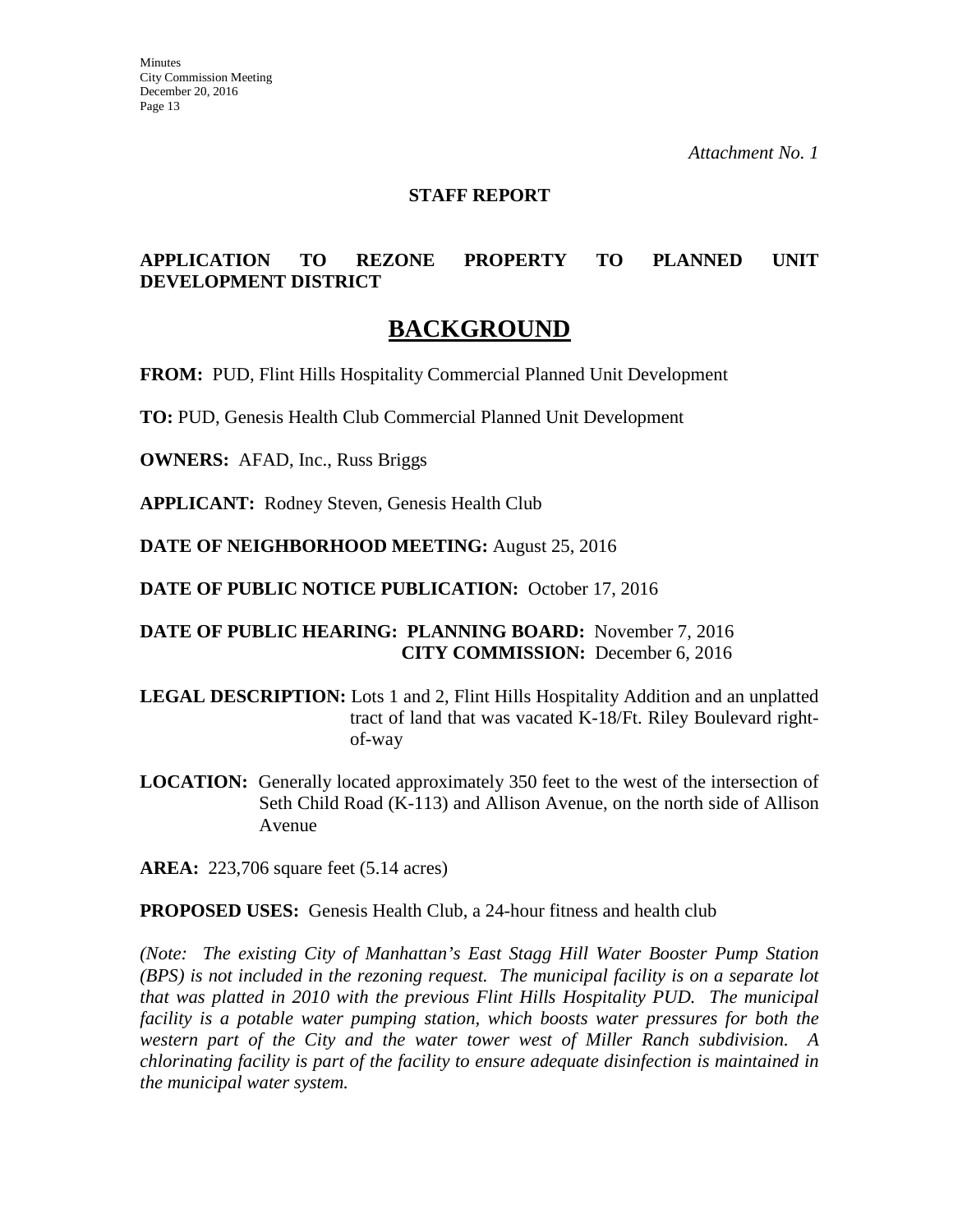*The location of the pump station building and other site improvements are shown on the PUD application site plans because of the need for City Administration to evaluate impacts of the proposed PUD development on this existing City infrastructure.* 

*An existing access easement is provided off Allison Avenue for access to the BPS site. A temporary gravel driveway extends to the station from an existing curb cut located approximately 400 feet of the station to the east off Allison Avenue. The existing access easement was established with the 2010 Final Plat. The temporary gravel driveway will remain in place until adjacent property is developed, at which time access will be obtained from an access easement that will be located within a driving aisle of the proposed off-street parking lot.* 

**PROPOSED BUILDINGS AND STRUCTURES:** A two-story health and fitness club is proposed on the site. The building, with a 48,500 square foot building footprint, will house 3 tennis courts, a 5-lane, 25-yard lap swimming pool, strength and conditioning areas, yoga studio, running track, basketball court, childcare center, locker rooms and offices.

The building will have a modern design, with a glass wall face and metal architectural panels on the northern façade (front façade). Metal siding and architectural panels will be used on the east, west and south facades. The tallest portion of the building will be an architectural tower, which will be approximately 50-feet tall. The portion of the building housing the tennis courts will have a roof line at approximately 43-feet.

| Use                                 | <b>Square Feet</b> | <b>Percentage</b> |
|-------------------------------------|--------------------|-------------------|
| <b>Building</b>                     | $48,500$ sq ft     | 22.0%             |
| Paved Area (Parking &<br>Driveways) | 92,700             | 41.0              |
| <b>Total Open Space</b>             | 82,506             | 37.0              |
| <b>Total Impervious</b>             | 141,200            | 59.0              |

### **PROPOSED LOT COVERAGE**

### **PROPOSED SIGNS**

The applicant has proposed a pylon sign at the entrance to the site, a pylon sign on the northwest corner of the development site, and walls signs on the proposed building.

The building wall signs will be internally illuminated and are at the following locations and consist of the following dimensions: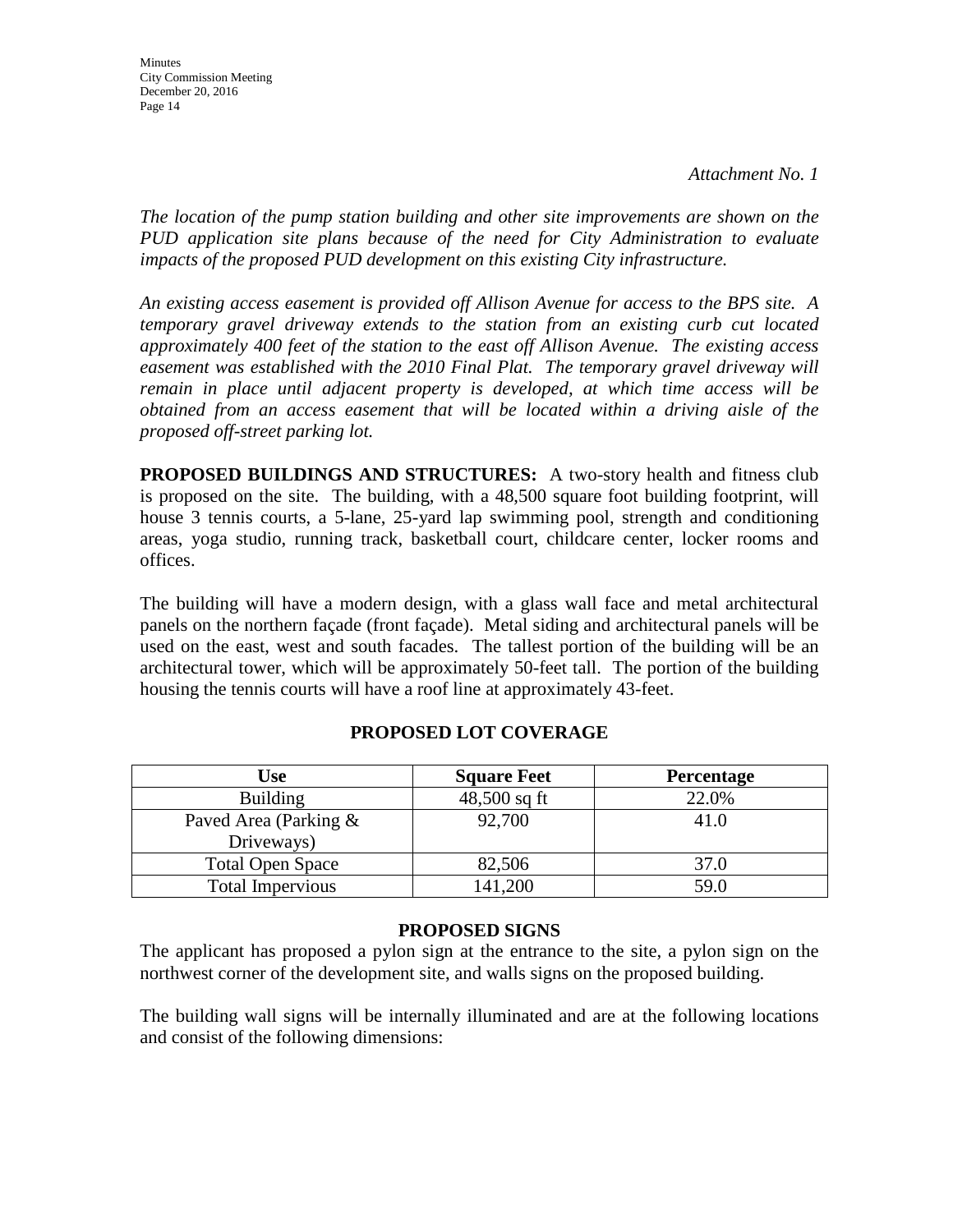| Location                             | <b>Dimensions</b>                                            |
|--------------------------------------|--------------------------------------------------------------|
| East facing façade                   | Circle Business Logo $-8'$ -8" by 9'4" (appr. 62 sq. ft.)    |
| side<br>architectural<br>of<br>North | Circle Business Logo $-8'$ -8" by 9'4" (appr. 62 sq. ft.)    |
| tower                                | Business Name $-3'$ -3" by a total of 94' wide (282 sq. ft.) |
| North building façade                | (Note: total dimensions include spacing between the words)   |
| West facing façade                   | Circle Business Logo $-8'$ -8" by 9'4" (appr. 62 sq. ft.)    |
| architectural<br>side of<br>South    | Circle Business Logo $-8'$ -8" by 9'4" (appr. 62 sq. ft.)    |
| tower                                |                                                              |

The pylon sign at the site entrance is to be approximately 10-feet tall and 7-feet wide. The business logo will be approximately 6-foot tall by 7-feet wide (approximately 42 square feet in area). The base of the pylon sign will have metal skirting and will be located in a grassy area near the entrance.

The pylon sign at the northwest corner of the development site is to be 30-feet tall and consist of 2 signs. The business logo will be on top of the sign and be approximately 15 feet tall by 13-feet wide (approximately 150 square feet in area). A digital graphic sign is proposed below the business logo. This digital graphic LED sign is proposed to be approximately 15-feet tall and 9-feet for a total of 150 square feet in area. The total area of this pylon sign will be 300-square feet in area. The base of the sign will be a metal skirting.

City Administration has reviewed the proposed signage plan for the development and recommends approval of the wall signs and pylon sign at the entrance to the development as shown in the application materials. City Administration recommends that the north pylon sign for the development follow the sign regulations for the C-5, Highway Service Commercial District (Section 6-208). The Sign Regulations for the C-5 District allows for wall and pylon signs, with a total square footage of all signs on a street frontage not to exceed 4-square feet of each linear foot of street frontage, provided that no sign is larger than 260 square feet in area. The subject site has approximately 1,100 linear feet of frontage along Ft. Riley Boulevard, where a majority of the proposed signage faces. Up to 4,400 square feet of signage is allowed, as long as any sign is not larger than 260 square feet in area. Additionally, the signage regulations for the C-5 District limit digital signs to digital graphic signs or electronic changeable copy signs that are no larger than 32-square feet in area. The sign message for both of these sign types shall remain static for a period of not less than 60-seconds. The digital sign proposed by the applicant for the development is a digital graphic sign, which provides a static display of words and graphics, with no animation during the display of the message or during the transition.

All proposed signs would comply with these sign size regulations, with the exception of the digital graphic sign, which is shown to be 150-square feet in area.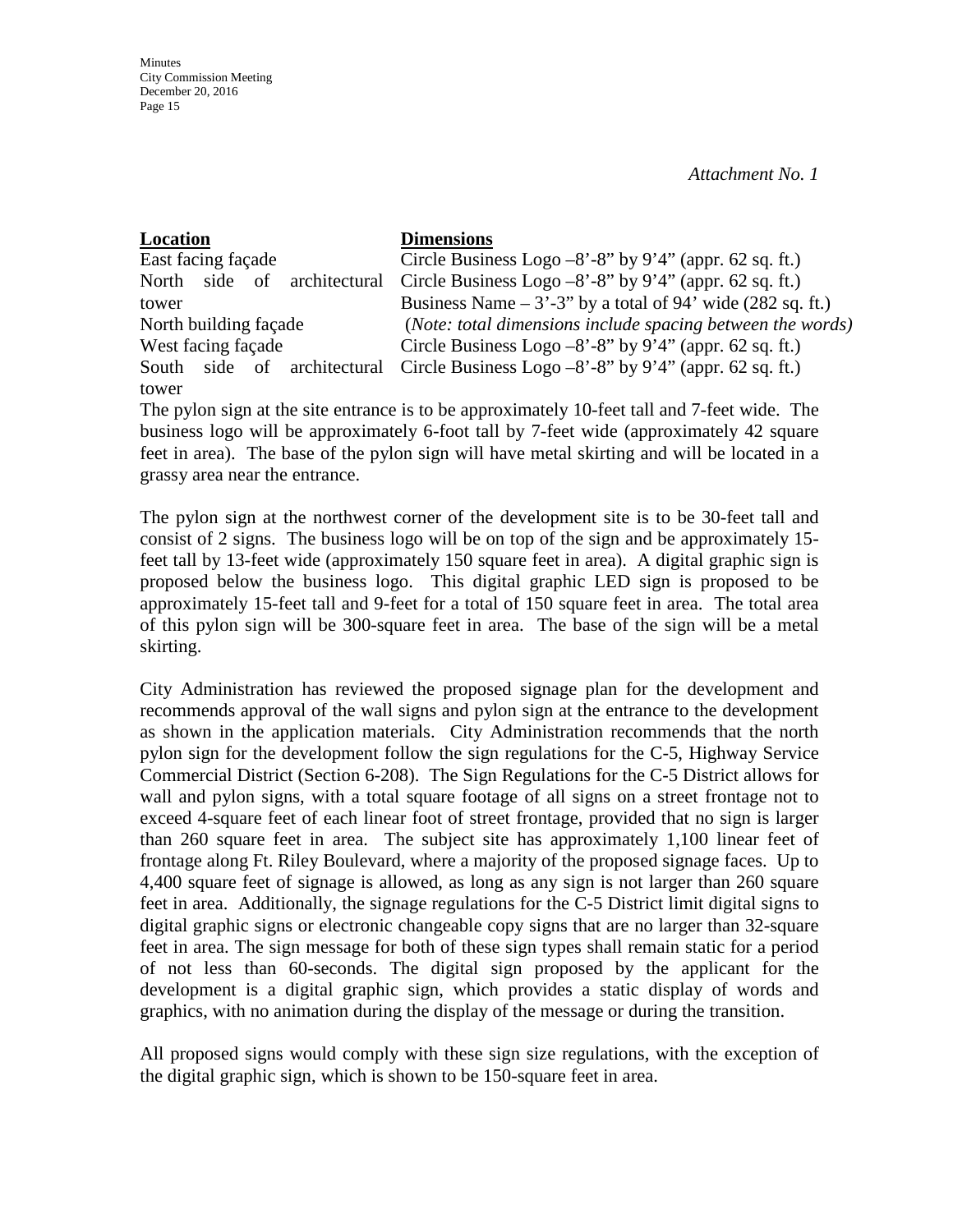**Minutes** City Commission Meeting December 20, 2016 Page 16

#### *Attachment No. 1*

The proposed 150-square foot digital sign exceeds the limitations that the Community, Manhattan Urban Area Planning Board and the City Commission agreed upon through the 2-year process to discuss, update and adopt the new Sign Regulations. The City of Manhattan's desire to limit the maximum digital sign size and display characteristics was passed based on concerns over vehicular, pedestrian and bicycle traffic safety and aesthetics. There was specific discussion about prohibiting large digital signs and the desire of the community to proceed cautiously by permitting smaller digital signs. The size and location of the proposed pylon sign with the digital graphic sign could potentially impact the vehicle traffic along Ft. Riley Boulevard (State Highway K-18); a 4-lane divided State Highway. The applicant provided a diagram and discussion that claims that based on vehicular speeds and site distances for Ft. Riley Boulevard, the digital sign would be safe and a larger sign would provide more time to view the content and thus would be safer for the driving public.

This proposed sign's size, location, and design characteristics would also have a detrimental impact on the residential neighborhood to the north, across Ft. Riley Boulevard. The proposed size will be visible from homes along Arbor Drive, which backs on to Ft. Riley Boulevard and will be out of character with the area, including the other commercial businesses on the other quadrants of the interchange of Ft. Riley Boulevard and Seth Child Road (State Highway K-113), and will be out of character with what the community has determined is appropriate for digital signage.

**PROPOSED LIGHTING:** LED lights mounted to 22-foot tall poles are proposed throughout the off-street parking lot. Pedestrian scaled lighting and security lighting will be provided around the building and its entrances. A photometric analysis of the parking lot lighting was provided with the application. This analysis shows that no direct lighting should occur off of the development site. As required by the Zoning Regulations, the site lighting shall be shielded and full cut-off design.

### **SIX REVIEW CRITERIA FOR PLANNED UNIT DEVELOPMENTS**

- 1. **LANDSCAPING:** The landscape plan shows a variety of deciduous and evergreen trees, bushes and ornamental grasses, lawn areas and other ground cover throughout the site, including the sites entrance off of Allison Avenue. A significant stances of volunteer deciduous and evergreens have been established over time along Allison Avenue. The applicant states that this tree line will be preserved as best as possible to provide additional landscape cover and offer screening for the neighborhood. The proposed landscape plan is functional for the site.
- 2. **SCREENING:** A trash dumpster enclosure is located on the west side of the building within the proposed off-street parking lot. A note on the site plan states that the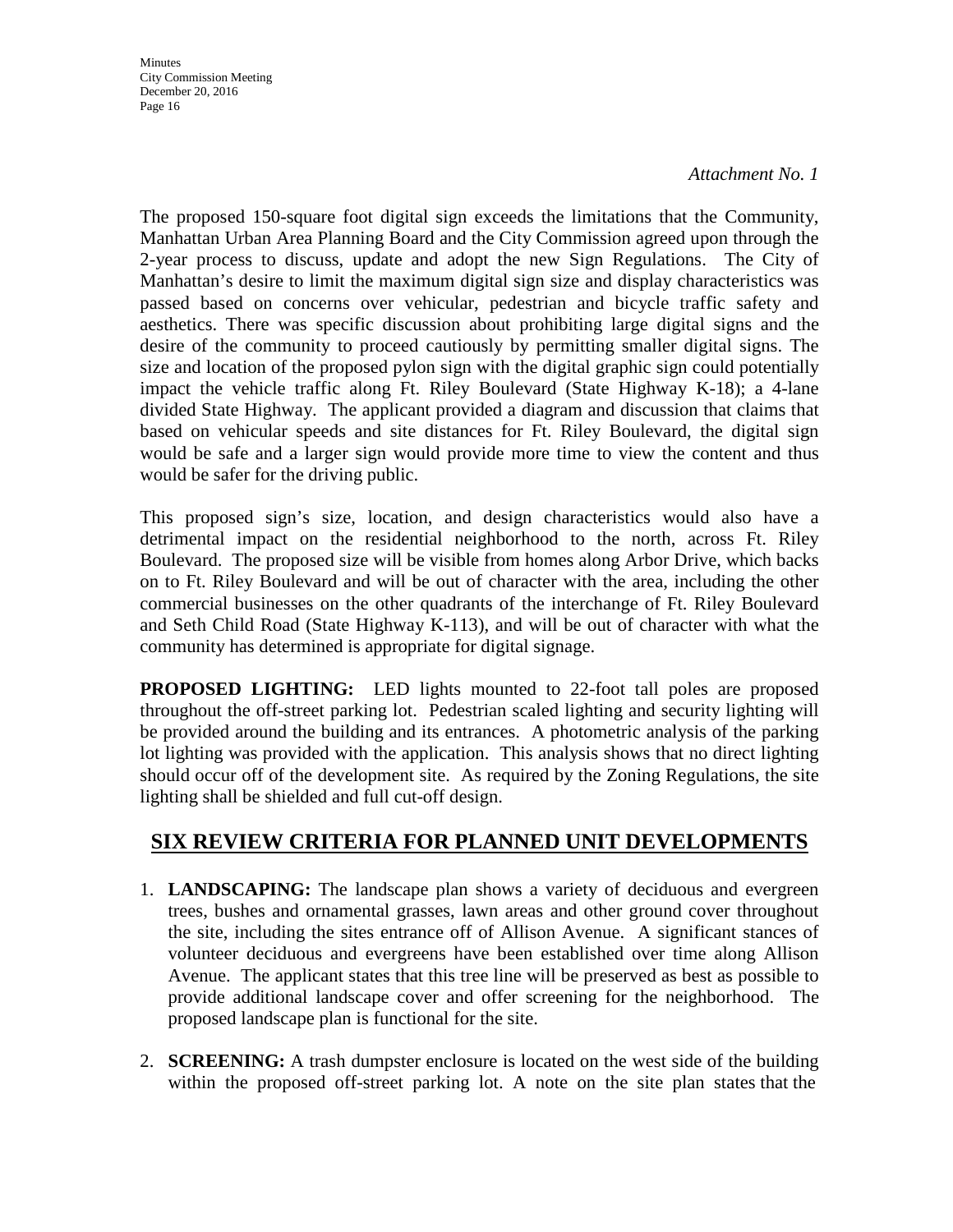Minutes City Commission Meeting December 20, 2016 Page 17

> dumpster will be "appropriately screened to reasonably hide them from ground view. Screening shall be constructed of materials and/or landscaping compatible with the building exterior."

> The developable portion of the site is anywhere from 1 to approximately 25-feet below the grade of Allison Avenue, which will provide some screening from the residential neighborhood, consisting of single-family, two-family and multiple-family residential uses, to the south.



Additionally, there is a tree line of voluntary evergreen and deciduous trees along Allison Avenue that provides landscape screening of the site for the adjacent neighbors. The applicant proposes to maintain this tree line and provide additional landscaping where the landscaping is sparse. City Administration has concerns that the construction of the site will cause damage to a number of the existing trees planned to provide screening of the site. Because of this concern, City Administration is recommending a condition of approval that a detailed tree preservation plan be provided with the Final Development Plan that ensures the tree line will be preserved for adequate screening. If the existing tree line cannot be preserved for adequate screening for the neighborhood to the south, the landscape plan for the Final Development Plan shall be amended to provide the needed landscape screening.

Screening to the west is accomplished by a tree lined natural ravine and a distance of over 150 feet of distance to the nearest house to the west. Ft. Riley Boulevard (State Highway K-18) and Seth Child Road (State Highway K-11) separates the development site to the nearest property to the north and east.

3. **DRAINAGE:** Currently the developable site is divided between 2 small sub-basins within the Wildcat Creek Watershed. The west sub-basin is 2.07 acres and drains to a natural ravine on the western border of the site, goes under Ft. Riley Boulevard (State Highway K-18), flows between the Target Shopping Center and Famous Dave's restaurant, under Seth Child Road (State Highway K-11) and empties into Wildcat Creek south of the Home Depot site.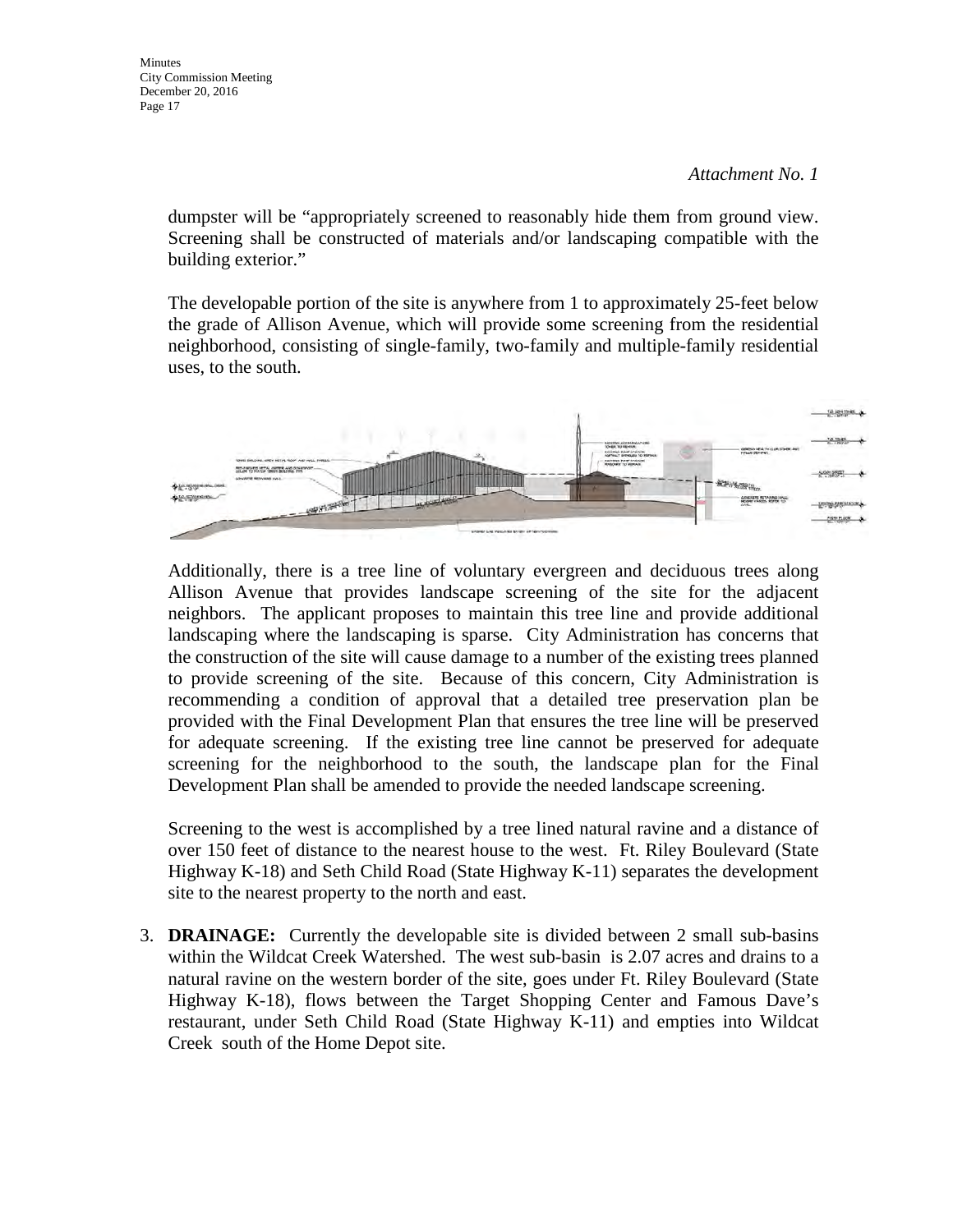**Minutes** City Commission Meeting December 20, 2016 Page 18

> The east sub-basin is 2.26 acres in area and drains to the east towards Seth Child Road, where it enters the stormwater water infrastructure for the state highway, ultimately draining to an open ditch along Ft. Riley Boulevard north of Briggs Auto Center where it is directed to Wildcat Creek.

> The applicant's consultant, Baughman Company, P.A., conducted a drainage plan, dated October, 2016. The drainage plan shows that through grading of the site, the sub-basin on the site will be altered so that the east sub-basin will be decreased to 1.2 acres in area. The west sub-basin will increase to 3.1 acres in area. The drainage plan shows that stormwater runoff will be collected by area inlets throughout the off-street parking lot and directed to underground detention chambers. The western sub-basin will have intermediate small grass depressions within the off-street parking lot before the stormwater runoff reaches the underground detention chambers. These grass basins will provide marginal detention area and provide water quality measures.

> Two (2) separate underground detention chamber areas are proposed under the offstreet parking lot. Both areas will consist of interconnected half-circle plastic chambers that will collect the stormwater runoff and meter the release of the stormwater runoff to the outflow pipes proposed in the respective sub-basins. The chambers will be backfilled with compacted fill and the off-street parking lots will be constructed overtop of the area. Additional water quality benefits are provided by the underground chamber systems through a number of inlet filters that separate trash, debris and oils from exiting the site and entering the area's drainage ways. Normally, these underground chambers provide the opportunity for water to percolate into the groundwater. But due to the bedrock on the site, this will not be an option.

| West Sub-Basin     |                   |                   |
|--------------------|-------------------|-------------------|
| <b>Storm Event</b> | Pre-Development   | Post-Development  |
|                    | Rate of Runoff    | Rate of Runoff    |
| 2-Year             | $1.8 \text{ cfs}$ | $1.9$ cfs         |
| 10-Year            | $5.2 \text{ cfs}$ | $3.0$ cfs         |
| 100-Year           | $13 \text{ cfs}$  | $5.4 \text{ cfs}$ |

The drainage plan analyzed the pre- versus post-development rate of runoff conditions per the City's drainage policies. The following is the analysis results

| East Sub-Basin     |                    |                  |
|--------------------|--------------------|------------------|
| <b>Storm Event</b> | Pre-Development    | Post-Development |
|                    | Rate of Runoff     | Rate of Runoff   |
| 2-Year             | 1.9 <sub>cfs</sub> | $3.8$ cfs        |
| 10-Year            | $5.7$ cfs          | $6.5$ cfs        |
| $100$ -Year        | $14 \text{ cfs}$   | $14 \text{ cfs}$ |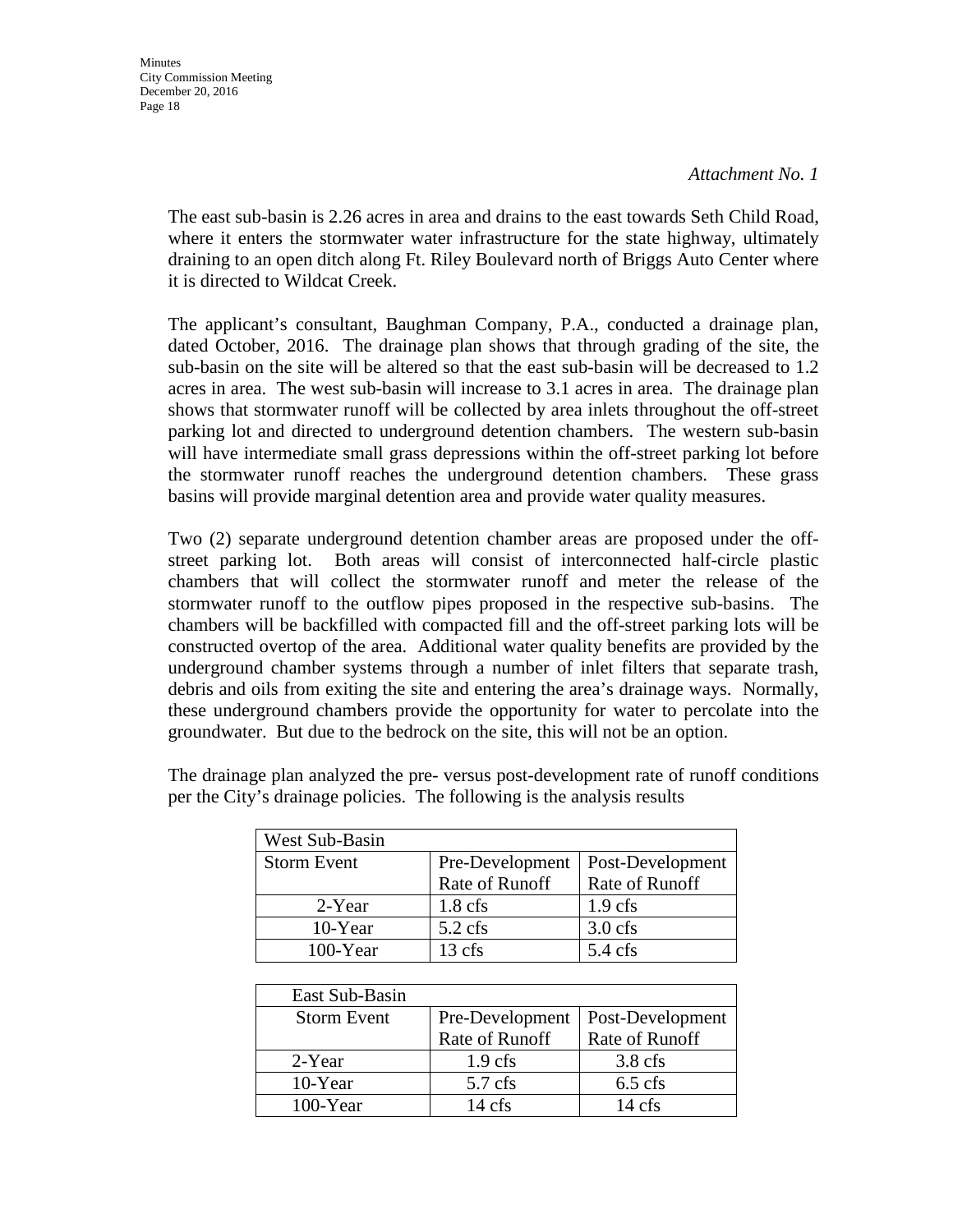Through the re-grading of the site and the proposed underground detention chambers, the west sub-basin relatively maintains the rate of runoff for the 2-year storm and reduces the rate of runoff for the larger, less frequent storm events.

The proposed drainage plan does increase the rate of runoff to the west towards Ft. Riley Boulevard and Seth Child Road for the 2-year and 10-year storms. The rate of runoff for 100-year storm is maintained. The increase in post-development rate of runoff compared to the pre-development conditions does not conform to the City's stormwater policies (Item No. 10.7 of Amendment 10, City of Manhattan Standard Specifications), which states:

*The stormwater detention requirement has changed for the post development condition on new subdivisions and infill projects that are 0.5 acres or larger. Previously the Stormwater Management Master Plan (SWMMP) established maximum allowable release rates on page 19 for the 2 year, 10 year and 100 year storm events on a per acreage basis. The new criteria for both new subdivisions and infill developments shall provide stormwater detention on site and the post development condition shall have stormwater release rates equal to or less than the predeveloped condition. Developers should continue to have licensed professional engineers prepare drainage studies on all new developments and infill projects to determine the impact and mitigating methods to keep post developed conditions for the 2 year, 10 year, and 100 year storm equal to or less than the pre-developed condition.* 

The City Engineer and the City's Stormwater Engineer have reviewed the drainage study for the development (see attached memo). The City Engineer notes that the proposal does not conform to the City's stormwater policy and is requiring that the drainage plan be amended at the time of the submittal of the Final Development Plan to comply with the policy that states that the post-development rate of runoff is equal to or less than the pre-development conditions. The City Engineer is also requiring that with the Final Development Plan, the downstream structures in the KDOT rightof-way are analyzed by the applicant's consultant to ensure that the capacity exists in these structures to handle the added runoff.

Additionally, the City Engineer is requiring a restrictive covenant be created and agreed upon at the time of City Commission's acceptance of easements and right-ofway on the Final Plat that specifies maintenance and inspection of the on-site stormwater infrastructure.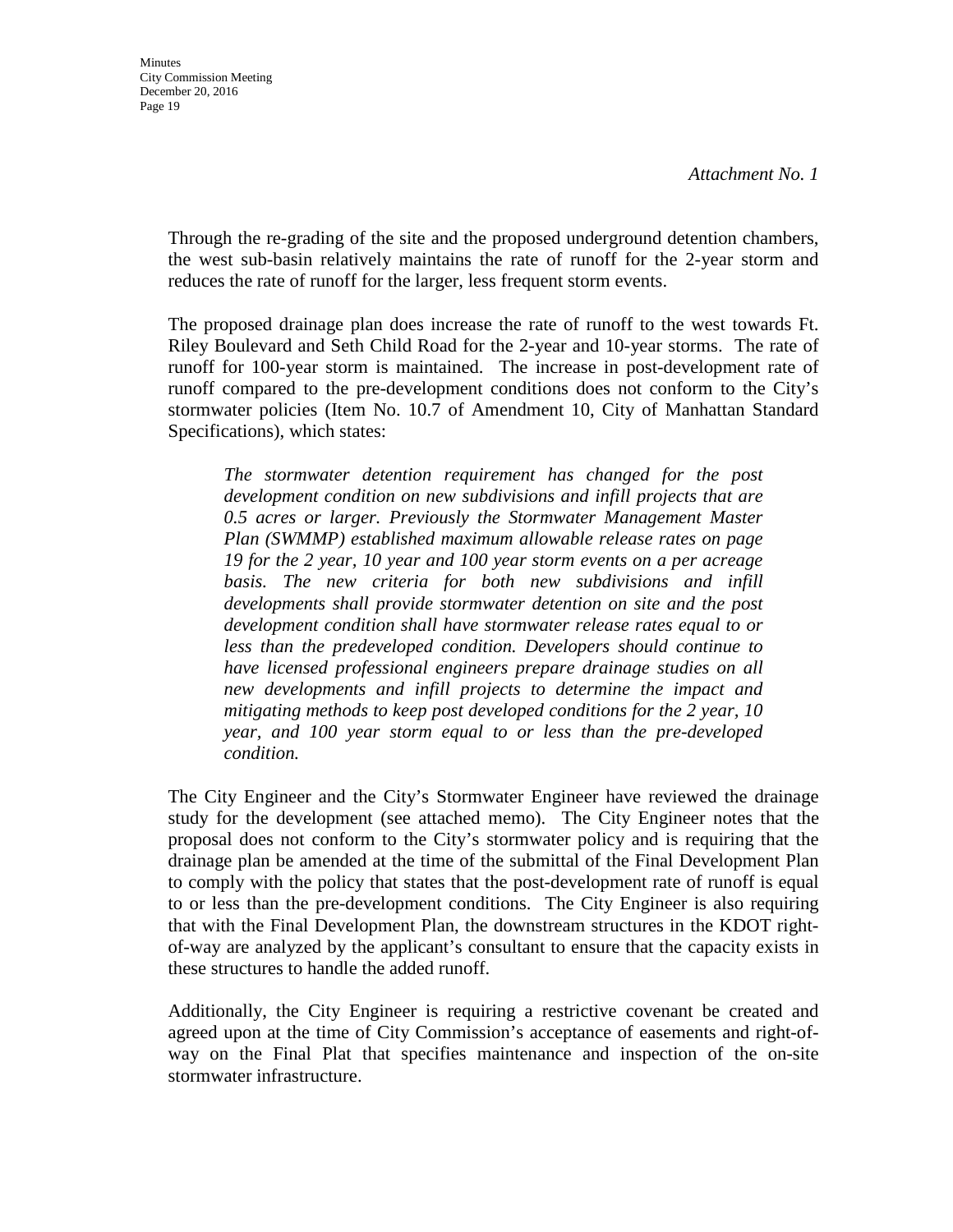Minutes City Commission Meeting December 20, 2016 Page 20

#### *Attachment No. 1*

Conditions of approval are proposed by City Administration based on the comments and requirements of the City Engineer.<br>**StormTech SC-310 Chamber** 

Designed to meet the most stringent industry performance standards for superior structural integrity while providing designers with a cost-effective method to save valuable land and protect water resources. The StormTech system is designed primarily to be used under parking lots thus maximizing land usage for commercial and municipal applications.



StormTech SC-310 Chamber (not to scale) Nominal Chamber Specifications

| Size (LxWxH)            | 85.4" x 34.0" x 16.0" (2170 x 864 x 406 mm) |
|-------------------------|---------------------------------------------|
| <b>Chamber Storage</b>  | 14.7 ft <sup>3</sup> (0.42 m <sup>2</sup> ) |
| Min. Installed Storage* | 31.0 ft (0.88 m)                            |
| Weight                  | 37.0 lbs (16.8 kg)                          |

"Assumes 6" (150 mm) stone above, below and between chambers and 40% stone porosty.

> ACCEPTS 4" (100 mm) SCH 40 PIPE FOR OPTIONAL **INSPECTION PORT**

Shipping 41 chambers/pallet 108 end caps/pallet 18 pallets/truck





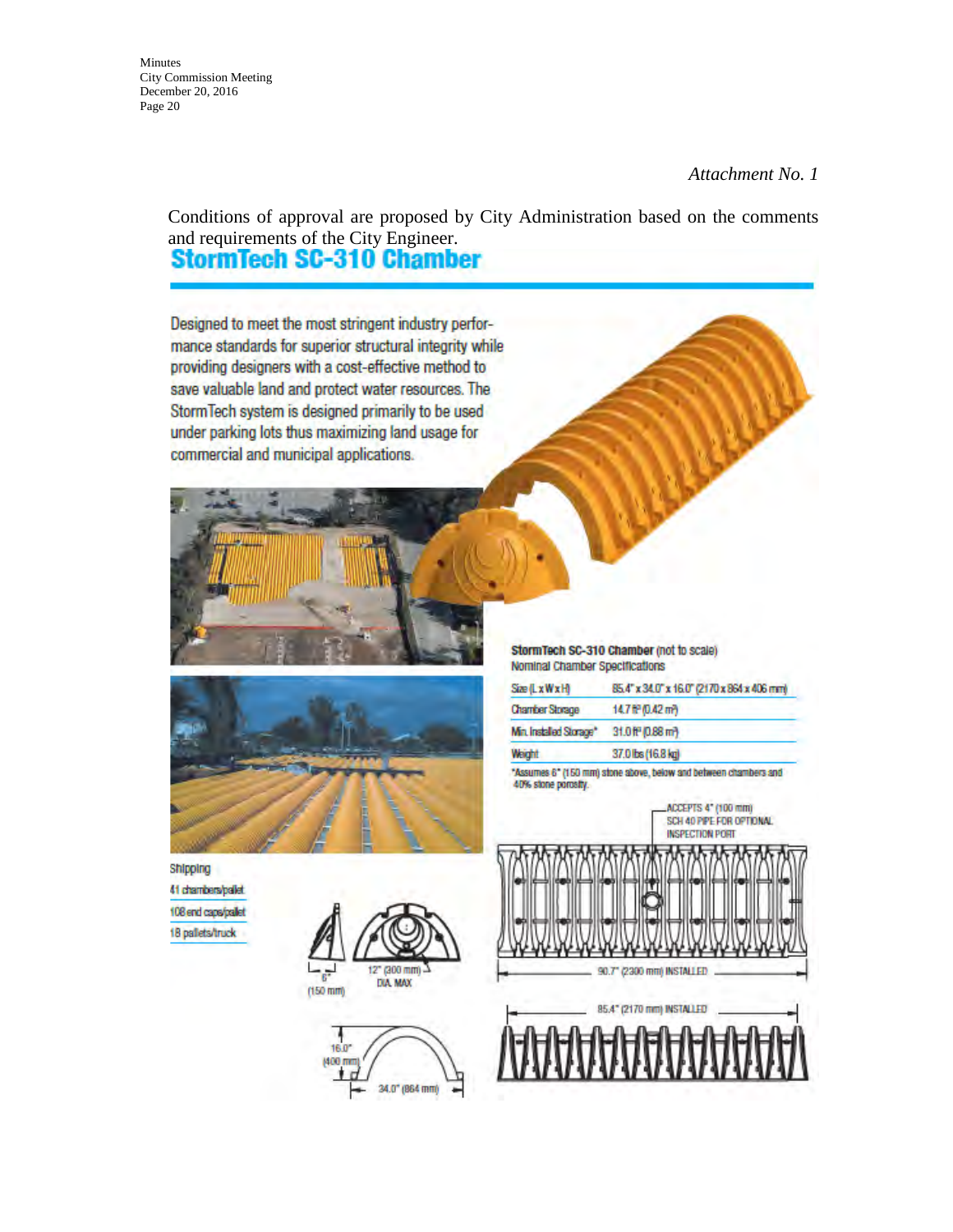### 4. **CIRCULATION:**

Access to site is currently a gravel driveway onto Allison Avenue, a minor collector street, which is approximately 60 feet to the west of Ridgewood Drive, a local residential street. The site's access point is to be shifted to the east so that it directly aligns with Ridgewood Drive.

The internal circulation plan provides for safe, convenient and efficient movement of motorists and pedestrians. Internal conflicts between motorists and pedestrians are minimized.

### *Traffic Study*

Schwab-Eaton, P.A. originally created a Traffic Impact Study for the proposed development in August, 2015 (see attached). The applicant's current consultant, Baughman Company, P.A. has reviewed the original study and found it to be complete. A total of 211 trips are anticipated to be generated by the proposed health and fitness club on the site in the PM peak hour. The Traffic Impacted Study stated that the focus was on the PM peak hour, as the AM peak house was anticipated to be less than half for the health and fitness club.

The study determined that the Allison Avenue and the surrounding intersections, including the local residential streets, currently have a level of service (LOS) A. The inclusion of the trips generated by the new use will not diminish level of service in the area. The need for left and/or right turn lanes were evaluated for the site's entrance and was determined not to be needed, although the Manhattan Area Transportation Strategies policy states that a left turn lane should be included on all local collector streets at non-residential entrances.

The Traffic Impact Study devoted attention to sight distances at the site entrance on Allison Avenue and found them to be adequate following minimal grading at the entrance.

The City Engineer has reviewed the Traffic Impact Study and accepts its comments.

### *Off-Street Parking*

Two-hundred and sixty eight (268) off-street parking spaces are proposed throughout the site.

Off-street parking is based on net floor area, with space such as mechanical rooms, storage and hallways deducted, or the design occupancy of a space, and on different ratios for the separate uses. The proposed floor plans for the combined uses would generally require a total of 219 off-street parking spaces to serve the mix of uses. It is a reasonable assumption that the entire facility will not be at maximum capacity at any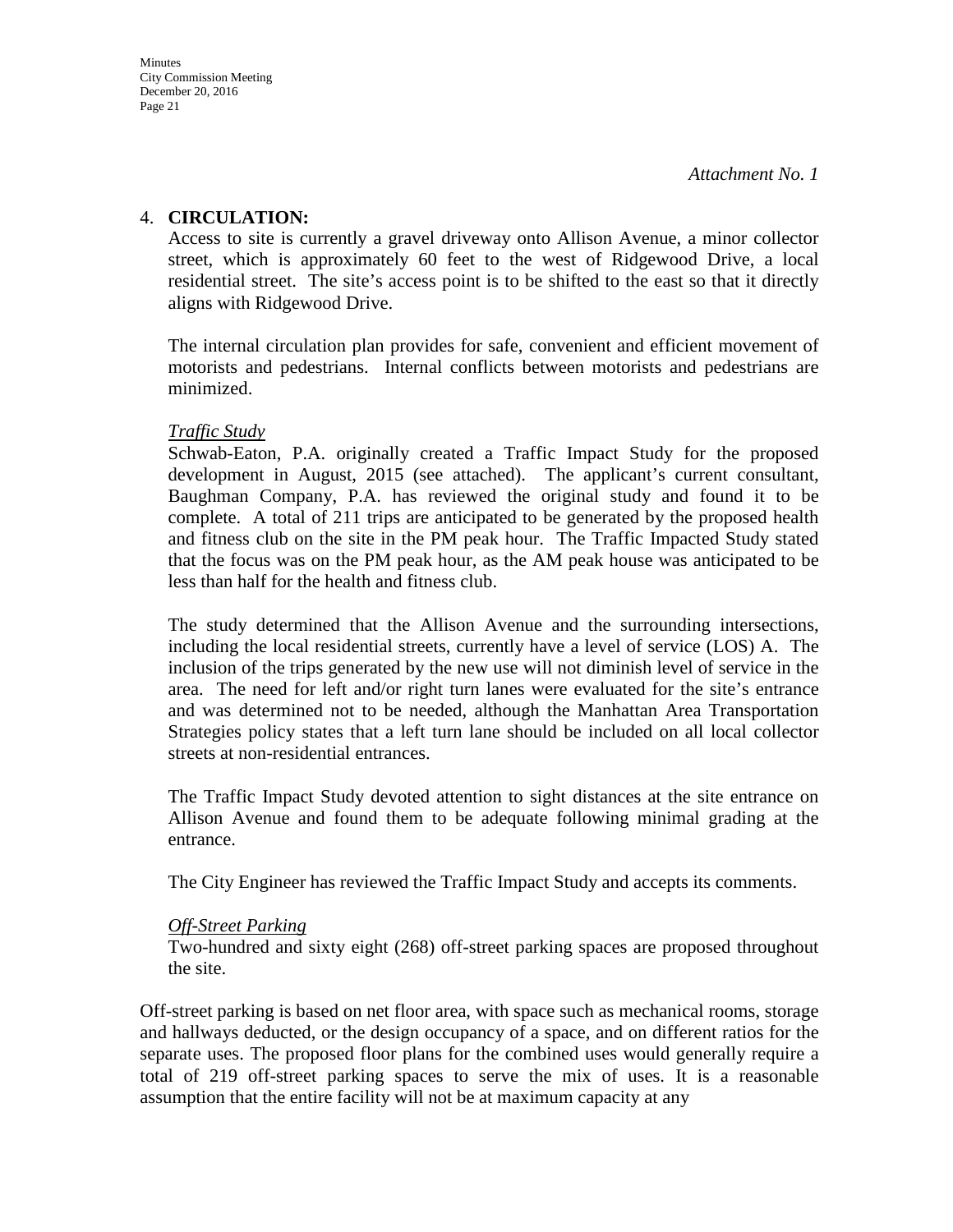period during the hours of operation. In addition, at design occupancy, the health club component would be occupied in some rooms by equipment reducing occupancy and equivalent parking demand.

| Room Use                 | Area           | Occupancy                    | Requirement        | Parking   |
|--------------------------|----------------|------------------------------|--------------------|-----------|
|                          |                |                              |                    | Sub-total |
| <b>Offices</b>           | $500$ sq ft    | 6                            | 1 per $300$ sq ft  | 2         |
| Strength, Cardio $\&$    | $25,155$ sq ft | 503                          | 1 per 3 occupants  | 168       |
| <b>Fitness Areas</b>     |                |                              |                    |           |
| <b>Basketball Courts</b> | $3,015$ sq ft  | 60                           | 1 space for each   | 20        |
|                          |                |                              | player             |           |
| <b>Swimming Pool</b>     | $3,365$ sq ft  | 68                           | 1 space per 4      | 17        |
| Area                     |                |                              | occupants          |           |
| Tennis Courts            | 19,170 sq ft   | 192                          | 4 spaces per court | 12        |
|                          |                |                              |                    |           |
|                          |                | <b>Total Minimum Parking</b> |                    | 219       |
|                          |                | <b>Required</b>              |                    |           |

The total is based the following building uses and area or occupancy calculations:

For the purposes of determining an applicable number, tennis court, basketball courts and the lap swimming pool are considered separately as each is less likely to be occupied at an occupancy rate similar to rooms. In this instance the tennis courts are considered as each having a doubles occupancy or four persons per court. The basketball is considered to have a 5 on 5 person game occurring on each half of the full size court. The pools, for lap swimming and group exercise are considered at one space per four persons as the pools are not equivalent in use to pools for general swimming.

For the health club component, the Manhattan Zoning Regulations would require 1 parking space per three persons based on designated occupancy, or 503/3=168 and an occupancy of the pools 68/4=17.

The daycare area is assumed to be for the convenience of parents working out at the health and fitness club and is not considered a standalone day care center. Therefore, the area devoted to this use is not counted towards the total off-street parking requirements.

Based on the requirements of the Manhattan Zoning Regulations, the proposed offstreet parking should be adequate to serve the separate uses of the proposed PUD.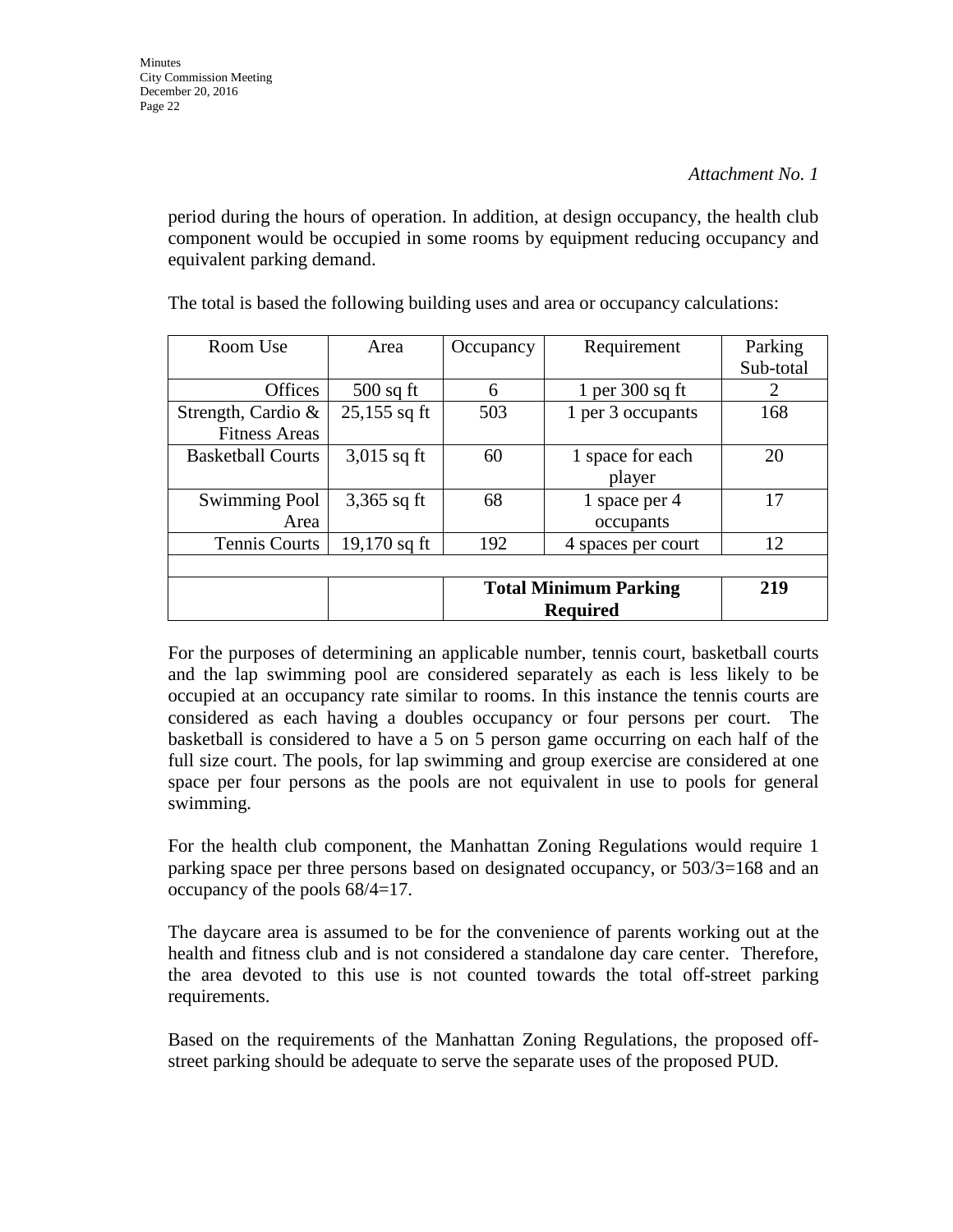### *Bicycle and Pedestrian Access*

Internal sidewalks are proposed throughout the site to provide clients and guests to the proposed health and fitness club pedestrian friendly routes to the entrances of the building.

Currently, sidewalks do not exist throughout the area. This is primarily due to the era of the existing residential development the south and west of the site. At the time these subdivisions were being developed in the 1960's, 1970's and 1980's sidewalks were not required along arterial, collector or local streets by the City's Subdivision Regulations.

The Preliminary Development Plans do not show a sidewalk in the right-of-way of Allison Avenue. City Administration is recommending that a minimum 5-foot wide sidewalk be installed and maintained by the applicant within the north side of the Allison Avenue road right-of-way from the east side of the development to point where Allison Avenue turns to the south. The installation of the sidewalk will begin to provide a much needed pedestrian connectivity for the area. The required sidewalk will then connect to a new sidewalk that is proposed to be installed with the Ft. Riley Boulevard and Seth Child Road diverging diamond interchange that is to begin construction in 2018. The development of the sidewalk connectivity throughout the residential neighborhoods to the south will most likely occur over time through City infrastructure projects and/or redevelopment projects.

With the sidewalk requirement along Allison Avenue, a paved accessible pedestrian route shall be installed from the public sidewalk at the driveway into the site to provide for a safe pedestrian accessible route to the building.

City Administration recommends a conditional approval addressing both of these sidewalk topics.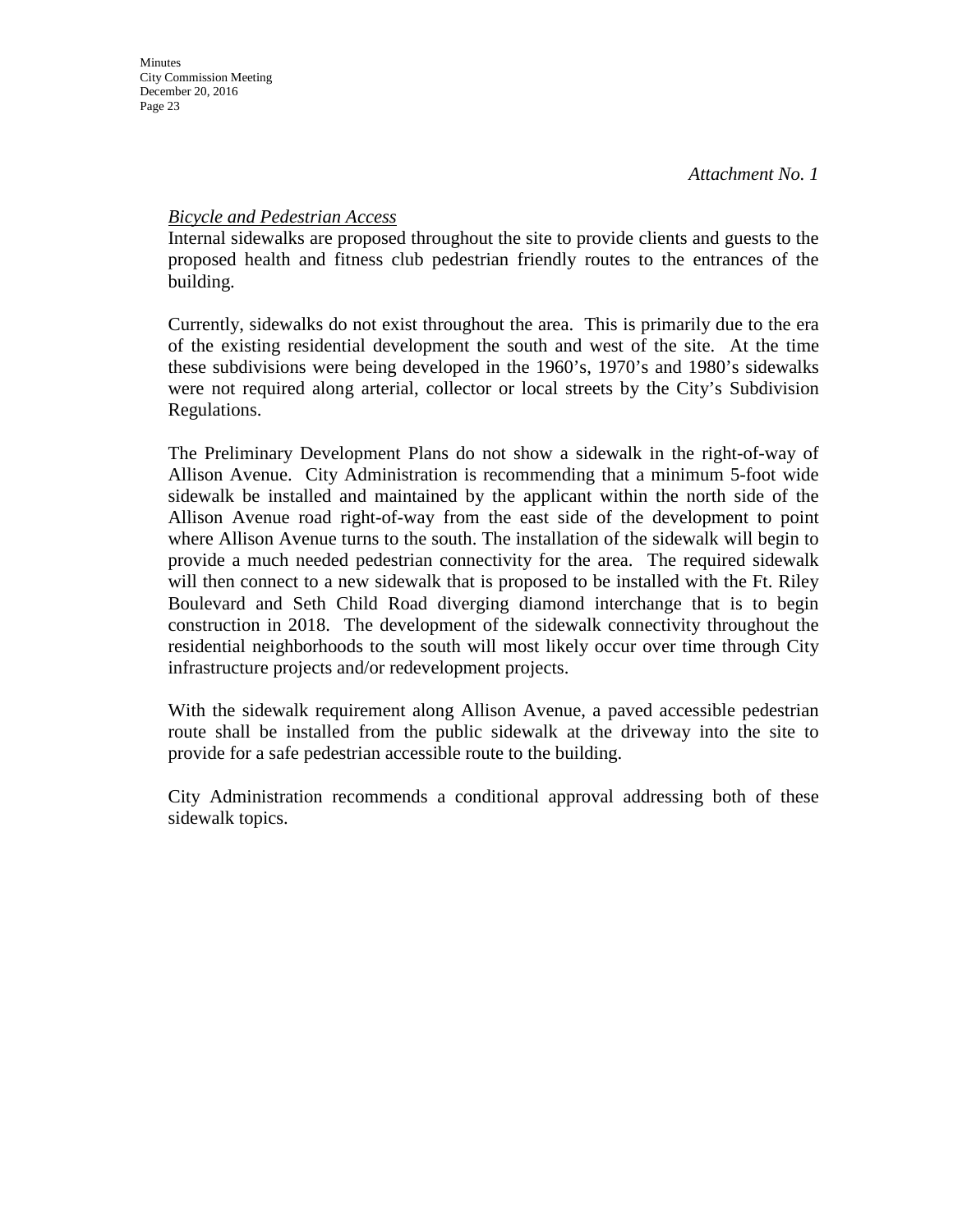Minutes City Commission Meeting December 20, 2016 Page 24

*Attachment No. 1* 



- 5. **OPEN SPACE AND COMMON AREA:** Landscape space reflects the open space on the developable portion of the property. The natural ravine on the west side of the site is also to remain as open space.
- 6. **CHARACTER OF THE NEIGHBORHOOD:** The site is located in the southwestern quadrant of the major street intersection of Ft. Riley Boulevard and Seth Child Road. Development consists primarily of service commercial on the southeast and northwest corners and a municipal facility (Riley County Police Department) on the northeast corner. The southwest corner consists of the undeveloped PUD site and established low to high density residential neighborhoods.

The southwest corner of the Seth Child Road/Allison Avenue intersection is accessed from Allison Avenue, a minor collector street. Intersecting streets, Canyon Drive and Ridgewood Drive (local streets) serve the single-family and two-family residential neighborhoods to the south of Allison Avenue. Near the intersection of Allison Avenue and Crestwood Drive are several multiple-family developments, some of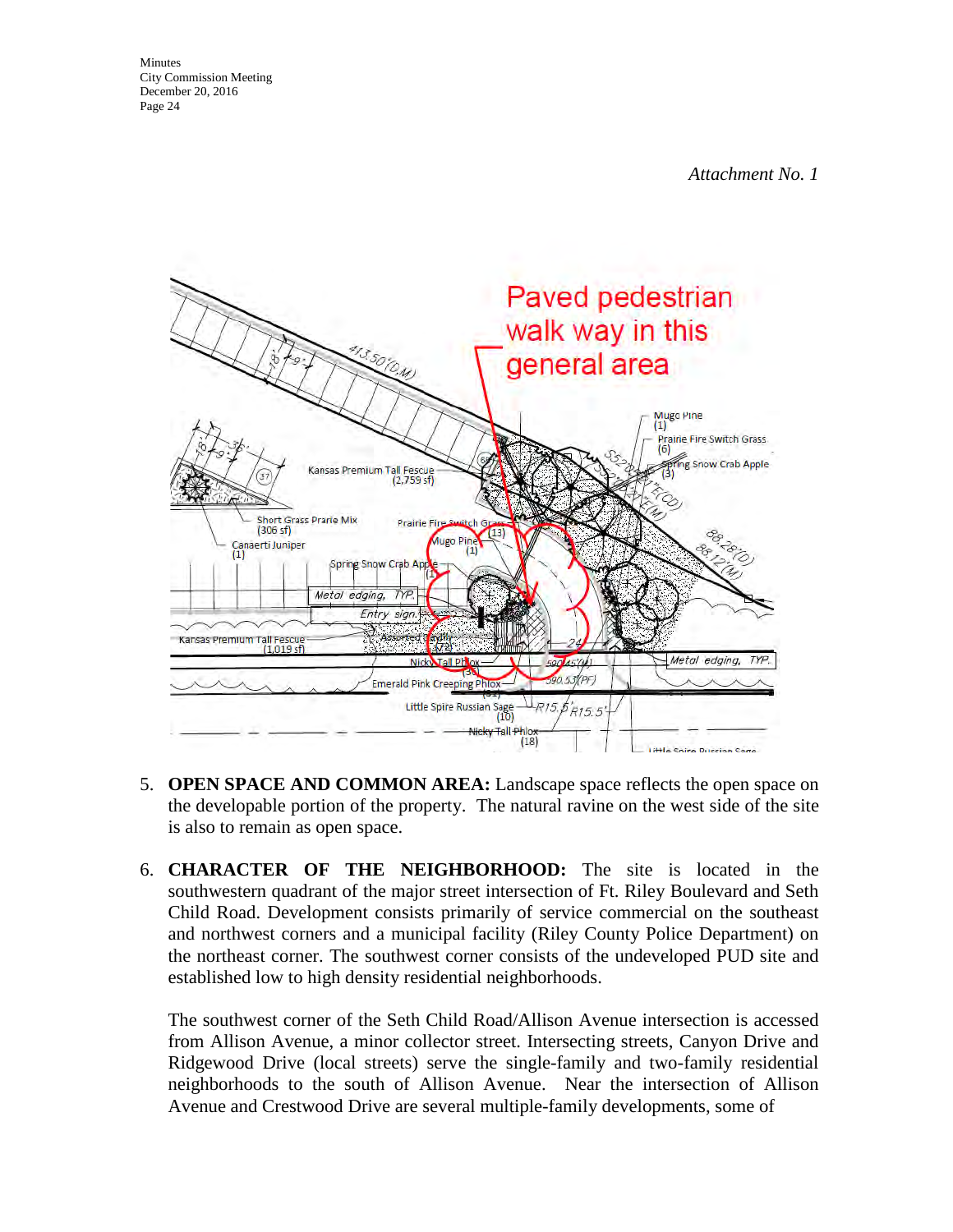which are in the Crestwood Apartment complex. Further to the south on Allison Avenue, Dondee Drive and DeHoff Drive is a residential neighborhood with a mix of single-family dwelling and two-family dwellings throughout the neighborhood.

The proposed PUD site is on a prominent elevated plateau above Ft. Riley Boulevard, which is to the north and is very visible from both Ft. Riley Boulevard and Seth Child Road.

### **THIRTEEN MATTERS TO BE CONSIDERED WHEN CHANGING ZONING DISTRICTS**

- **1. EXISTING USE:** Vacant ground and Ft. Riley Boulevard ROW that was recently vacated and deeded to the property owner. The Flint Hills Hospitality Commercial PUD was approved for the subject site in 2010 to develop 2 hotels and off-street parking lots. Both tracts have been vacant since annexation.
- **2. PHYSICAL AND ENVIRONMENTAL CHARACTERISTICS:** The majority of the site is generally flat except for those portions adjoining Allison Avenue along the southern boundary and the extreme west side of the site. The site is at the same approximate grade as Allison Avenue at the eastern point and approximately 20-feet below grade of Allison Avenue where Allison Avenue turns at a right angle to the south. The northern boundary of the site adjoins Ft. Riley Boulevard right-of-way. The majority of the interior of the site has been graded and there are scattered trees along the southern boundary. There is a large and deep natural and heavily treed ravine on the western edge of the site. The site currently drains to the north and northeast.

Access is from an existing concrete curb cut located approximately 60-feet west of the Ridgewood Drive and curb cut intersection. The current internal access to the Booster Pump Station is via a gravel driveway. The existing curb cut is on a generally flat part of Allison Avenue. The site plan indicates Allison Avenue up to the proposed curb cut directly across from Ridgewood Drive is a 15% grade, which flattens to a 4% grade and inclines to 11% before flattening at the western boundary of the site at the top of the hill.

### **3. SURROUNDING LAND USE AND ZONING:**

**a) NORTH:** Ft. Riley Boulevard, off ramp to Seth Child Road and Ft. Riley Boulevard signalized intersection, divided four lane expressway; restaurant and single family dwellings, all north of Ft. Riley Boulevard, and Seth Child Road; R District and PUD.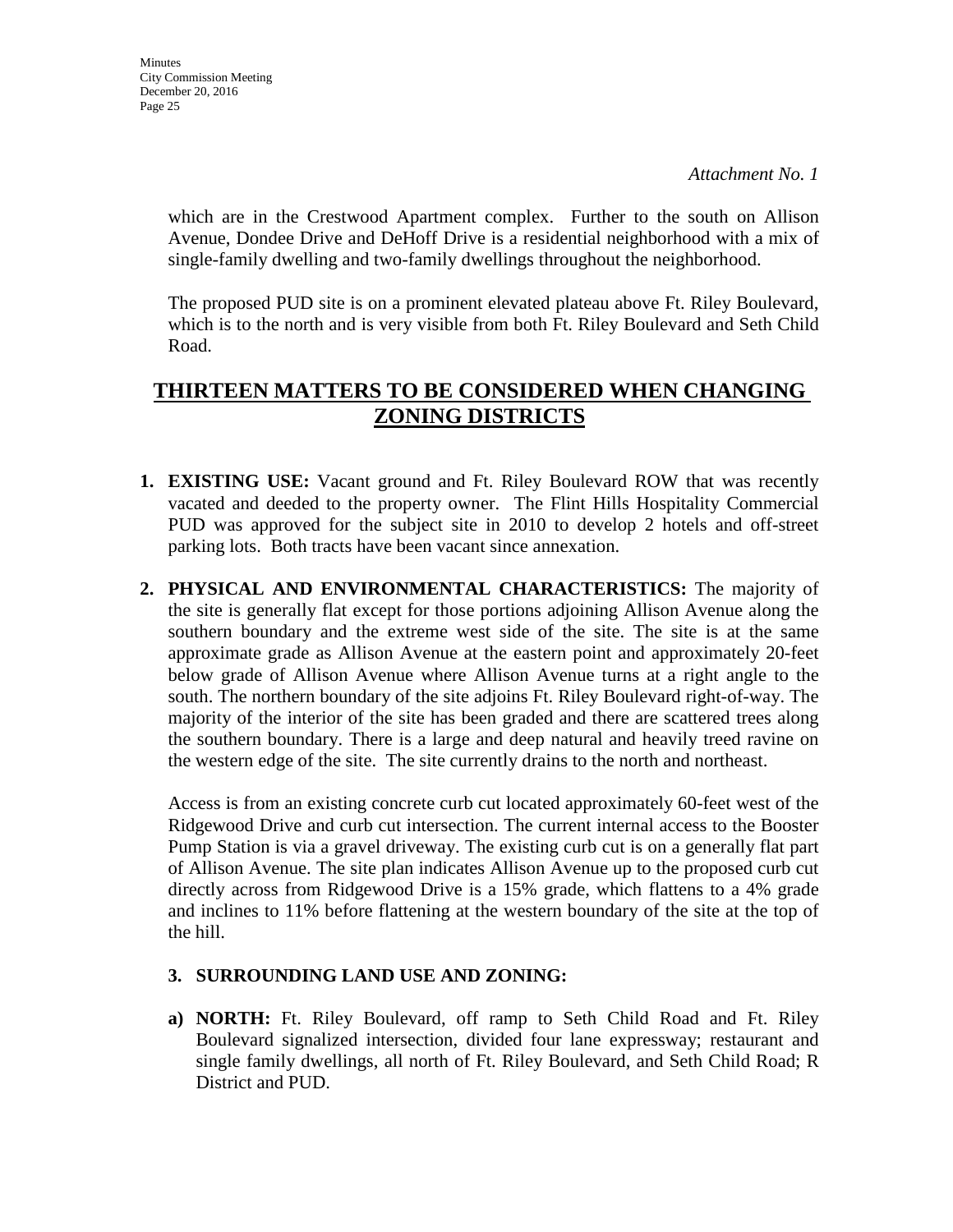- **b) SOUTH:** Allison Avenue, a 60 foot wide minor collector street, multiple-family, two-family and single-family dwelling units; R-3, Multiple-Family Residential District and R-2, Two-Family Residential District.
- **c) EAST:** Ft. Riley Boulevard and Seth Child Road signalized intersection; auto dealership, multiple-family dwelling unit, restaurant, and group day care; R-1 District, C-5, Highway Service Commercial District, and C-1, Restricted Business District.
- **d) WEST:** Single-family residential dwelling units and church; R District.
- **4. CHARACTER OF THE NEIGHBORHOOD:** See above under Review Criteria for Planned Unit Development, number 6.
- **5. SUITABILITY OF SITE FOR USES UNDER CURRENT ZONING:** The site has remained vacant since annexation into the City. In March, 2010, the City Commission approved the Flint Hills Hospitality Commercial PUD to construct 2 hotels, with a total of 159 guest rooms. Ordinance No. 6821 established the Commercial PUD, including the permitted uses hotels and other development standards for the proposed development. The Final Development Plan was approved by the Manhattan Urban Area Planning Board in August, 2010. The development was never constructed and is considered to be abandoned as regulated in Section 9-107 Abandonment or Failure to Proceed.

Because the development was never constructed, and thus the PUD is considered abandoned, the site is not suitable for its current zoning. To develop upon the site, the property owner would need to request a rezoning or the Planning Board would need to enter into the process to revoke the PUD, as described in Section 9-107(B), which has not occurred to date.

**6. COMPATIBILITY OF PROPOSED DISTRICT WITH NEARBY PROPERTIES AND EXTENT TO WHICH IT MAY HAVE DETRIMENTAL AFFECTS:** An increase in traffic, light and noise can be expected to occur with the proposed health and fitness club. Additional impacts may be expected due to the size and location of the building with respect to nearby residential neighborhoods.

### Traffic Light and Noise Impacts

An increase in vehicular traffic will be expected from the proposed development. Based on the Traffic Impact Study for the Genesis Health Club, traffic is anticipated to generate minimal impact on the surrounding street system. Through City Administrations recommendation, pedestrian traffic will be accommodated with new sidewalks along Allison Avenue, which currently do not exist.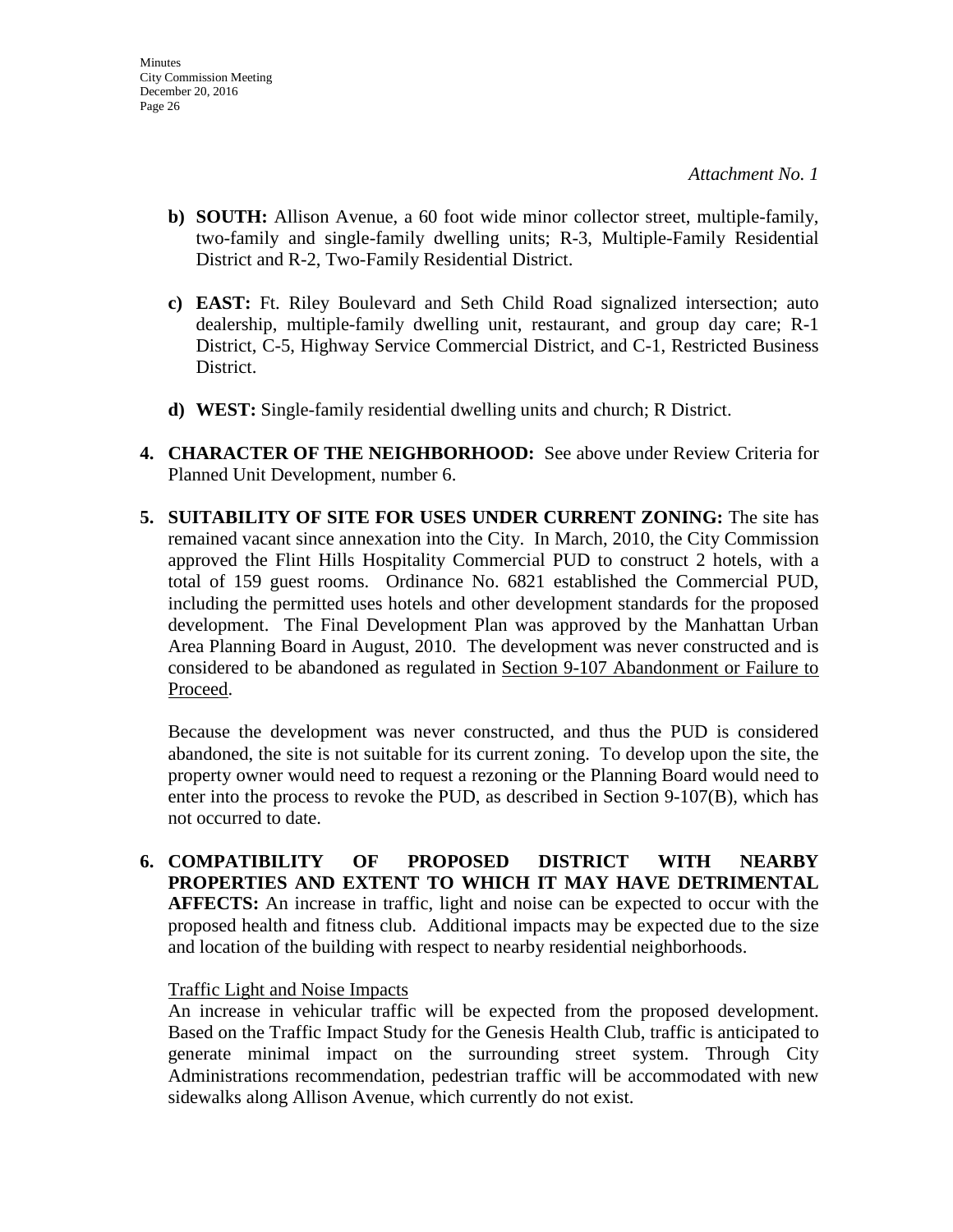With respect to light, the PUD application's photometric analysis shows that direct light will be contained on the site. The City's Zoning Regulations require that all lighting of a development be full-cutoff and downcast.

As stated, an increase in noise can be expected. The Genesis Health Club is proposed to operate on a 24-hour basis and activity can be expected throughout the daytime and evening hours and to a lesser extent at night. Noise associated with the location of the health and fitness club to the neighborhood to the south is mitigated due to the distance of the main entrance of building from Allison Avenue, which in to the north of the site. The southern portions of the building will have limited access and outdoor activity associated with the area. The off-street parking along Allison Avenue will be screened by the grade of the street and property, or the existing tree line. As discussed previously, if the existing trees cannot be adequately preserved, landscaping will be required to be installed to provide the needed screening of the site for the adjacent neighborhood.

### Size, Location and Character Impacts

The building will be approximately 50-feet to the closest property line that adjoins another property. The building is approximately 43-feet in height along the south property line. The architectural tower on the northeast corner of the building is to be approximately 50 feet tall. The building is proposed to have a finished floor elevation of 1,146 feet. Based on the proposed grade adjacent to the building and street grades, the health and fitness club is approximately 27 feet below Allison Avenue street grade at the eastern point of the building and 19-feet below grade at the western point of the building. In combination with landscaping, distance, angle of the building and elevation grade differences, the height and lighting associated with the building, are not expected to adversely affect residential properties to the south of Allison Avenue.

Minimal impacts are anticipated from the use or the proposed building to the neighborhood to west of the site or to the north of Ft. Riley Boulevard. The proposed pylon sign, with the 150 square foot digital animated sign may adversely impact these neighbors. Distance does separate these 2 neighborhoods from the development site and the pylon sign location. The neighborhood to the west is separated by a tree lined ravine that is approximately 175-feet wide. The Ft. Riley Boulevard separates the development site from the neighborhood to the north, which has a distance of approximately 400-feet. Although there is considerable distance from the homes to the development site and the sign, the neighborhoods are generally on the same grade as the development site. The large, digital sign will be out of character with other commercial uses along Ft. Riley Boulevard and the nearby interchange and with what the community has determined is appropriate for digital signage. Depending on the brightness setting of the digital sign and time of day (day, night, dawn or dusk) the illumination of the sign may be impactful to these neighbors as well.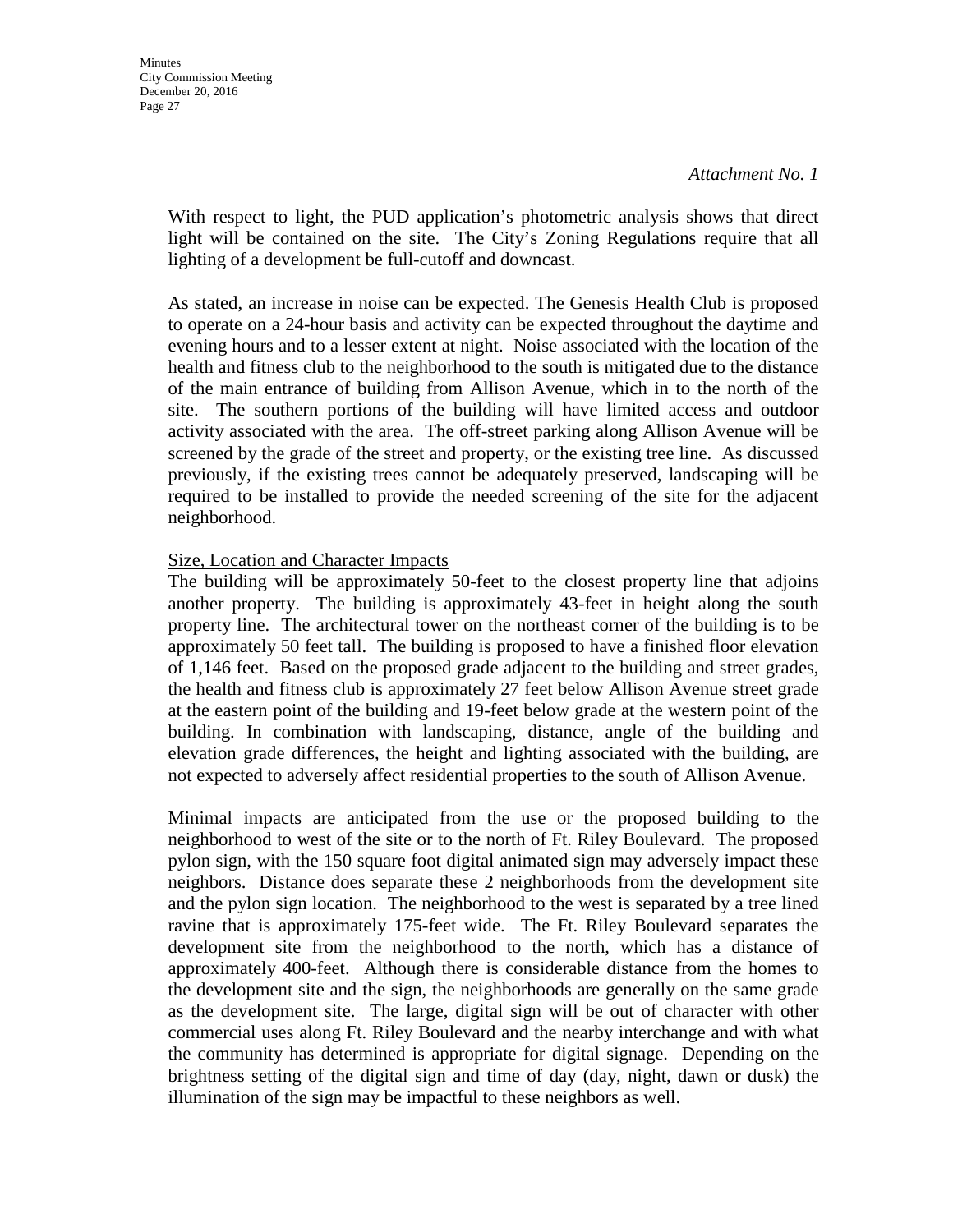**Minutes** City Commission Meeting December 20, 2016 Page 28

> The applicant held a neighborhood meeting on August 18, 2016. Three (3) neighbors attended the meeting. According to the meeting summary, there were questions about access to the site, drainage and site lighting. The meeting summary indicates that the neighbors in attendance were satisfied with the responses and proposal.

### **7. CONFORMANCE WITH COMPREHENSIVE PLAN:**

The site is shown on the Southwestern Future Land Use Map as RLM, Low to medium density residential. The RLM policies are as follows:

### RLM policies include:

#### *RLM-1: Characteristics*

*The Residential Low to Medium Density designation incorporates a range of singlefamily, single-family attached, duplex, and town homes, and in appropriate cases include complementary neighborhood-scale supporting land uses, such as retail, service commercial, and office uses in a planned neighborhood setting, provided they conform with policies for Neighborhood Commercial Centers. Small-scale multiplefamily buildings and condominiums may be permissible as part of a planned unit development, or special mixed-use district, provided open space requirements are adequate to stay within desired densities.* 

### *RLM-2: Appropriate Density Range*

*Densities in the Residential Low to Medium Density designation range between less than one dwelling unit/acre up to 11 dwelling units per net acre.* 

### *RLM-3: Location*

*Residential Low to Medium Density neighborhoods typically should be located where they have convenient access to and are within walking distance to community facilities and services that will be needed by residents of the neighborhood, including parks, schools, shopping areas, transit and other community facilities. Where topographically feasible, neighborhoods should be bounded by major streets (arterials and/or collectors) with a direct connection to work, shopping, and recreational activities. The Residential Low to Medium Density designation includes most established neighborhoods outside of the core area as well as future residential growth areas to the west and east.* 

### *RLM-4: Variety of Housing Styles*

*To avoid monotonous streetscapes, the incorporation of a variety of architectural styles is strongly encouraged in all new development, particularly when a single housing type (e.g. detached single-family) is prevalent.*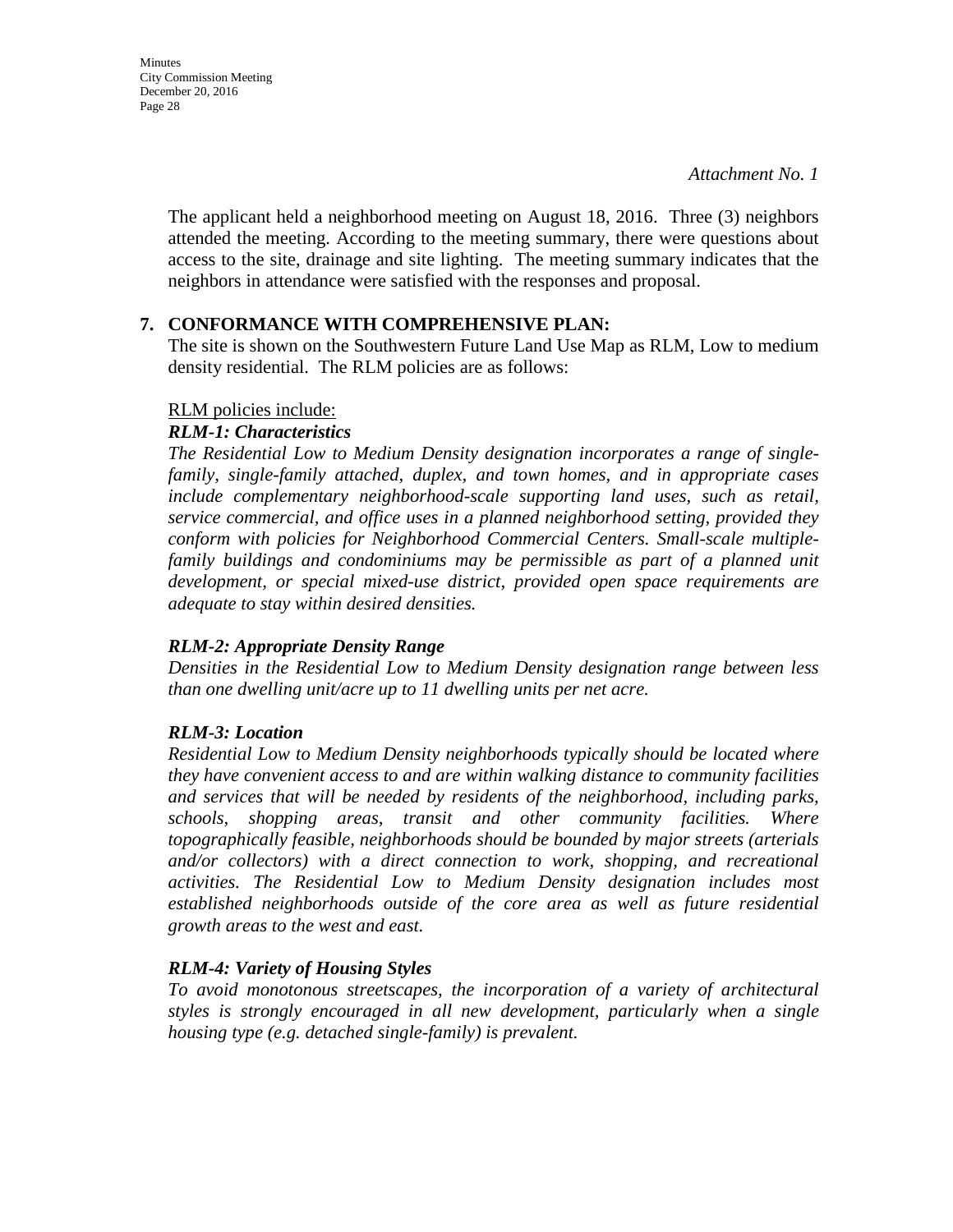**Minutes** City Commission Meeting December 20, 2016 Page 29

*Attachment No. 1* 

Low to medium density developments are suggested for the site in the Comprehensive Plan. As noted in the Comprehensive Plan's policies for residential areas, retail services and office activities may be in appropriate, when properly located, scaled and in character with the residential neighborhood. These policy statements should be balanced against the policies for commercial development based on the overall character of the neighborhood.

The proposed PUD is will be a locate large, 24-hour health and fitness club on an elevated site above a major street corridor, at an intersection oriented to commercial developments, which is also immediately adjacent to an established single-family, two-family and multiple-family residential neighborhood. The proposed health and fitness center use generally conforms to policies RLM designation of the Comprehensive Plan in relationship to providing appropriate retail and service commercial uses. While its mass and scale are not the same as the low density residential uses in the neighborhood, its scale is not inconsistent with large multiplefamily buildings in the same neighborhood or the commercial uses at the other quadrants of the Ft. Riley Boulevard and Seth Child Road intersection. The building location, height and mass are separated by distance, elevation, screening and building placement to the greatest extent feasible, given the shape of the land. Concerns related to its character and fit are mitigated by distance and natural screening. The overall site's location to a major street intersection lends itself to commercial development oriented towards the motoring public.

The proposed PUD is in general conformance with the Comprehensive Plan.

### **8. ZONING HISTORY AND LENGTH OF TIME VACANT AS ZONED:**

- September 10, 2009 Manhattan Urban Area Planning Board tables public hearing for the proposed rezoning of the Flinthills Hospitality PUD to September 21, 2009.
- September 21, 2009 Manhattan Urban Area Planning Board tables public hearing for the proposed rezoning of the Flinthills Hospitality PUD to October 19, 2009.
- October 19, 2009 Manhattan Urban Area Planning Board tables public hearing for the proposed rezoning of the Flinthills Hospitality PUD to November 2, 2009.
- November 2, 2009 Manhattan Urban Area Planning Board holds public hearing and fails to make a recommendation, on a vote of 3-3, on rezoning the proposed Flinthills Hospitality PUD from R-1, Single-Family Residential District, and R, Single-Family Residential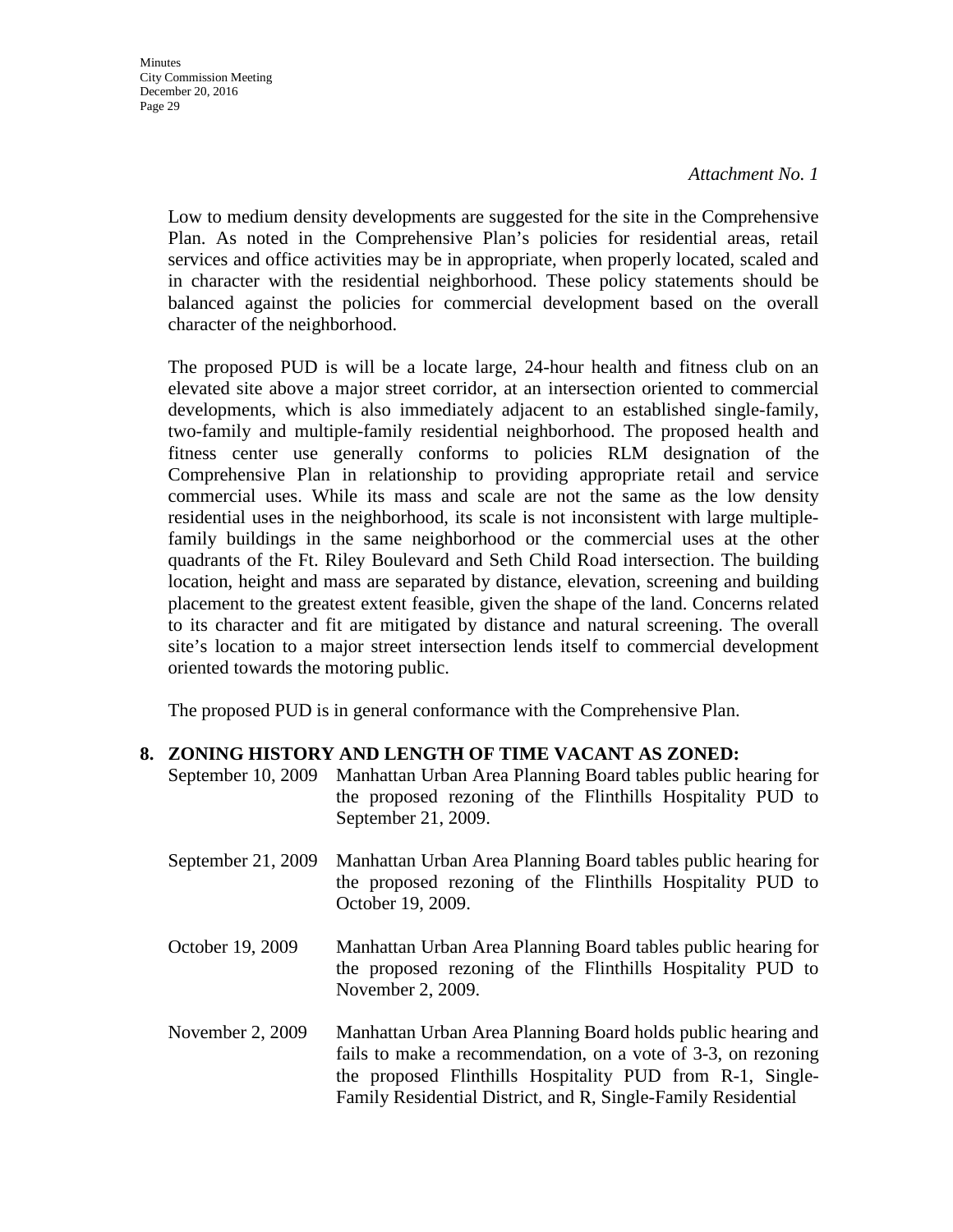District, to PUD, Commercial Planned Unit Development District.

- November 16, 2009 Protest Petition submitted to City Clerk's Office, subsequently found to surpass the 20% threshold to be valid.
- December 11, 2009 Bucher, Willis & Ratliff Corporation (BWR) Traffic analysis submitted to City.
- February 4, 20210 Email to City from Colin Noble, Flint Hills Hospitality LLC, summarizing events following Planning Board hearing.
- February 16, 2010 City Commission, on a vote of 4-1, overrode the Manhattan Urban Area Planning Board and approved first reading of an ordinance rezoning the Flinthills Hospitality Commercial PUD, based on the findings in the Staff Report and the BWR Traffic Analysis, with the fourteen (14) conditions of approval recommended by City Administration.
- March 23, 2010 City Commission**,** on a vote of 4-1, overrides the Manhattan Urban Area Planning Board and approves Ordinance No. 6821 rezoning the Flinthills Hospitality Commercial PUD, based on the findings in the Staff Report and the BWR Traffic Analysis, with the fourteen  $(14)$  conditions of approval.
- August 2, 2010 Manhattan Urban Area Planning Board approves the Final Development Plan for Lot 1 and Lot 2, Flinthills Hospitality Commercial PUD, and Final Plat of Lots 1-3, Flinthills Hospitality Addition, a Commercial Planned Unit Development, on a vote of 3-2.
- August 17, 2010 City Commission accepts the easements and rights-of-way of the Final Plat of the Flinthills Hospitality Addition, a Commercial Planned Unit Development; and, authorizes the Mayor and City Clerk to execute the Agreements regarding construction and maintenance of the storm water facilities and travel easement.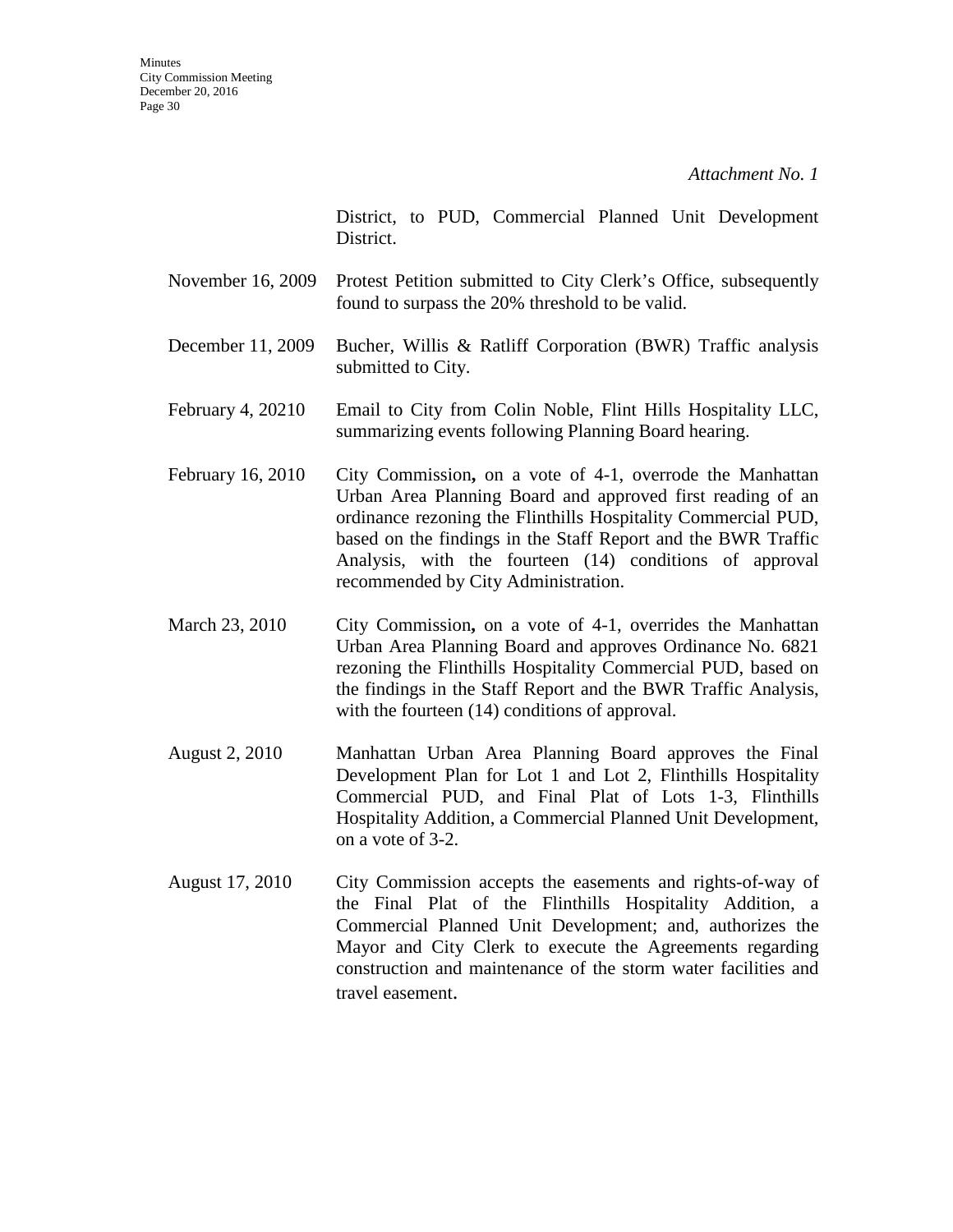**9. CONSISTENCY WITH INTENT AND PURPOSE OF THE ZONING ORDINANCE:** The intent and purpose of the Zoning Regulations is to protect the public health, safety, and general welfare; regulate the use of land and buildings within zoning districts to assure compatibility; and to protect property values. The proposed PUD would rezone a site that is currently zoned PUD for 2 hotels and accessory signage and off-street parking lots.

Land use and structures within a Planned Unit Development District which, when approved by the Planning Board and Governing Body, may differ in one or more respects from the regulations that are applicable in any other zoning district. The objectives of a Planned Unit Development District shall be to promote progressive development of land and construction by encouraging Planned Unit Developments (PUD's) to achieve: a maximum choice of living environments by allowing a variety of housing and building types; a more useful pattern of open space and recreation areas and, if permitted as part of the project, more convenience in the location of commercial uses and services; a development pattern which preserves and utilizes natural topography and geologic features, scenic vistas, trees and other vegetation, and prevents the disruption of natural drainage patterns; a more efficient use of land than is generally achieved through conventional development; a development pattern in harmony with land use density, transportation facilities, and community facilities; an environment which provides safe, clean, convenient and necessary residential, commercial, and industrial facilities which will afford greater opportunities for better housing, recreation, shops and industrial plants for all citizens of the community; a development plan which suits the specific needs of the site and takes into account the unique conditions of the property which may require changes of conventional bulk regulations, lot layout, or density; or results in a project that provides greater public benefit than would be provided under conventional zoning; and, a mixture of compatible uses which might not otherwise be permitted in a single district, or which may restrict the range of land uses more than in a single district.

As previously mentioned the current zoning of the site is the Flint Hills Hospitality PUD, which was approved for 2 hotels, a Candlewood Suites and a Holiday Inn Express, accessory off-street parking lots and signage. The 2 buildings were to have approximately 24,000 square feet of lot coverage and be up to 55 feet in height.

Based on the proposed development, the health and fitness club is an appropriate use of the site and consistent with the intent and purpose of the Zoning Regulations, subject to the conditions of approval.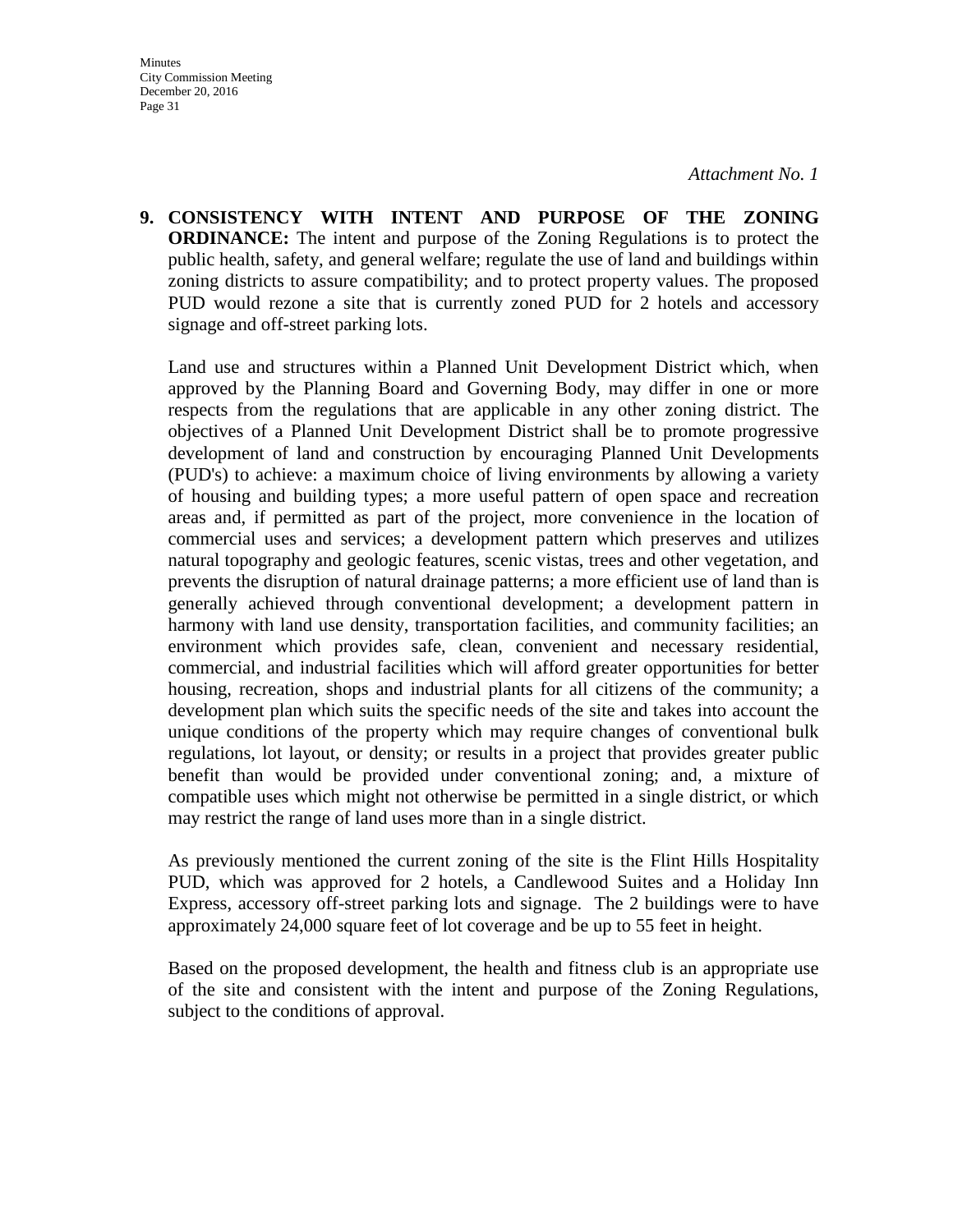**Minutes** City Commission Meeting December 20, 2016 Page 32

**10. RELATIVE GAIN TO THE PUBLIC HEALTH, SAFETY AND WELFARE THAT DENIAL OF THE REQUEST WOULD ACCOMPLISH, COMPARED WITH THE HARDSHIP IMPOSED UPON THE INDIVIDUAL OWNER:** There appears to be no relative gain to the public that denial would accomplish. Minimal impact on the public is expected as a result of traffic and storm water. Transportation and storm water proposals are consistent with the policies of the City, based on the conditions of approval. There may be a hardship on the owner if the rezoning is denied because no public adverse impacts are expected.

**11. ADEQUACY OF PUBLIC FACILITIES AND SERVICES:** The City's Stagg Hill Water Booster Pump Station (BPS) is the source of water to the Miller Ranch water tower, which is the sole water storage tank serving the residents and businesses in the Stagg Hill and the Eureka Valley areas, as well as the neighborhoods along Miller Ranch Parkway. The water supply transmission main that feeds the Stagg Hill BPS currently bisects the property, and the location of the proposed Genesis building is directly over this critical piece of water infrastructure. The developer has proposed to relocate the water main to accommodate the proposed building location. The City Commission approved a development agreement with the developer on October 18, 2016, which defines the specific requirements of the relocation and construction of public infrastructure. The design and construction of the relocated main shall be done within strict accordance to all City of Manhattan Standard Specifications and all other requirements placed on the developer in order to ensure that it is completed in a manner that will minimize the risk of a loss of water service to the areas served by the Stagg Hill BPS or other form of system failure. The design of the water main is ongoing and will be subject to approval by the Public Works Department. Construction is anticipated to occur shortly after the planning process is complete. The relocated water main will be located within a Utility Easement as dedicated with the Final Plat.

There are several other important access issues with this project that will have to be addressed. The only access to the City property containing the Stagg Hill BPS is through the property being developed. Future access to the Genesis property will also be the sole access point for the City to maintain the BPS. Public Works will require that the developer provided permanent 24-hour access to the City's property. A Travel and Utility Easement will be provided with the Final Plat that should provide the necessary access. The developer must also be able to provide unrestricted 24-hour access to the BPS site during the construction phase of all PUD site improvements. In addition to providing permanent access to the City, Public Works will require that the developer shall provide permanent security measures, via a gate and/or fencing to restrict access to the BPS site from the general public that visit the Genesis property.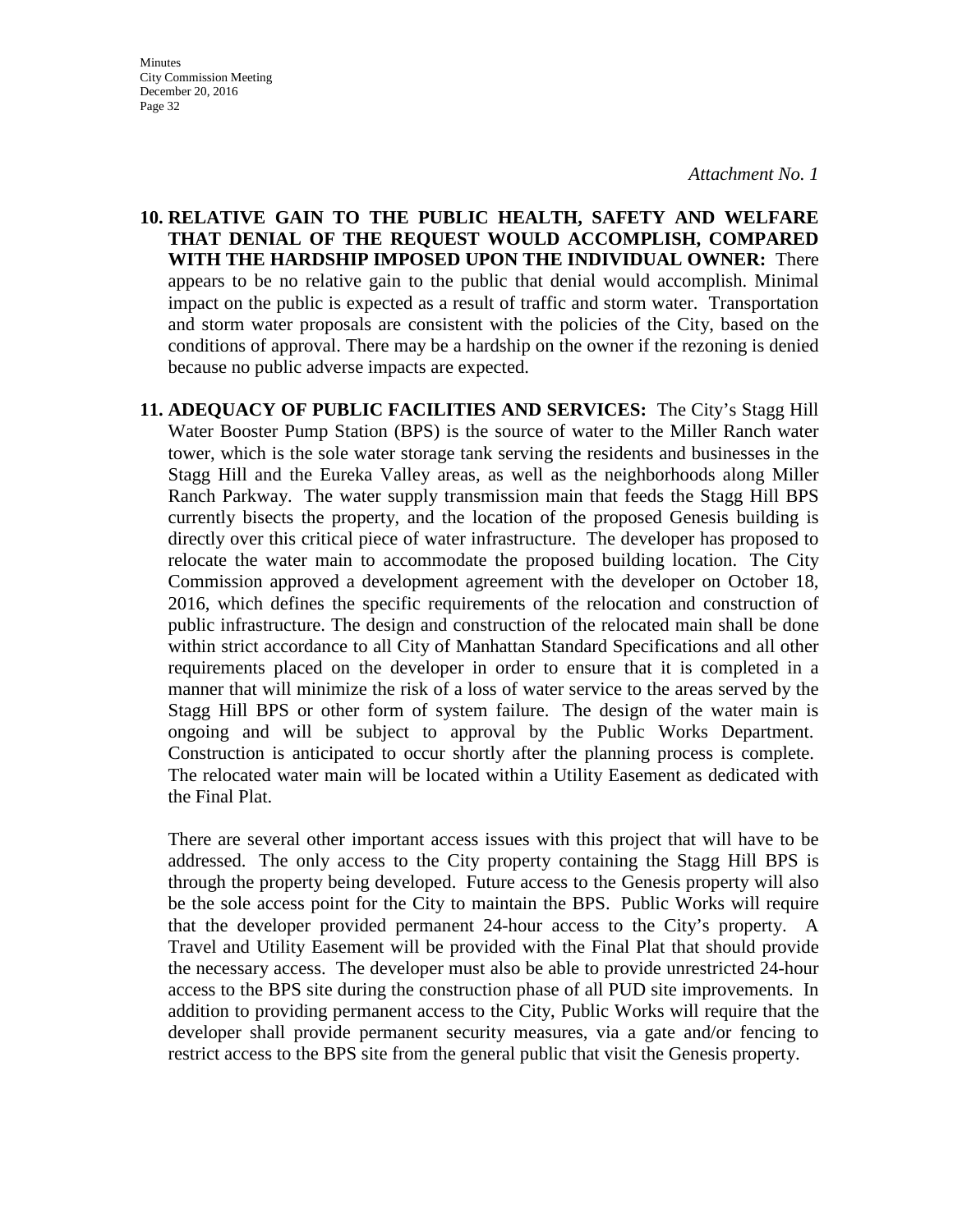**Minutes** City Commission Meeting December 20, 2016 Page 33

> Public Works staff strongly feels that construction of the proposed building and other site improvements should not be allowed to commence until the successful relocation of this water main has been completed and the Stagg Hill BPS has been returned to full operational capabilities; however, staff feels that there is no reason at this time for the Planning Board to withhold approval of the rezoning and Preliminary Development Plan.

> The Manhattan Fire Department has reviewed the Preliminary Development Plan and has determined that a fire hydrant should be located on the west side of the building. The location of the hydrant is to provide better access for fire apparatus in the unfortunate event of a fire. The hydrant location can be determined with the Final Development Plan.

### **12. OTHER APPLICABLE FACTORS:** None

- **13. STAFF COMMENTS AND RECOMMENDATION:** City Administration recommends approval of the proposed rezoning of the Genesis Health Club PUD from PUD, Commercial Planned Unit Development to PUD, Commercial Planned Unit Development District, based on the findings in the staff report, with the following conditions of approval:
	- 1. The Permitted Uses shall include: Health and Fitness Clubs, as described in the application materials and shown on the Preliminary Development Plan.
	- 2. Signage shall be limited to signs proposed in the application, with the exception of the north pylon sign.
	- 3. The north pylon sign shall comply with the C-5, Highway Service Commercial District, where no one (1) sign is larger than 260 square feet and the digital graphic sign shall be no larger than 32 square feet.
	- 4. The digital sign proposed on the north pylon sign shall conform to the use limitations of digital graphic signs, as described in Section 6-110(B).
	- 5. Exempt signage described in Article VI, Section 6-102(A)(2)(a),(b),(c), (e),  $(h), (i), (j), (l), (m).$
	- 6. A tree preservation plan shall be provided with the Final Development for the existing tree line along Allison Avenue to ensure that adequate landscape screening of the site is provided for the neighborhood to the south. If it is determined that the existing trees cannot be preserved, the Final Landscape Plan shall be amended to provide the needed landscape screening.
	- 7. Landscaping and irrigation shall be provided pursuant to a Landscaping Performance Agreement between the City and the owner, which shall be entered into prior to issuance of a building permit.
	- 8. All landscaping and irrigation shall be maintained in good condition.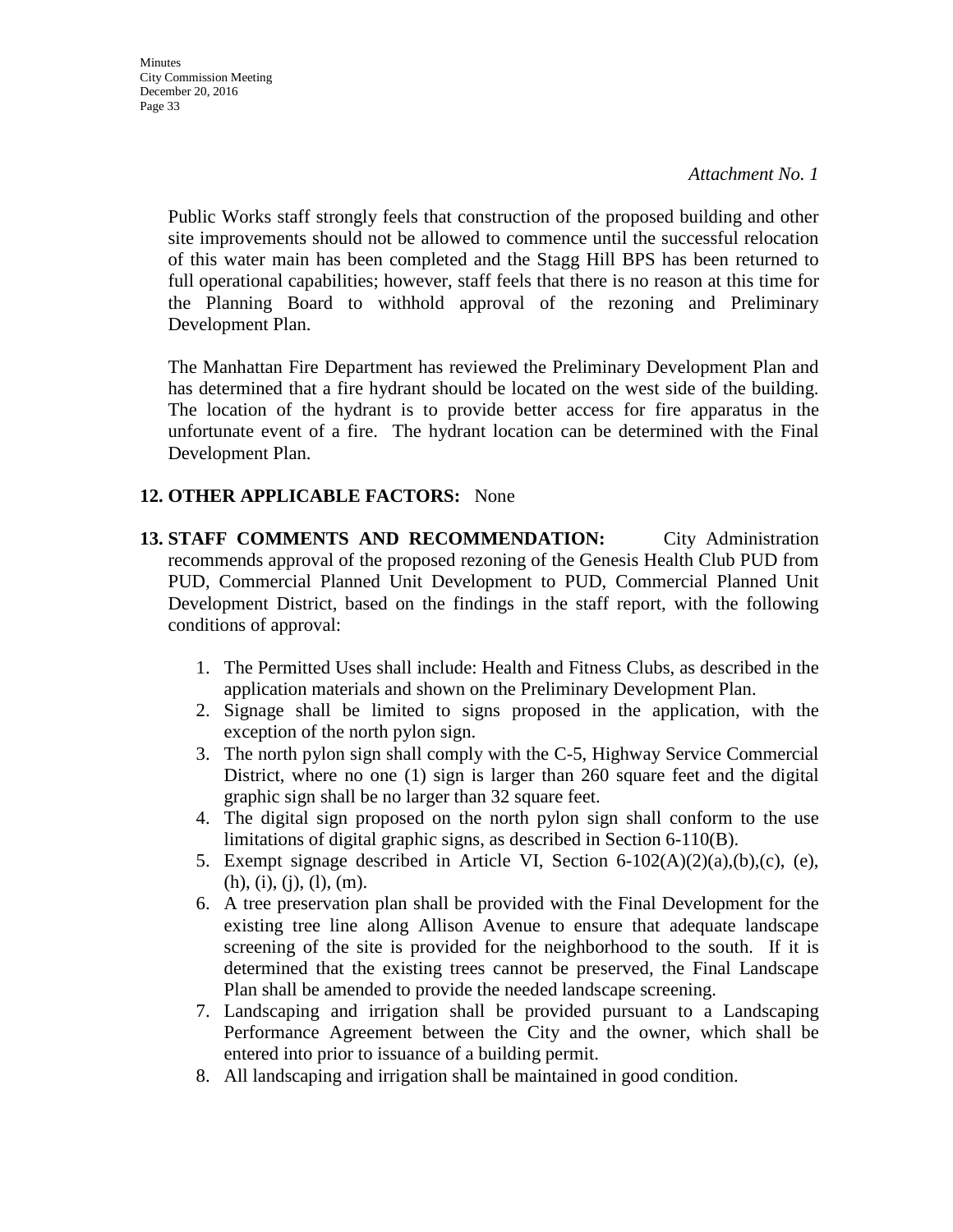- 9. The Drainage Plan shall be amended with the Final Development Plan showing that the proposed infrastructure will conform to the City's stormwater policy. The amended drainage report shall also analyze the downstream stormwater infrastructure to ensure adequate capacity is available.
- 10. A Restrictive Covenant on Real Estate related to maintenance and inspection of the proposed drainage improvements shall be filed with the Final Plat.
- 11. A minimum 5-foot wide sidewalk be installed, concurrent with the construction of the improvements in the PUD and maintained by the applicant, within the north side of the Allison Avenue right-of-way extending from the eastern edge of the development to the point where Allison Avenue turns to the south.
- 12. A paved path that provides a safe pedestrian route from the Allison Avenue sidewalk to the site's internal sidewalk shall be provided.
- 13. A fire hydrant shall be provided on the west side of the building, as per the Manhattan Fire Department's specification.
- 14. The water transmission main feeding the Stagg Hill Booster Pump Station shall be relocated and operational prior to the issuances of an occupancy permit for the building.

### **ALTERNATIVES:**

- 1. Recommend approval of the proposed rezoning of Genesis Health Club PUD from PUD, Commercial Planned Unit Development to PUD, Commercial Planned Unit Development District, stating the basis for such recommendation, with the conditions listed in the Staff Report.
- 2. Recommend approval of the proposed rezoning of Genesis Health Club PUD from PUD, Commercial Planned Unit Development to PUD, Commercial Planned Unit Development District, and modify the conditions, and any other portions of the proposed PUD, to meet the needs of the community as perceived by the Manhattan Urban Area Planning Board, stating the basis for such recommendation, and indicating the conditions of approval.
- 3. Recommend denial of the proposed rezoning, stating the specific reasons for denial.
- 4. Table the proposed rezoning to a specific date, for specifically stated reasons.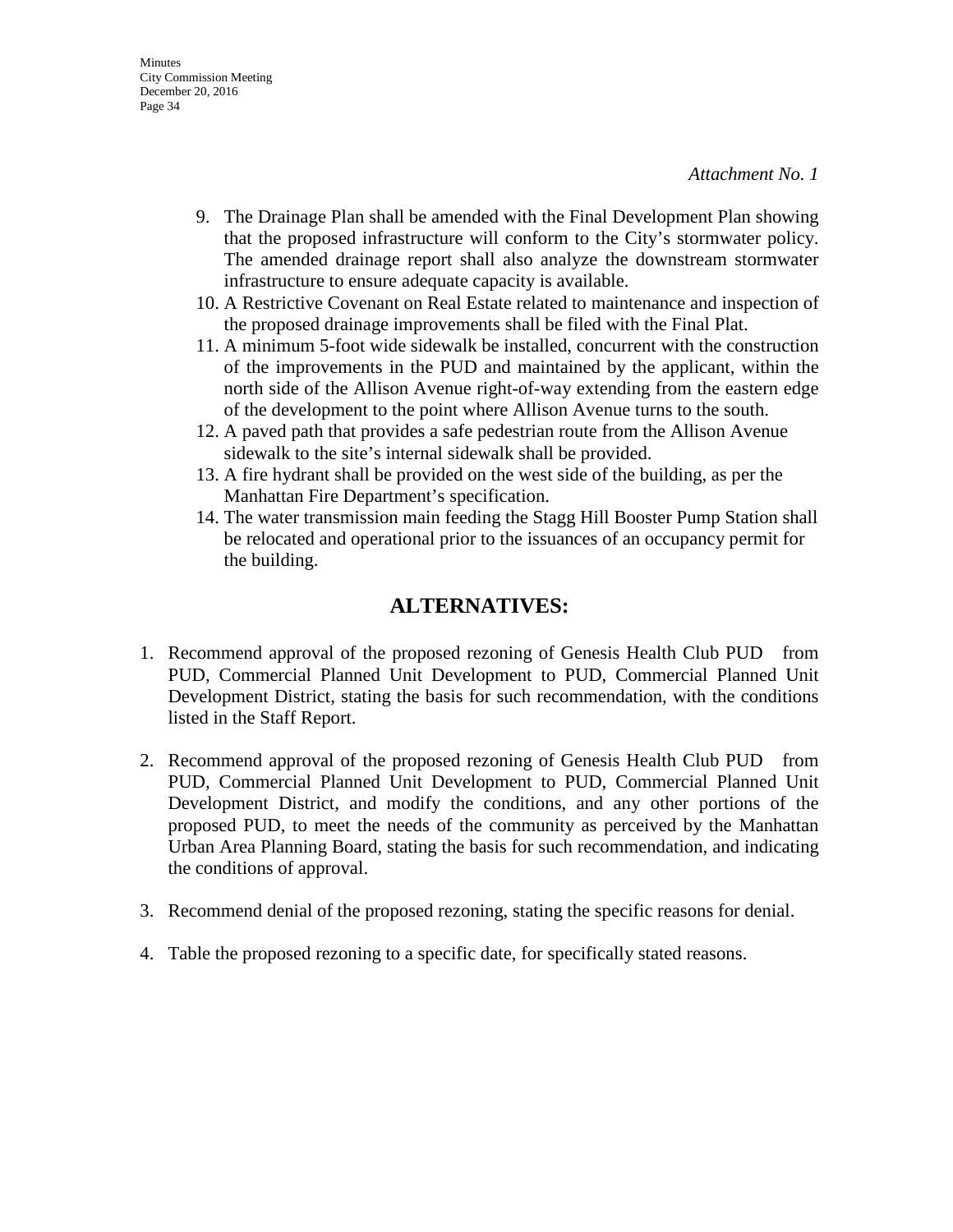Minutes City Commission Meeting December 20, 2016 Page 35

*Attachment No. 1* 

### **POSSIBLE MOTION:**

The Manhattan Urban Area Planning Board recommends approval of the proposed rezoning of Genesis Health Club PUD from PUD, Commercial Planned Unit Development to PUD, Commercial Planned Unit Development District, based on the findings in the staff report, with the fourteen (14) conditions recommended by City Administration.

**PREPARED BY:** Chad Bunger, AICP, CFM

**DATE:** November 3, 2016

16023}SR}GenesisHealthClubRezone\_PUD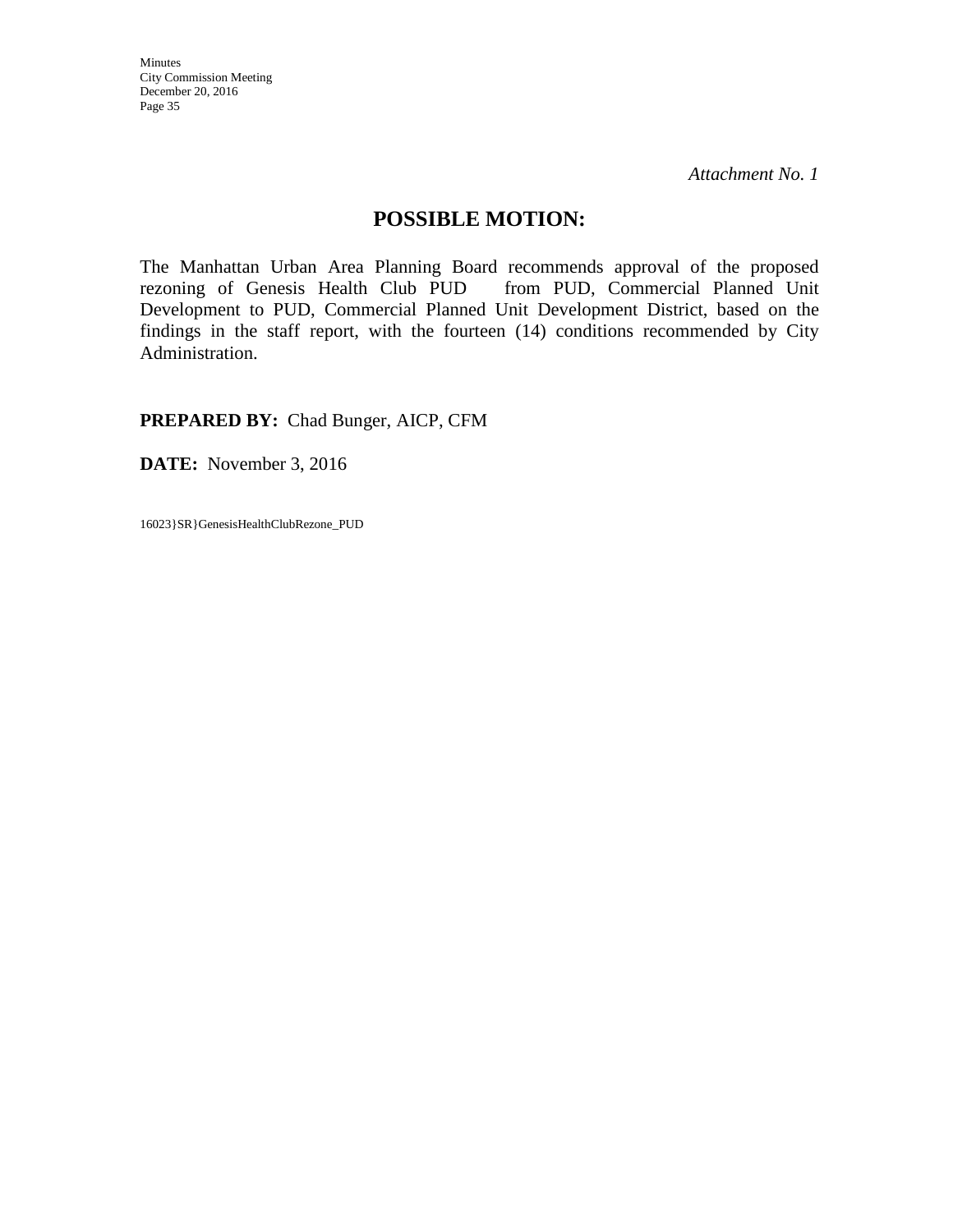### **STAFF REPORT**

### **ON AN APPLICATION TO REZONE PROPERTY**

**FROM:** R, Single Family Residential District with Airport Overlay

**TO:** R-1, Single Family Residential District with Airport Overlay

**APPLICANT/OWNER:** Aaron & Heather Tremblay – Autumn Hills, LLC

**ADDRESS:** 7595 Falcon Road, Riley, KS 66531

**LEGAL DESCRIPTION:** Stone Tract No. 1, Lot 1, Acres 2.85

**LOCATION:** The rezoning site is generally located approximately 150 feet south of the intersection of North Scenic Drive and Highland Ridge Drive, along the east side of North Scenic Drive.

**AREA:** The total area of the rezoning site is approximately 124,730 square feet in area, having a total dimensioned area of 350 feet in depth and 392 feet in length on its longest side

**DATE OF NEIGHBORHOOD MEETING:** October 4, 2016

### DATE OF PUBLIC NOTICE PUBLICATION: October 31, 2016

### **DATE OF PUBLIC HEARING: PLANNING BOARD:** November 21, 2016 **CITY COMMISSION:** December 6, 2016

### **THIRTEEN MATTERS TO BE CONSIDERED WHEN REZONING**

### **1. EXISTING USE:**

The existing use of 120 North Scenic Drive is a single-family home, built in 1973. The home has an approximate square footage of 2,996. *(Note: Existing use information was obtained from the Riley County GIS web page)*

### **2. PHYSICAL AND ENVIRONMENTAL CHARACTERISTICS:**

The rezoning site slopes upward toward the north. The east side of the lot in particular features steep slopes. The house is roughly centered within the lot. The home is accessed via a driveway off of North Scenic Drive. The subject site features thick vegetation, particularly on the east side of the lot.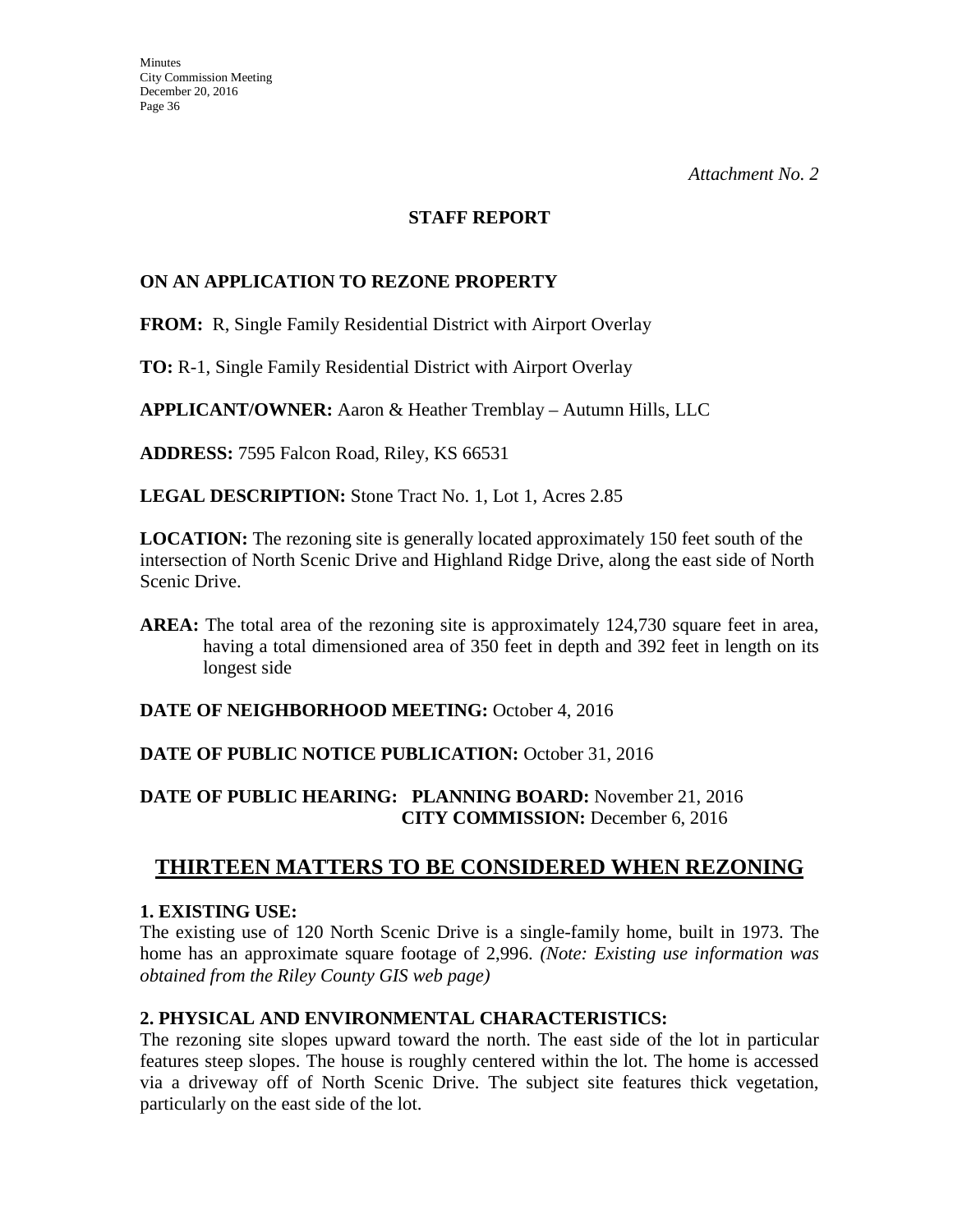### **3. SURROUNDING LAND USE AND ZONING:**

- **NORTH:** The property directly to the north is an undeveloped portion of the Scenic Woods Planned Unit Development (PUD).
- **SOUTH:** The properties to the south include the Stone Pointe Addition Unit 2 Subdivision, zoned R, Single Family Residential District, as well as Stone Pointe Townhomes Residential Planned Unit Development (PUD).
- **EAST:** The property located directly to the east is also an undeveloped portion of the Scenic Woods Planned Unit Development (PUD).
- **WEST:** To the west of the subject site, across North Scenic Drive, is undeveloped land which is not within the City of Manhattan. It is unincorporated Riley County land zoned AG, Agricultural District.

**4. GENERAL NEIGHBORHOOD CHARACTER:** The surrounding neighborhood is primarily residential. The residential uses are predominantly single family homes. However, there are some townhomes located in the Stone Pointe Planned Unit Development. An apartment complex was approved with the Scenic Woods PUD immediately to the north of the subject site. Additionally, the area to the west of Scenic Drive exhibits some rural and agricultural characteristics, particularly

**5. SUITABILITY OF SITE FOR USES UNDER CURRENT ZONING:** The rezoning site consists of an approximately 124,730 square foot lot, which conforms to the minimum lot size requirements for a residential lot in the R, Single Family Residential zoning district. The lot is suitable for the uses under the current R, Single Family Residential district standards.

The subject lot comprises the Stone Tract No. 1 addition, which was platted, annexed into the City of Manhattan, and rezoned to R, Single Family Residential District in October 2010. The current zoning of the property is suitable for the current use, which is a single family home. However, the applicants are proposing to convert the single family home into a "Home Plus" facility, which is essentially a small-scale nursing home. Nursing homes are a Conditional Use is the R-1, Single Family Residential District, which is the reason for the rezoning request. The R District does not allow for nursing homes as either a Permitted or Conditional Use. "Home Plus" facilities are licensed by the Kansas Department of Aging and Disability Services, and the facility would house eight (8) seniors, specifically those with Alzheimer's disease or related dementias.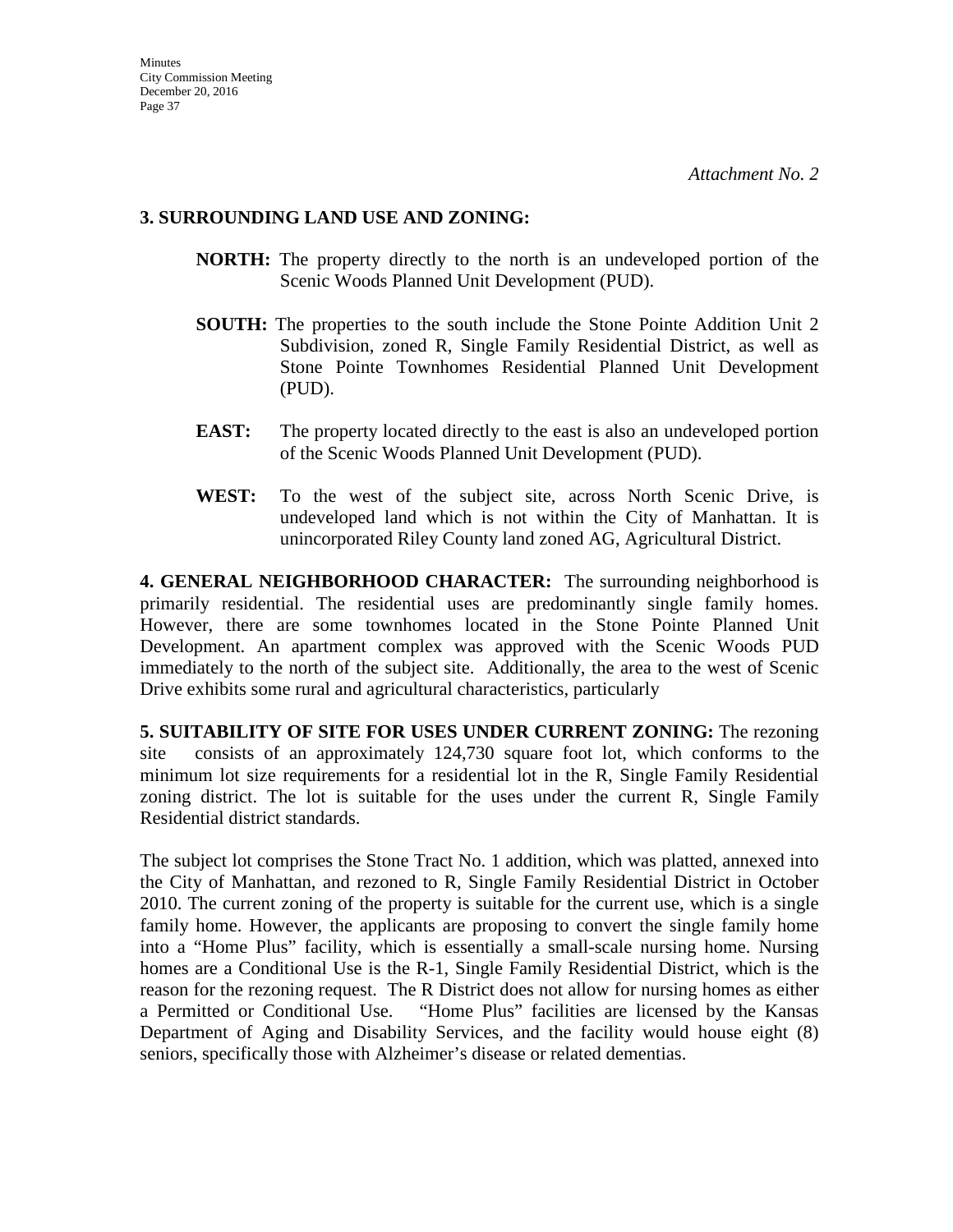**Minutes** City Commission Meeting December 20, 2016 Page 38

*Attachment No. 2* 

**6. COMPATIBILITY OF PROPOSED DISTRICT WITH NEARBY PROPERTIES AND EXTENT TO WHICH IT MAY HAVE DETRIMENTAL AFFECTS:** The proposed rezoning of the site from R, Single Family Residential to R-1, Single Family Residential, would have little, if any, detrimental effects on nearby properties. The differences between the "R" and "R-1" residential zoning districts are subtle, the primary difference being the density of the two districts. R, Single Family Residential District allows no more than one dwelling unit per 10,000 square feet. R-1, Single Family Residential District allows no more than one dwelling unit per 6,500 square feet, a slightly higher density. Nursing homes are allowed in the R-1 District by approval of a Conditional Use by the Board of Zoning Appeals.

The proposed rezoning, and subsequent conversion of the existing single family house into a "Home Plus" facility, would likely cause a minimal increase in traffic to the area. However, the proposed zoning use of the land and the activities taking place at the site would be consistent with the zoning of surrounding properties. The property directly to the southeast of the subject site annexed into the City and zoned R, Single Family Residential District, in December of 2006.

If the subject property is rezoned as proposed, Autumn Hills, LLC intends apply for a Conditional Use to the Board Zoning Appeals to convert the existing single family house on the site to the "Home Plus" facility. The current owners purchased the property because of the size of the existing home that could be converted into the "Home Plus" facility, while still maintaining the house-like atmosphere.

**7. CONFORMANCE WITH COMPREHENSIVE PLAN:** The Future Land Use Map of the Comprehensive Plan identifies the areas east of Scenic Drive as "Residential Medium to High Density" and Preserved Open Space designation. Additionally, the site is within the Conical Zone of the Manhattan Regional Airport, which has a range of density of 11 to 19 dwelling units per net acre. The Plan defines the primary policies regarding Medium to High Density Residential as:

### *RMH 1: Characteristics*

*The Residential Medium to High Density designation should incorporate a mix of housing types in a neighborhood setting in combination with compatible non-residential land uses, such as retail, service commercial, and office uses, developed at a neighborhood scale that is compatible with the area's residential characteristics and in conformance with policies for Neighborhood Commercial Centers. Appropriate housing types may include combination of small lot single-family, duplexes, townhomes, fourplexes on individual lots. However, under a planned unit development concept, or when subject to design and site plan standards (design review process), larger apartment or condominium buildings may be permissible as well, provided the density range is complied with.*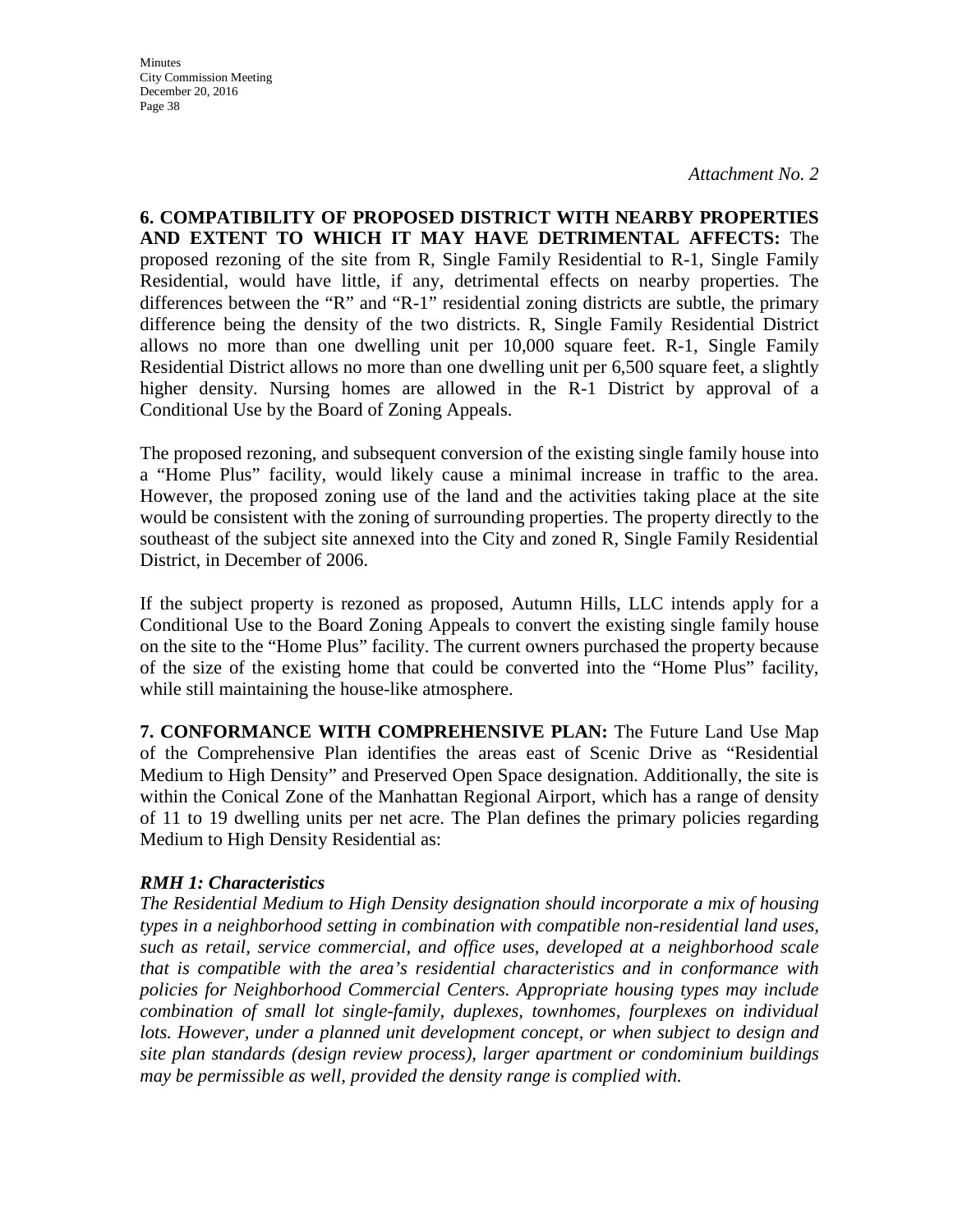### *RMH 2: Appropriate Density Range*

*Densities within a Residential Medium to High Density neighborhood range from 11 to 19 dwelling units per acre.* 

### *RMH 3: Location*

*Locate Residential Medium to High Density neighborhoods close to an arterial street and bounded by collector streets where possible with a direct connection to work, shopping, transit, and recreational activities. The Residential Medium to High Density designation includes some of the older neighborhoods in the core area of the City as well as portions of newer planned neighborhoods outside the core area.* 

### *RMH 4: Variety of Housing Styles*

*To avoid monotonous streetscapes, the incorporation of a variety of housing models and sizes is strongly encouraged in all new development, particularly when a single housing type (e.g., small-lot single-family or duplexes) is prevalent.* 

### **8. ZONING HISTORY AND LENGTH OF TIME VACANT AS ZONED:**

10-4-10: Annexed by City Commission and zoned R, Single Family Residential District.

**9. CONSISTENCY WITH INTENT AND PURPOSE OF THE ZONING ORDINANCE:** The intent and purpose of the Manhattan Zoning Regulations is to protect the public health, safety, and general welfare; regulate the use of land and buildings within zoning districts to assure compatibility; and to protect property values.

The proposed rezoning is consistent with the intent and purpose of the Manhattan Zoning Regulations because the proposed lot size conforms to the minimum requirement of the R-1 District.

The R-1, Single Family Residential District is designed to provide a dwelling zone at a density no greater than one dwelling unit per 7,500 square feet. The existing single family home sits on a lot of about 124,709 square feet, and the applicants are proposing to convert this home into a small-scale nursing home facility, a Conditional Use in the proposed R-1 zoning district.

**10. RELATIVE GAIN TO THE PUBLIC HEALTH, SAFETY AND WELFARE THAT DENIAL OF THE REQUEST WOULD ACCOMPLISH, COMPARED WITH THE HARDSHIP IMPOSED UPON THE APPLICANT:** There would be no apparent gain to the public to the public health, safety, and welfare that would result from the denial for the request of the rezoning. Additionally, there are no anticipated adverse impacts to the public health, safety, and welfare that would result from the proposed rezoning.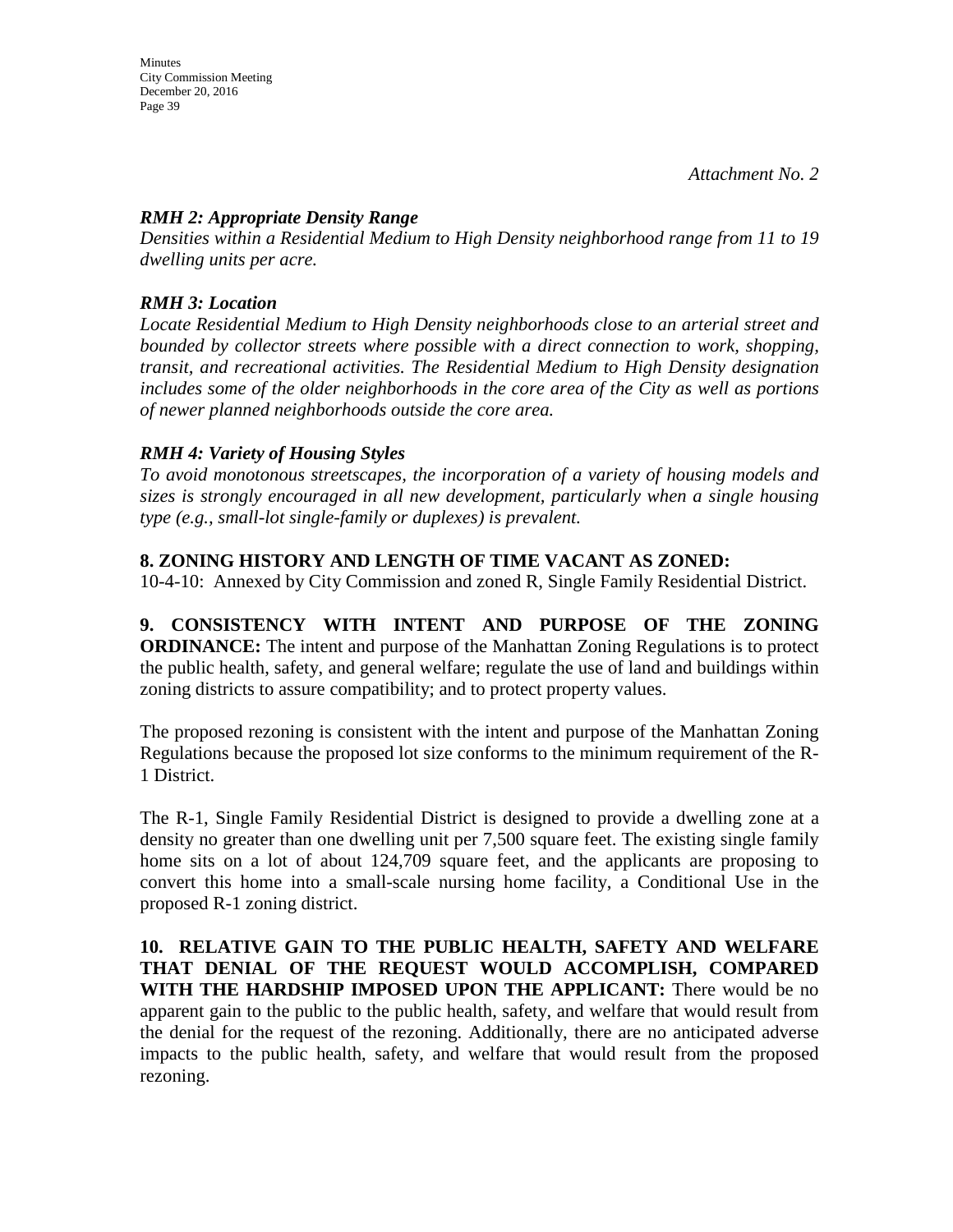**11. ADEQUACY OF PUBLIC FACILITIES AND SERVICES:** Adequate street, sanitary sewer and water services are available at the subject site. An existing driveway accesses the property from Scenic Drive.

**12. OTHER APPLICABLE FACTORS:** Fort Riley was notified of this rezoning, due to it being located in the Critical Area. The Fort encourages use of noise disclosure and noise reduction measures in homes, and to take into account potential effects of operational noise of the Fort. City Administration will provide the "Notice of Potential Impact" on building permits.

**13. STAFF COMMENTS:** City Administration recommends approval of the proposed rezoning of 120 North Scenic Drive, an approximate 2.85 acre tract of land, from R, Single Family Residential District with Airport Overlay, to R-1, Highway Service Commercial District with Airport Overlay, based on the findings in the Staff Report.

### **ALTERNATIVES:**

- 1. Recommend approval of the proposed rezoning of 120 North Scenic Drive from R, Single Family Residential District, to R-1, Single Family Residential District, stating the basis for such recommendation.
- 2. Recommend denial of the proposed rezoning, stating the specific reasons for denial.
- 3. Table the proposed rezoning to a specific date, for specifically stated reasons.

### **POSSIBLE MOTION:**

The Manhattan Urban Area Planning Board recommends approval of the proposed rezoning of 120 North Scenic Drive from R, Single Family Residential District with Airport Overlay, to R-1, Single Family Residential District with Airport Overlay, based on the findings in the Staff Report.

**PREPARED BY:** Doug May, Planner

**DATE:** November 21, 2016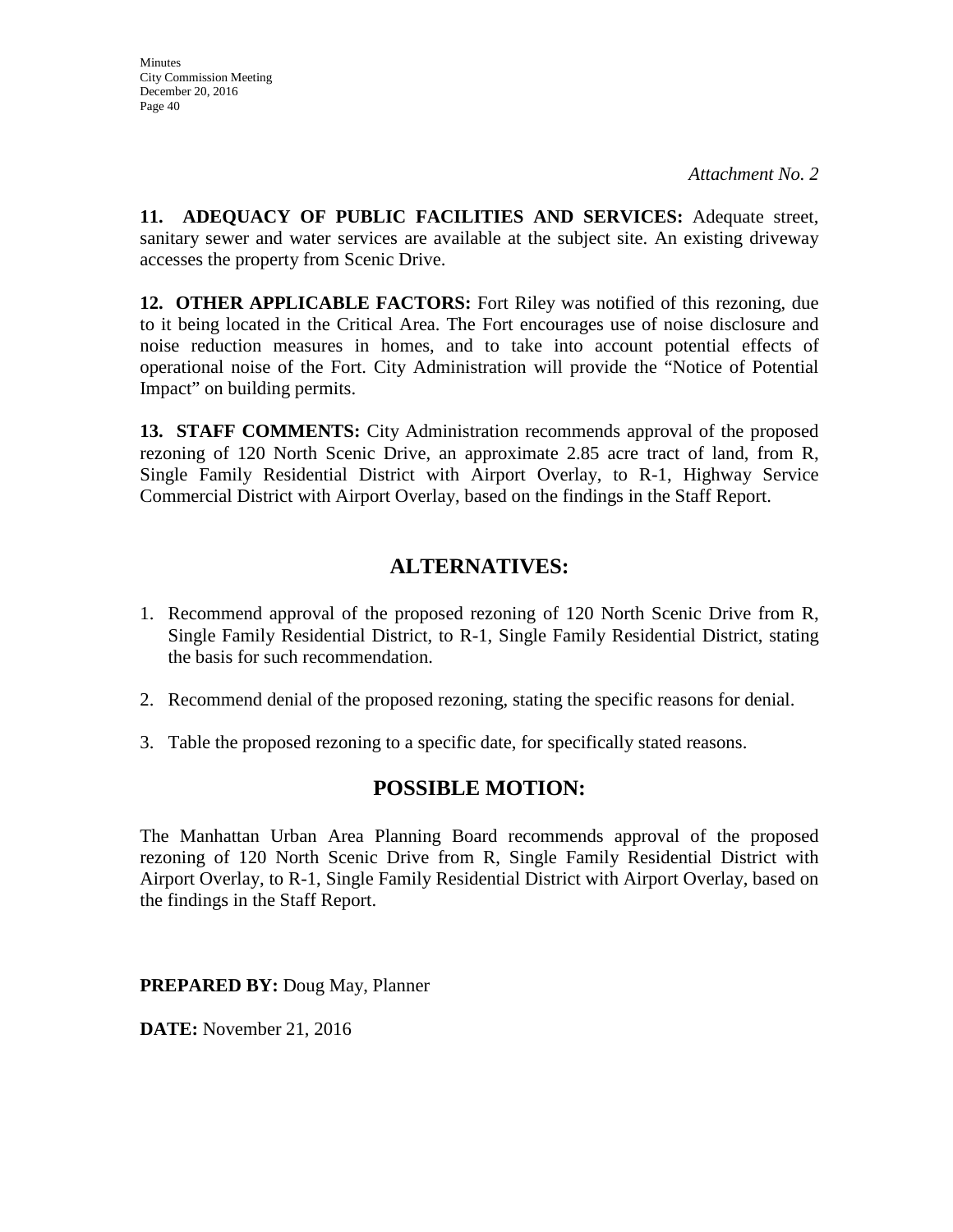# **2017 Social Services Advisory Board Agency Funding**

|                                                                               | 2017           | 2016             |
|-------------------------------------------------------------------------------|----------------|------------------|
| <b>Basic Human Needs (food, clothing, shelter,</b><br><i>transportation</i> ) | <b>Request</b> | <b>Allocated</b> |
| Crisis Center (intervention/shelter programs)                                 | \$48,800       | \$48,800         |
| <b>MESI</b>                                                                   | \$66,768       | \$66,768         |
| Shepherd's Crossing                                                           | \$46,000       | \$46,000         |
|                                                                               |                |                  |
| <b>Prevention/Intervention (Youth)</b>                                        |                |                  |
| Big Brothers/Big Sisters                                                      | \$37,000       | \$37,000         |
| Boys and Girls Clubs                                                          | \$30,605       | \$30,605         |
| Circles Manhattan                                                             | \$14,000       | \$14,000         |
| Morning Star Inc., CRO                                                        | \$10,015       | \$10,015         |
| <b>Sunflower CASA</b>                                                         | \$38,700       | \$38,700         |
| K-State Center for Child Development                                          | \$40,800       | \$40,800         |
|                                                                               |                |                  |
| <b>Prevention/Intervention (Elderly and Disabled)</b>                         |                |                  |
| Homecare and Hospice                                                          | \$50,000       | \$50,000         |
| Kansas Legal Services                                                         | \$35,000       | \$35,000         |
| <b>Totals</b>                                                                 | \$417,688      | \$417,688        |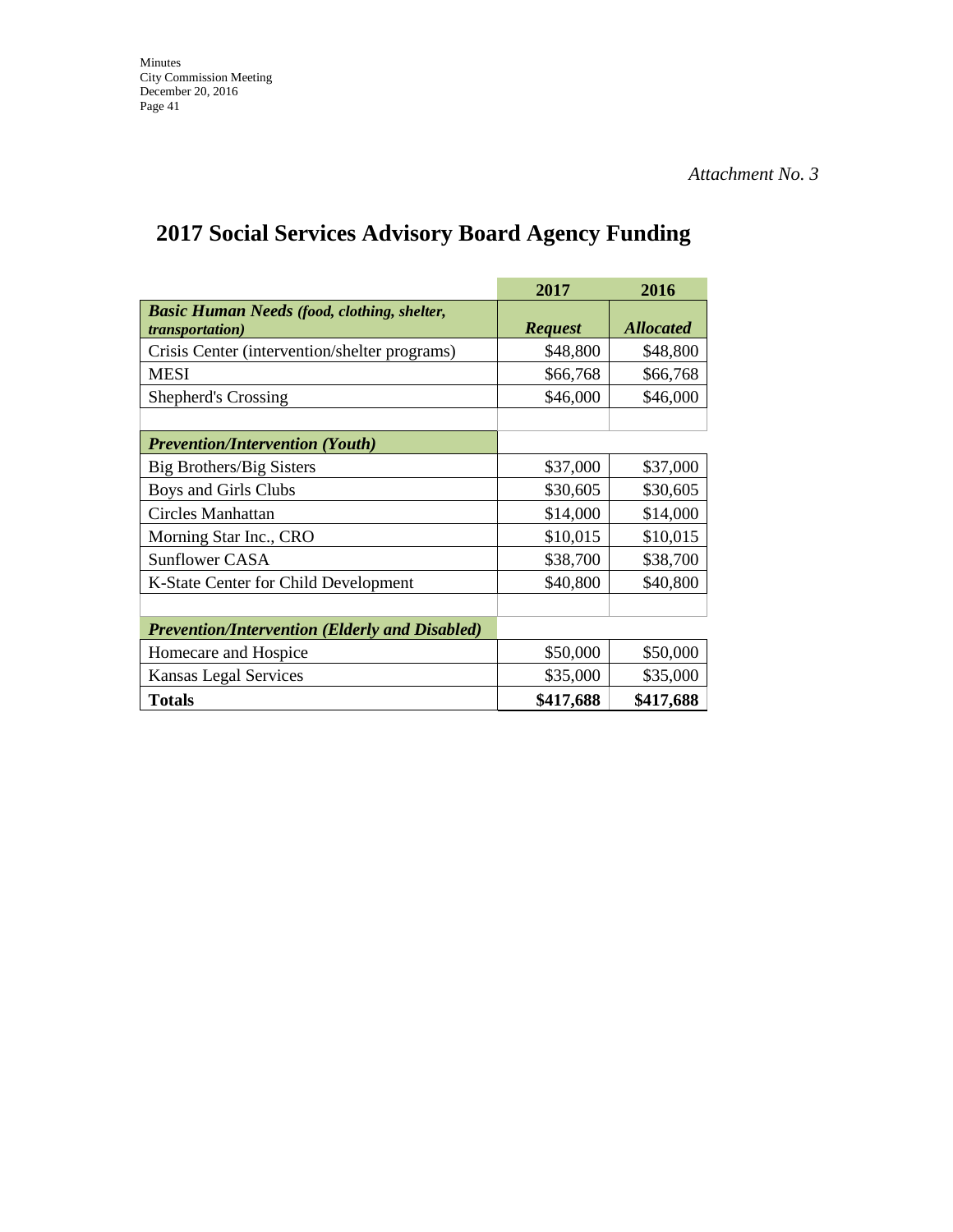|                                                 | <b>Requested</b> | Approved  |
|-------------------------------------------------|------------------|-----------|
| Big Brothers/Big Sisters                        | \$19,000         | \$19,000  |
| Boys & Girls Club                               | \$29,011         | \$29,011  |
| Circles Manhattan                               | \$15,000         | \$15,000  |
| Friends of Recovery Association                 | \$25,000         | \$25,000  |
| <b>KSU - AODES</b>                              | \$46,573         | \$32,826  |
| <b>Manhattan Area Risk Prevention Coalition</b> |                  |           |
| (MARPC)                                         | \$18,983         |           |
| <b>Manhattan Emergency Shelter</b>              | \$22,194         | \$22,194  |
| Pawnee Mental Health - THERAPY                  |                  |           |
| <b>SERVICES</b>                                 | \$76,238         | \$76,238  |
| Pawnee Mental Health - CRISIS SERVICES          | \$80,666         | \$40,333  |
| <b>Riley County Youth Court</b>                 | \$5,000          | \$5,000   |
| Riley County Comm. Corrections (Juv)            | \$5,000          | \$5,000   |
| Riley County Comm. Corrections (Adult)          | \$22,317         | \$22,317  |
| <b>Sunflower CASA</b>                           | \$45,690         | \$45,690  |
| The Restoration Center                          | \$90,000         | \$60,000  |
| <b>UFM Learning Center</b>                      | \$25,500         | \$25,500  |
| Unified School Dist. #383                       | \$240,126        | \$216,126 |
| Total                                           | \$766,298        | \$639,235 |

# **2017 Special Alcohol Committee Agency Funding**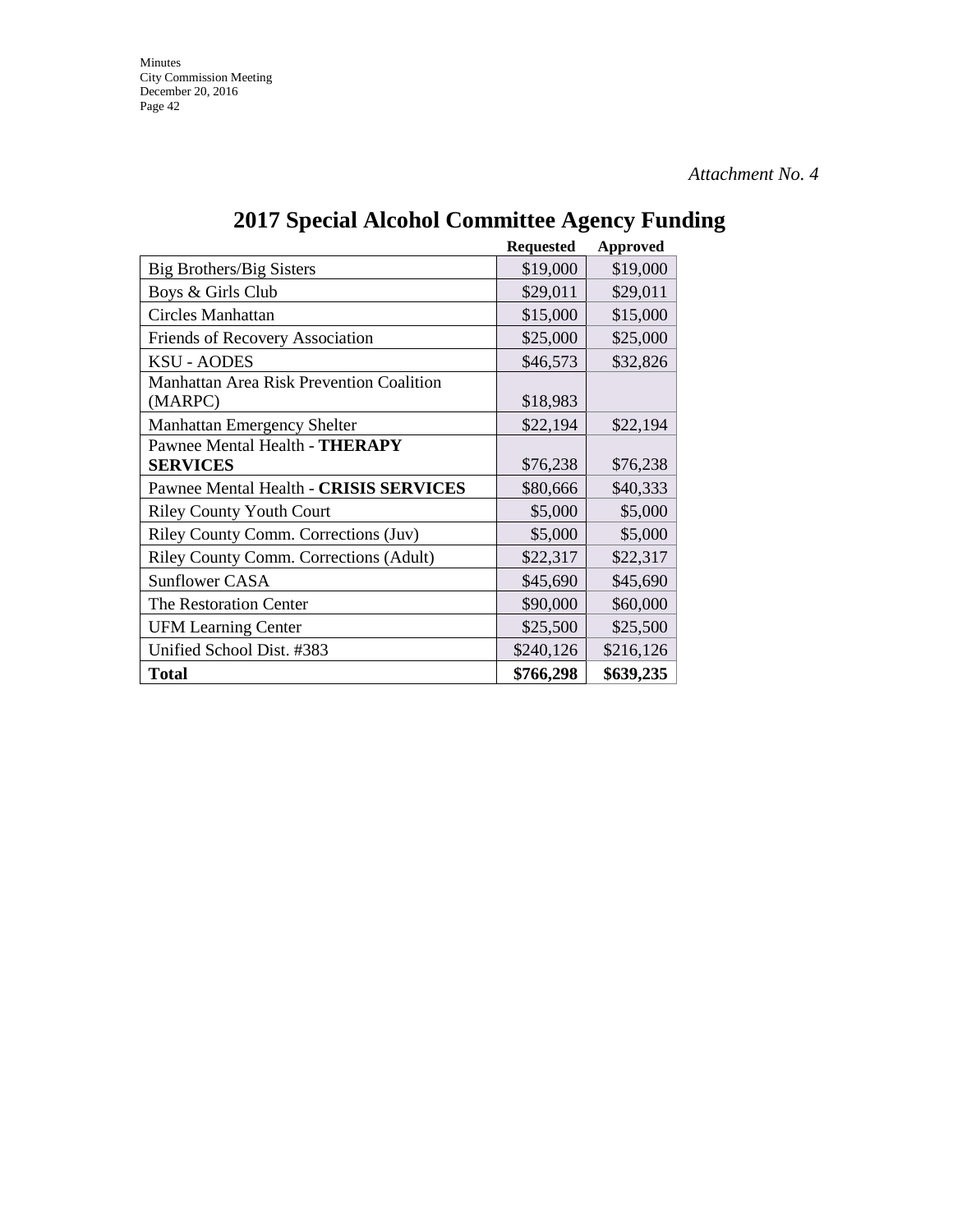### **STAFF REPORT**

### **ON AN APPLICATION TO REZONE PROPERTY**

**APPLICATION:** To rezone the Highlands at Grand Mere

**FROM:** County PUD, Residential Planned Unit Development

**TO:** Tract 1:R-1, Single-Family Residential District Tract 2: R-2, Two-Family Residential District

**APPLICANT/OWNER:** LO Land Company, LLC and Schultz Construction, Tim Schultz

**LEGAL DESCRIPTION:** Unplatted tract of land in the Southeast Quarter of Section 34, Township 9 South, Range 7 East.

**LOCATION:** Generally located to the north of the dead end of Grand Mere Parkway.

### **AREA: THE TOTAL AREA OF REZONING IS 64.19 ACRES.**  Tract 1: 47.12 acres - Rezone from County Residential PUD to R-1 District Tract 2: 17.07 acres - Rezone from County Residential PUD to R-2 District

**DATE OF NEIGHBORHOOD MEETING:** October 5, 2016

**DATE OF PUBLIC NOTICE PUBLICATION:** November 10, 2016

**DATE OF PUBLIC HEARING: PLANNING BOARD:** December 5, 2016 **CITY COMMISSION:** December 20, 2016

### **THIRTEEN MATTERS TO BE CONSIDERED WHEN REZONING**

**1. EXISTING USE:** Open rangeland.

**2. PHYSICAL AND ENVIRONMENTAL CHARACTERISTICS:** The site is typical Flinthills landform consisting of open range land and wooded ravines. The site generally on a ridgeline to the north of the Grand Mere neighborhoods and drains generally to the east, southeast towards Little Kitten Creek.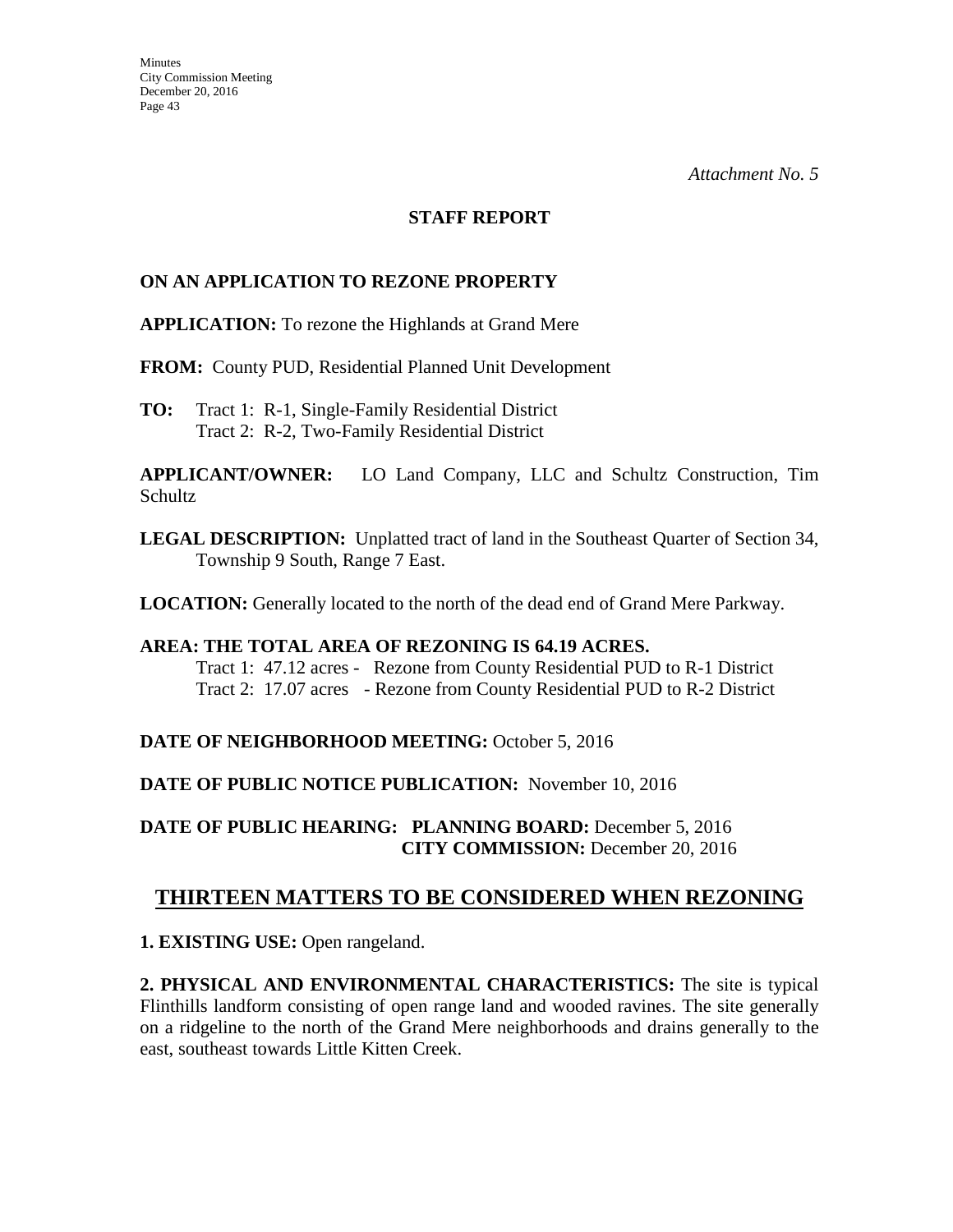### **3. SURROUNDING LAND USE AND ZONING:**

**NORTH:** Range land associated with Kansas State University and range land that planned as a future residential neighborhood of Grand Mere; County AG, Agriculture District and County Residential Planned Unit Development.

**SOUTH:** Baltusrol Addition residential neighborhood of Grand Mere, the Colbert Hills Golf Course and Muirfield Addition residential neighborhood of Grand Mere; R-1, Single-Family Residential District, R-S, Single-Family Residential Suburban and R, Single-Family Residential District.

**EAST:** Large-lot single-family lots in rural Riley County; County AG, Agricultural District.

**WEST:** Rangeland associated with The Hartford Hills Master Plan Community; County AG, Agricultural District.

**4. GENERAL NEIGHBORHOOD CHARACTER:** The general area is a mixture of undeveloped land, land recently platted and in the early stages of development, Colbert Hills Golf Course and rural range land.

**5. SUITABILITY OF SITE FOR USES UNDER CURRENT ZONING:** The site was rezoned to County R-PUD in 1997. At the time of the rezoning, the golf course developer wanted assurance that when the golf course was annexed that a zoning, specifically the County R-PUD for the golf course, was attached. The rezoning to R-PUD was done primarily for the benefit of the golf course development. Those portions of Grand Mere that are not yet annexed remain County R-PUD. The current County R-PUD predated the Grand Mere Master Plan and the 2003 Manhattan Urban Area Comprehensive Plan, which currently designates the proposed development as Elder Care Facility (RMH). The Comprehensive Plan reflects that Grand Mere Master Plan's proposed land use. Development in Grand Mere is progressing to ensure attractive and orderly neighborhoods in response to changing market demand.

**6. COMPATIBILITY OF PROPOSED DISTRICT WITH NEARBY PROPERTIES AND EXTENT TO WHICH IT MAY HAVE DETRIMENTAL AFFECTS:** The proposed rezoning request is compatible to surrounding properties. An increase in light, noise and traffic is expected, however these increases should cause minimal impact on the adjacent golf course and residential properties. The proposed rezoning is for single-family and two-family residential uses, which is similar to the surrounding area. No Preliminary Plat has been submitted at this time.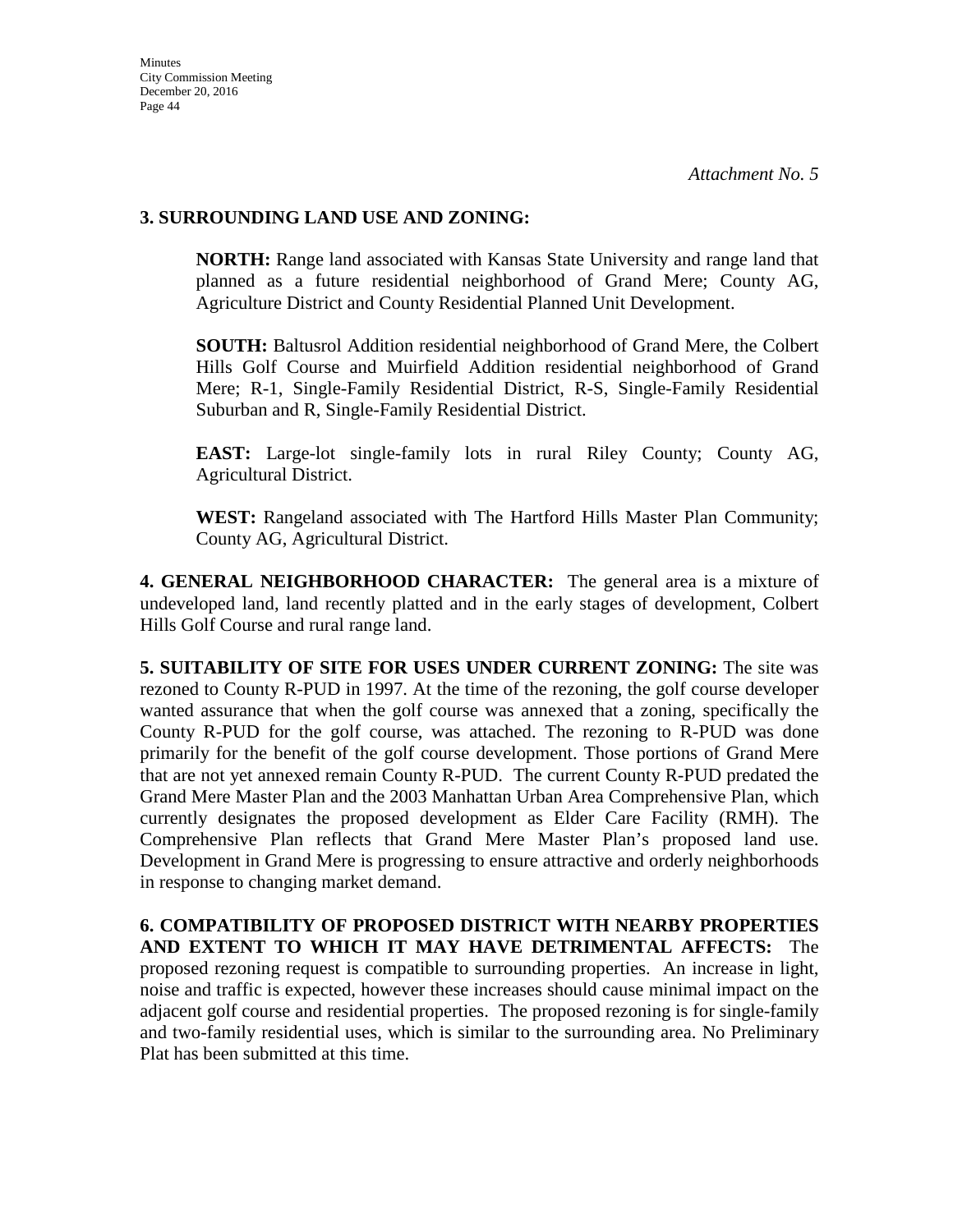**Minutes** City Commission Meeting December 20, 2016 Page 45

The applicant held a neighborhood meeting on October 5, 2016. According to the meeting report, 4 neighbors attended the meeting. Their questions and comments were related to preserving the existing trees and vegetation in the ravines on the property and feedback for the proposed housing types for the developments.

### **7. CONFORMANCE WITH COMPREHENSIVE PLAN:**

The Highlands at Grand Mere is shown on the Northwest Future Land Use of the Manhattan Area 2035 Comprehensive Plan as Residential Medium/High Density, (RMH). Applicable RMH policies *(in italics)* of the Comprehensive Plan include:

### *Residential Medium/High Density (RLM)*

### *RMH-1: Characteristics*

*The Residential Medium to High Density designation should incorporate a mix of housing types in a neighborhood setting in combination with compatible non-residential land uses, such as retail, service commercial, and office uses, developed at a neighborhood scale that is compatible with the area's residential characteristics and in conformance with policies for Neighborhood Commercial Centers. Appropriate housing types may include a combination of small lot single-family, duplexes, townhomes, or fourplexes on individual*  lots. However, under a planned unit development concept, or when subject to design and *site plan standards (design review process), larger apartment or condominium buildings may be permissible as well, provided the density range is complied with.* 

### *RMH-2: Appropriate Density Range*

*Densities within a Residential Medium to High Density neighborhood range from 11 to 19 dwelling units per net acre.* 

### *RMH-3: Location*

*Locate Residential Medium to High Density neighborhoods close to an arterial street and bounded by collector streets where possible, with a direct connection to work, shopping, transit, and recreational activities. The Residential Medium to High Density designation includes some of the older neighborhoods in the core area of the City as well as portions of newer planned neighborhoods outside of the core area.* 

### *RMH-4: Variety of Housing Styles*

*To avoid monotonous streetscapes, the incorporation of a variety of housing models and sizes is strongly encouraged in all new development, particularly when a single housing type (e.g., small-lot single-family or duplexes) is prevalent.*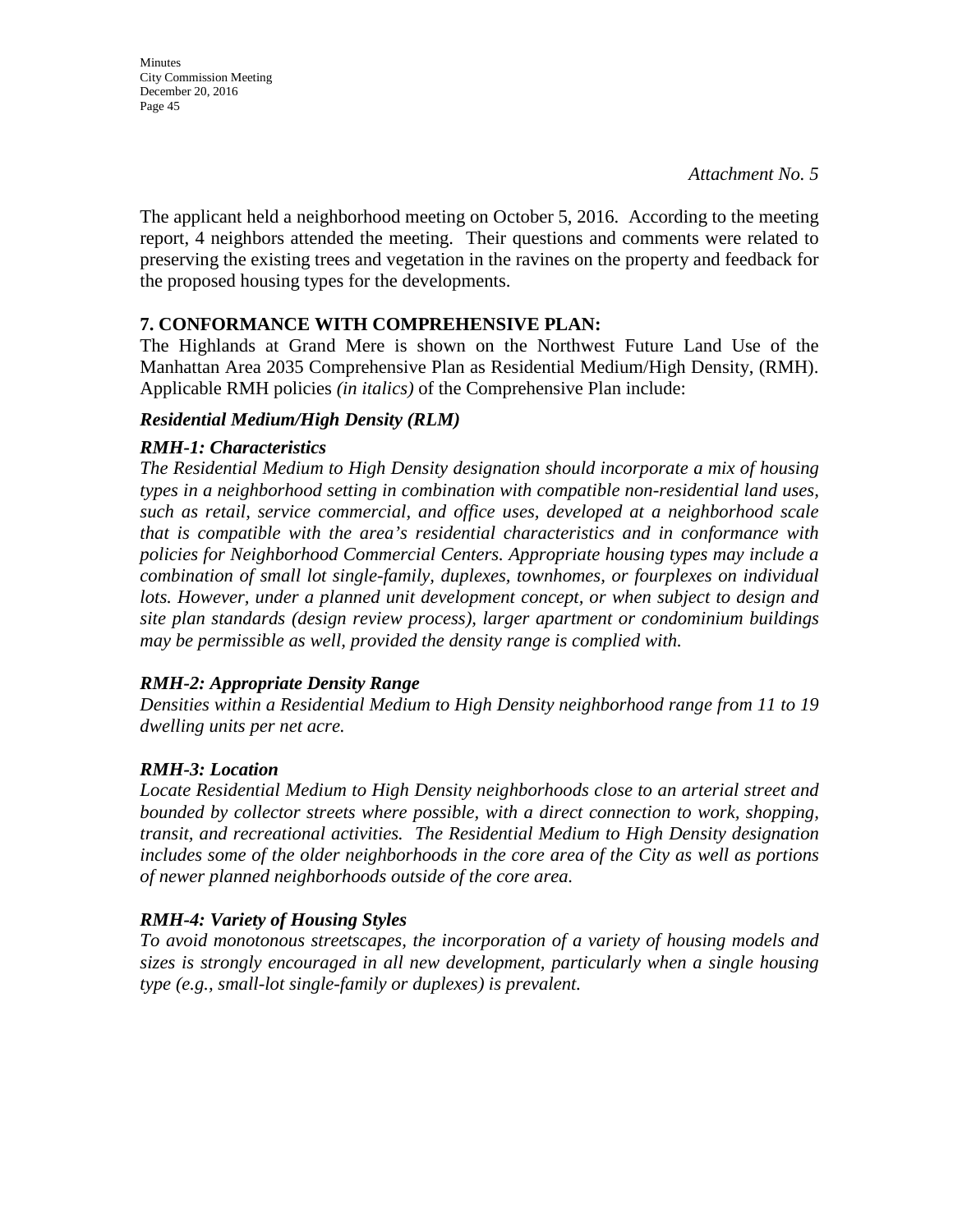### **Grand Mere Community Master Plan**

The Grand Mere Community Master Plan was originally adopted in April 2000 and is included as a specific Land Use Element of the current Comprehensive Plan adopted in 2003. The Grand Mere Plan is a more detailed level neighborhood plan for the entirety of Grand Mere. The Master Plan map shows the site to be Elder Care Facility (RMH) (see below under Residential Types for Elder Care Facility and RMH description).

Applicable policies *(in italics)* for Grand Mere, a Master Planned Golf Course Community include:

### *PROJECT INTENT*

*The overall Land Use Amendment is intended to create a community designed within a park. By responding to the natural terrain, preserving natural corridors, protecting the slopes and riparian environment, a harmonious relationship with the land can be created for the community.* 

*Grand Mere is envisioned as an upscale residential community, with the University's Colbert Hills Golf Course and preserved open space interwoven throughout the development. The community is made up of individual neighborhoods defined by open space features, topography, connection to the Grand Mere Parkway, and the golf course. A strong joint effort has integrated the golf course design (Colbert Hills) and the overall community design (Grand Mere Development). The interconnectivity of automobile circulation, pedestrian/bicycles, and open space, as well as residential neighborhood placement and overall community utility location, has created a well integrated community with both future residences and community recreation as the main focus. Flexibility is built into the land use plan to allow the development to respond to market demand.* 

*Specific types of residential product may subtly change in the future due to market demand as the development pattern becomes clearer and as the community matures. The community will offer a high level of design quality, architectural variety, and a wide range of housing types to address the potential markets appropriate for an upscale development.* 

### *5 KEY DESIGN CONCEPTS*

### *1. Create a high quality residential community*

*Create a community of villages, residential neighborhoods, and neighborhood commercial areas centered along the projects' spine, Grand Mere Parkway. Through the use of architectural design guidelines and development reviews the quality of building construction will be maintained at the highest level.*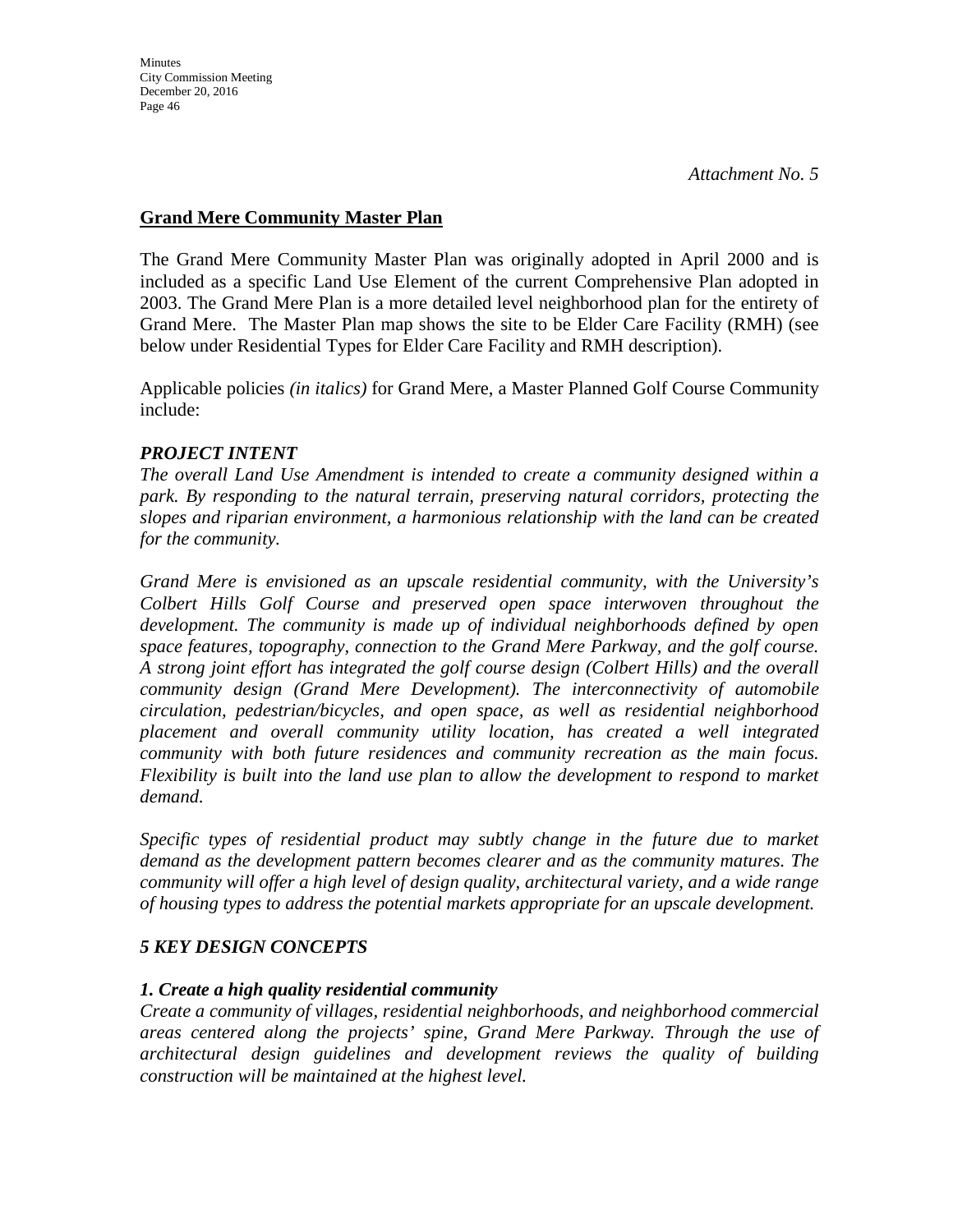### *2. Integrate the Natural Environment*

*Preserve the natural slopes and open space features. Provide a visual connection to the natural beauty of the development: the golf course in the valleys, the long vistas/views, and the prairie environment.* 

### *3. Offer a Variety of Residential Living*

*Offer a wide range of residential products and lot types to address the market demands of the well informed and upscale consumer. An integrated community of many housing types will help to provide an interesting streetscape, a quality neighborhood texture, and a sustainable development.* 

### *4. Create a Pedestrian/Bicycle System*

*Provide pedestrian/bicycle connections throughout the development, following the Grand Mere Parkway, open space corridors and the linear park connections provided as part of the Master Plan along Little Kitten Creek and the continuation of the Hudson trail. Grand Mere Community Overall Development Plan* 

### *III. COMMUNITY CONCEPTS AND DEVELOPMENT STRATEGY*

*Grand Mere is proposed as a Master Planned Community consisting of a wide range of residential housing types and densities and will be utilizing both Planned Unit Development and Conventional Zoning Development standards based on specific sites and development types.* 

*The overall Grand Mere Project consists of 1,054 (estimated) acres, including the Colbert Hills Golf Course. Rather than dispersing development throughout the entire property, the project purposes to "concentrate" neighborhood development within residential and commercial villages on approximately 543 acres preserving almost 50% of the land as natural open space or golf course. This concept, while proposing a variety of home types and densities, provides large natural open spaces, golf course amenity for the general public, and peripheral residential villages as large lot or low density residential products that create an overall density (1.5 du/ac) for the site, consistent with the surrounding neighborhoods. All housing types shall belong to the Master Homes Association, which will be responsible for enforcing the covenants and restrictions, and maintaining the common grounds.* 

*Within the community, residential neighborhoods are supported by neighborhood commercial services, which provide a focus and entry element for the development. These neighborhood office and retail villages are envisioned as community services located at the development entries along the Little Kitten Creek entry and Kimball Ave. and the future northern entry on Marlatt.*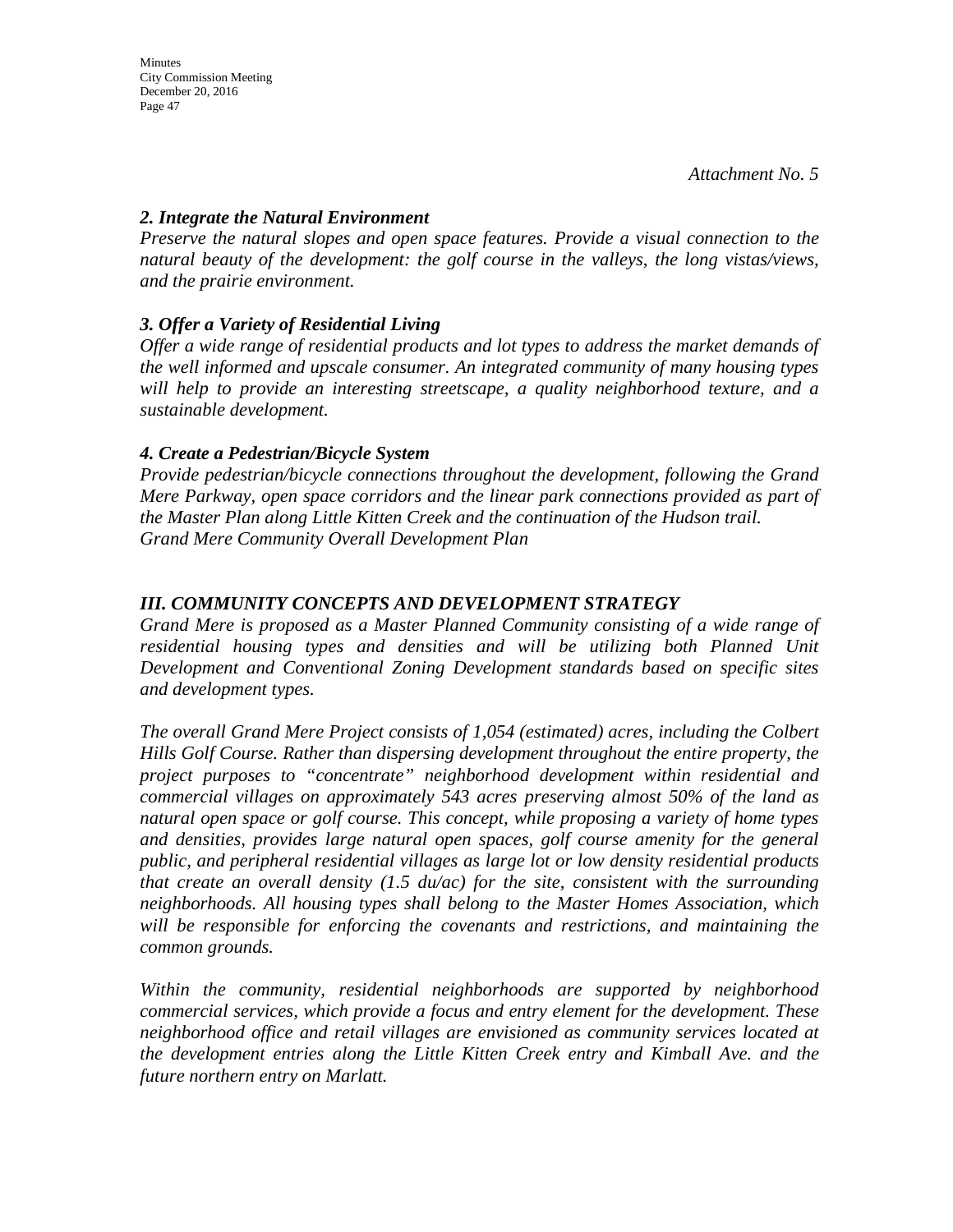**Minutes** City Commission Meeting December 20, 2016 Page 48

*Throughout the plan, connecting open space systems, sidewalks and bike trails provide pedestrian connections between residential neighborhoods, public amenities and the neighborhood services. These are planned connections to occur in a variety of types and locations. As each phase of development is planned in detail, the specific pedestrian connections will be part of each village plat and relate back to the overall Circulation Parks & Open Space Plan.* 

*Grand Mere Community Architectural Guidelines and Design Standards will provide for the review and approval of all site and building plans for the Grand Mere property. The Design Review Committee of Grand Mere will be responsible for enforcement of these guidelines and standards. The Developer believes that careful planning and enforcement of design and development standards will ensure orderly, attractive, and lasting development, all of which will preserve and enhance the value of the community.*

### *A. Residential Neighborhoods*

*The planning concept proposes a wide range of residential uses, with densities ranging from 1 to 20 dwelling units per acre (du/ac) within individual parcels. Generally, individual neighborhoods are envisioned as small enclaves in order to promote a mix of different product types, create intimate neighborhoods, and to build a strong community image from the project's onset. The key to a sustainable successful development is quality design and construction, and a variety of housing price points to attract a wide spectrum of residential consumers. Higher density residential, as well as small lot single-family opportunities are integrated into the community along Grand Mere Parkway, rather than isolated or located along the site's edges. While building a stronger new community, this concept also reduces impact on existing adjacent neighborhoods by focusing the traffic and circulation internally.* 

The Elder Care Facility residential type is described as:

### *Residential Types:*

### *Elder Care Facility (RMH)*

*An elder care complex of 68.1 acres has been located in the northern part of Grand Mere below the dominant western ridge. The site would provide enough room for a multiphased and multiple type care facility. Building architecture and design will be in keeping with the overall design guidelines for Grand Mere.* 

### *C. Streets and Circulation System*

*Residential streets within Grand Mere are envisioned as a key element of "neighborhood quality," offering a place to walk and play, as well as to drive and park. The streetscape in and along the roads will reflect the quality of the community through the use of signage monumentation and landscaping depending on the location and natural conditions of the*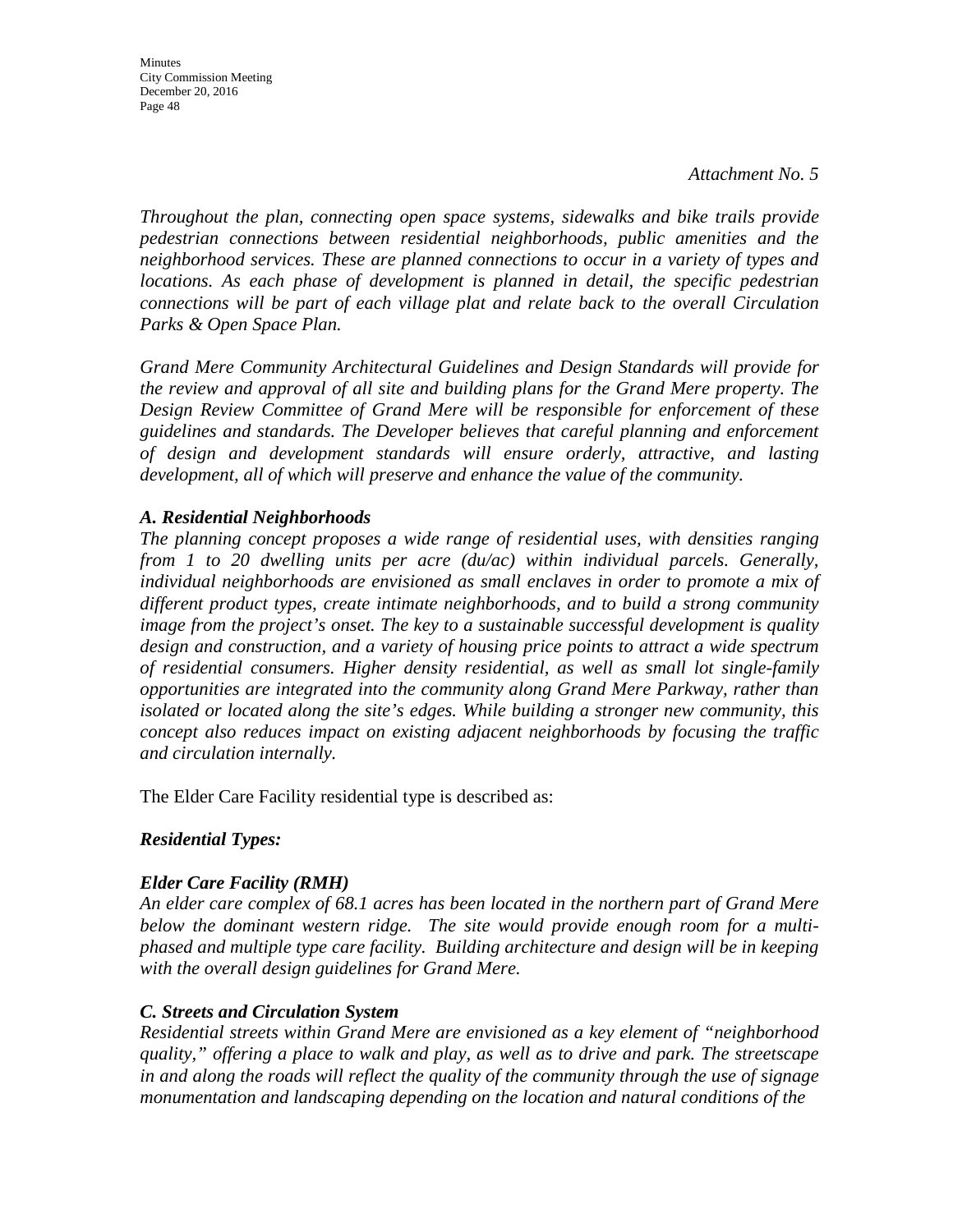*space providing strong visual "cues" to better orient drivers to their locations and destinations.* 

*When utilizing the approved Manhattan street system standards the hierarchy, streetwidths, design speeds, and travel/parking lanes are consistent and will not compromise auto on-street parking, or bike and pedestrian access. The street layout will frame important views and vistas, including buildings, golf course, and natural features. Onstreet parking is available on all local streets.* 

*The Master Planned Community will be accessed from Kimball Avenue and Marlatt Avenue. Additional access points into the Community from surrounding residential streets are shown on the Master Plan.* 

### *D. Pedestrian and Bicycle Circulation System*

*Connectivity with the City of Manhattan Linear Park Master Plan is our main focus for the overall trails system. A comprehensive pedestrian and bicycle system is proposed for the community to provide access to individual neighborhoods, the Club Facility and Hotel site, commercial services, and open space amenities~ Elements include both off-street and on street bike paths, natural unimproved trails, and a 17.2 acre linear park along Little Kitten Creek. An easement shall be provided for the extension of the Hudson trail northward, along the east property line to northeast corner section 3-10-7. All trail/path systems will be site- specifically designed at the time of construction. Each will be reviewed on a site-by-site basis to ensure sensitive placement and minimum disturbance. This will be coordinated with the Park & Recreation Board and the Parks and Recreation Department.* 

### *G. Golf Course Development*

*The Grand Mere development drainage and detention system shall be designed to work in concert with the golf course drainage and detention system. The course was designed to meet the environmental goals of the Audubon International Signature Status Program.* 

### *Bike Paths, Trails and Sidewalks*

*Bike paths, trails and sidewalks are provided along the internal streets and open spaces to provide internal connections between the villages where possible. See the Circulation Parks & Open Space Plan.* 

The Grand Mere Master Plan envisioned that this land would development for a variety of living and care facilities for the elderly population. The developer has determined that the market for such a development is not present and has proposed a single-family residential subdivision. The most appropriate future land use designation in the Comprehensive Plan is Residential Low to Medium Density and Single Family (RLM) in the Grand Mere Master Plan.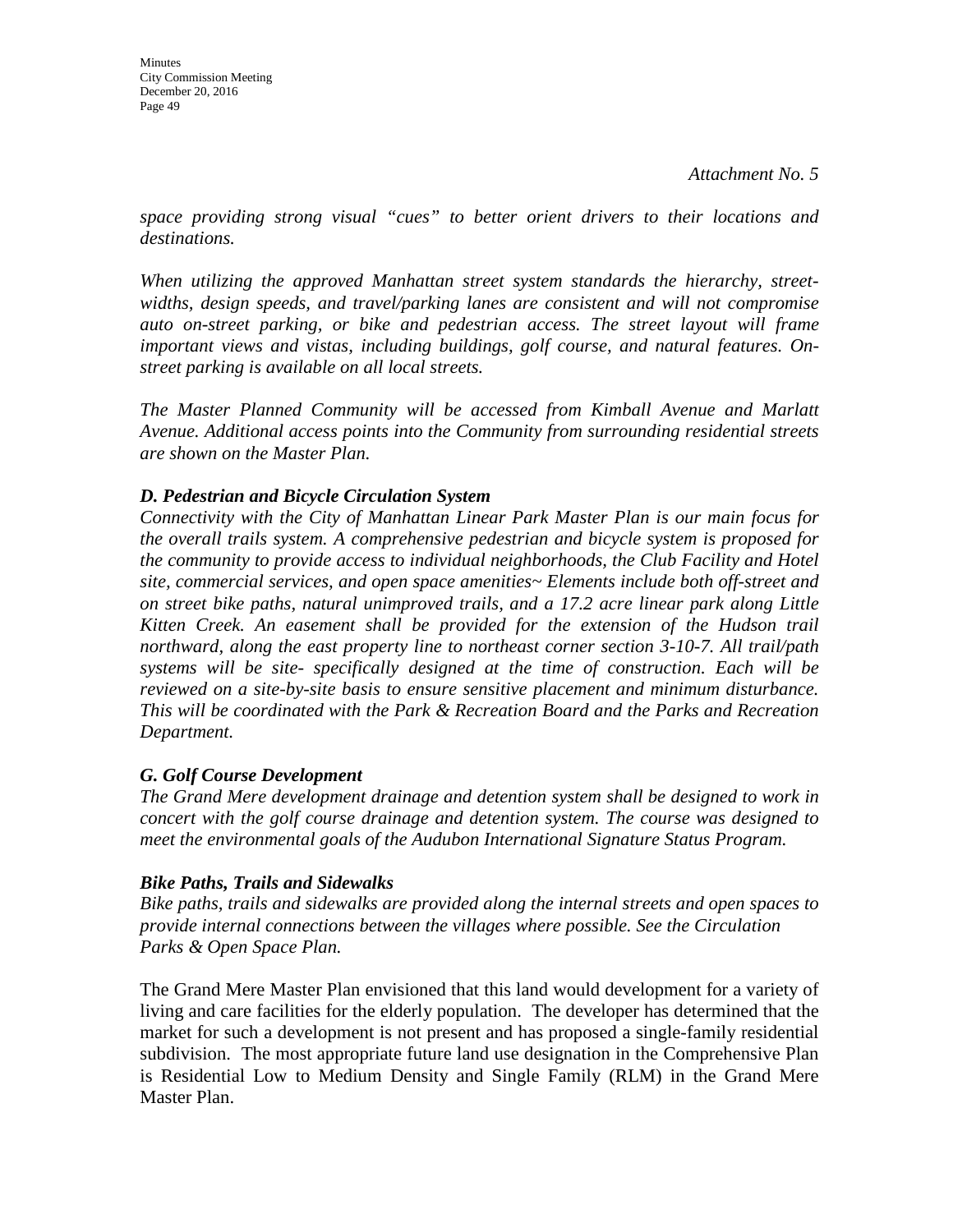**Minutes** City Commission Meeting December 20, 2016 Page 50

#### *Attachment No. 5*

A Preliminary Plat has not been submitted; therefore the net density for the Highlands at Grand Mere development cannot not be precisely calculated at this time. The site is proposed to be rezoned to R-1, Single-Family Residential District and R-2, Two-Family Residential District. The R-1 District has a minimum lot size of 6,500 square feet and the R-2 District has a minimum lot size of 3,750 square feet. The maximum density that could occurred for the R-1 District is approximately 6.7 dwelling units per net acre. The R-2 District would have a maximum residential density of 11.61 dwelling units per net acre. This is the maximum density possible for these 2 areas and does not account for roads, public open space, etc. The net density for the residential development should be lower once these variables are known at the time of the Preliminary Plat. The Comprehensive Plan suggests less than 1 to 11 dwelling units per net acre is appropriate in the RLM category and the Grand Mere Plan suggests a range of 1-20 dwelling units per acre in individual parcels and an overall density in all of Grand Mere of 1.5 units per acre.

The proposed rezoning of the Highlands at Grand Mere conforms to the policies of the Grand Mere Community Master Plan, and the Manhattan Urban Area Comprehensive Plan.

### **8. ZONING HISTORY AND LENGTH OF TIME VACANT AS ZONED:**

| August 7, 1997   | Riley<br>County<br>Development Plan of Colbert Hills and the Wildcat PUD.                                                        | Commission | approved Preliminary |  |
|------------------|----------------------------------------------------------------------------------------------------------------------------------|------------|----------------------|--|
| August 14, 1997  | Riley County Commission approved Final Development Plan.                                                                         |            |                      |  |
| February 7, 2000 | Planning Board approves resolution adopting Grand Mere<br>Community Master Plan and amendment of Comprehensive<br>Land Use Plan. |            |                      |  |
| March 7, 2000    | City Commission approved first reading of an ordinance<br>adopting the Grand Mere Community Master Plan.                         |            |                      |  |
| April, 2003      | Comprehensive Plan adopted. Grand Mere Community<br>Master Plan adopted as a related plan and implementation<br>document.        |            |                      |  |

The tract has remained vacant to date and was range land prior to development of the adjoining golf course and surrounding Grand Mere.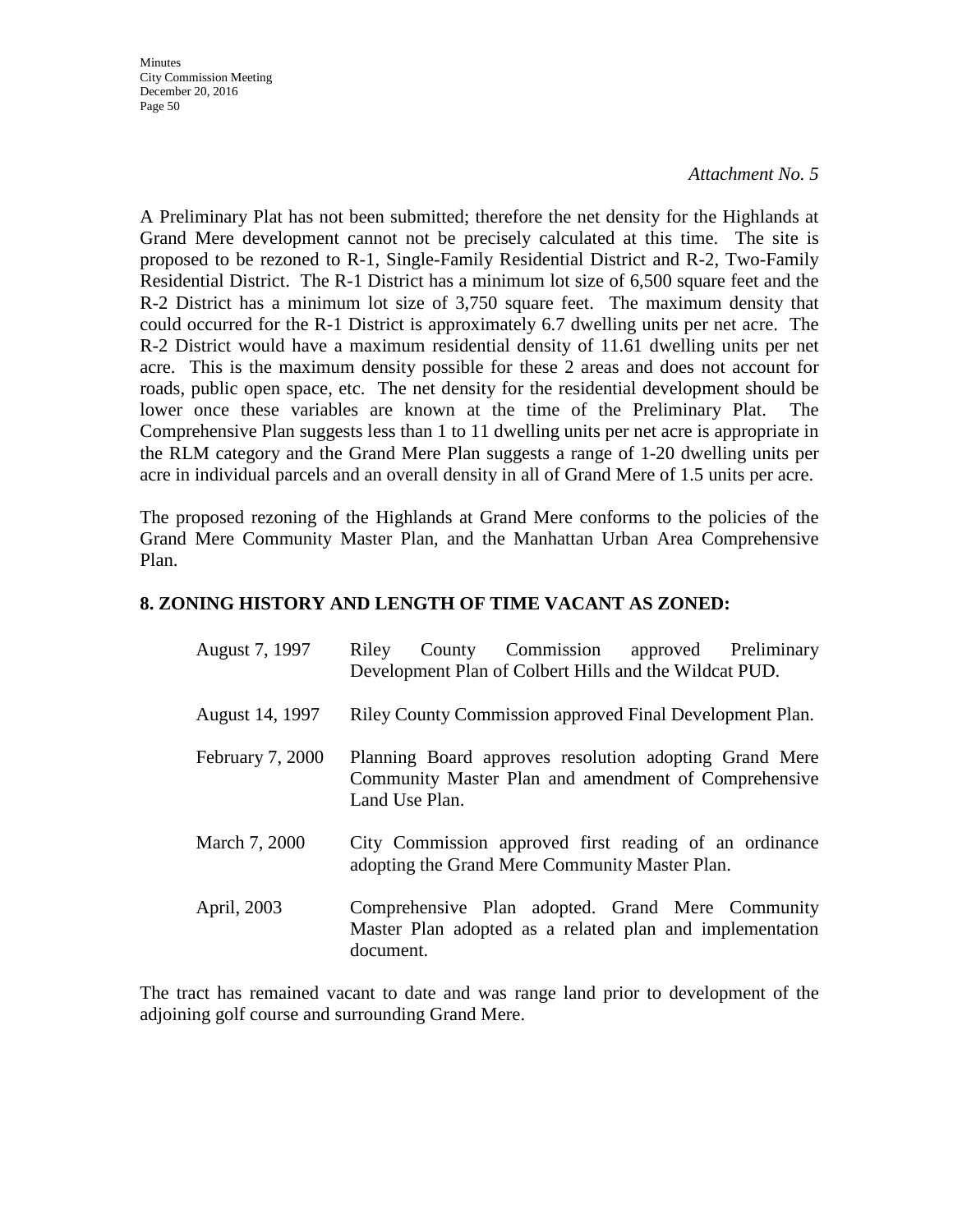**9. CONSISTENCY WITH INTENT AND PURPOSE OF THE ZONING ORDINANCE:** The intent and purpose of the Zoning Regulations is to protect the public health, safety, and general welfare; regulate the use of land and buildings within zoning districts to assure compatibility; and to protect property values.

The R-1, Single-Family Residential District is designed to provide a dwelling zone at a density no greater than one dwelling unit per 7,500 square feet. The R-2, Two-Family Residential District is designed to provide a dwelling zone at a density no greater than two (2) attached dwelling units per 7,500 square feet.

No Preliminary Plat has been submitted at this time. However, the established Zoning District regulations will be applied to the future Preliminary Plat.

**10. RELATIVE GAIN TO THE PUBLIC HEALTH, SAFETY AND WELFARE THAT DENIAL OF THE REQUEST WOULD ACCOMPLISH, COMPARED WITH THE HARDSHIP IMPOSED UPON THE APPLICANT:** There appears to be no gain to the public that denial would accomplish. The proposed rezoning conforms to the Comprehensive Plan and should not adversely impact adjacent property owners. It may be a hardship to the applicant if the rezoning is denied.

**11. ADEQUACY OF PUBLIC FACILITIES AND SERVICES:** Adequate public services, sanitary sewer, water, and public streets can be extended to serve the development. The details of how the public infrastructure will be extended to the development will be established with the Preliminary Plat review.

**12. OTHER APPLICABLE FACTORS:** Fort Riley was notified of this rezoning, due to it being located in the Critical Area. The Fort encourages use of noise disclosure and noise reduction measures in homes, and to take into account potential effects of operational noise of the Fort on activities in the park. City Administration will provide the "Notice of Potential Impact" on building permits for this subdivision.

**13. STAFF COMMENTS:** City Administration recommends approval of the proposed rezoning of the Highlands at Grand Mere from Riley County PUD, Residential Planned Unit Development, to R-1, Single-Family Residential District and R-2, Two-Family Residential District, based on the findings in the Staff Report.

### **ALTERNATIVES:**

1. Recommend approval of the proposed rezoning of the Highlands at Grand Mere from Riley County PUD, Residential Planned Unit Development, to R-1, Single-Family Residential District and R-2, Two-Family Residential District, based on the findings in the Staff Report.